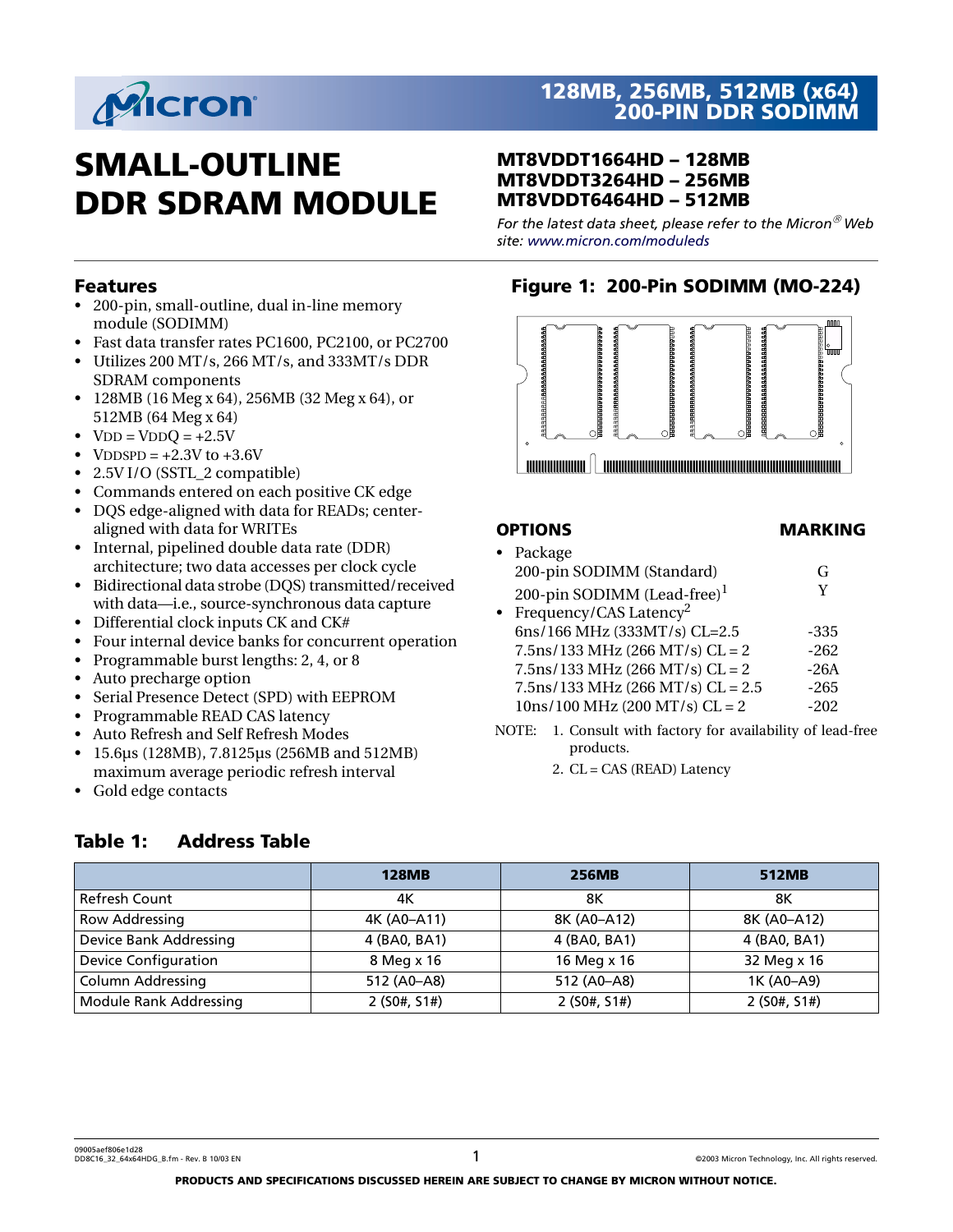

## **Table 2: Part Numbers and Timing Parameters**

| <b>PART NUMBER</b> | <b>MODULE</b><br><b>DENSITY</b> | <b>CONFIGURATION</b> | <b>MODULE</b><br><b>BANDWIDTH</b> | <b>MEMORY CLOCK/</b><br><b>DATA BIT RATE</b> | <b>LATENCY</b><br>$(CL - {}^{T}RCD - {}^{T}RP)$ |
|--------------------|---------------------------------|----------------------|-----------------------------------|----------------------------------------------|-------------------------------------------------|
| MT8VDDT1664HDG-335 | 128MB                           | 16 Meg x 64          | $2.7$ GB/s                        | 6ns/333 MT/s                                 | $2.5 - 3 - 3$                                   |
| MT8VDDT1664HDY-335 | 128MB                           | 16 Meg x 64          | $2.7$ GB/s                        | 6ns/333 MT/s                                 | $2.5 - 3 - 3$                                   |
| MT8VDDT1664HDG-262 | 128MB                           | 16 Meg x 64          | $2.1$ GB/s                        | 7.5ns/266 MT/s                               | $2 - 2 - 2$                                     |
| MT8VDDT1664HDY-262 | 128MB                           | 16 Meg x 64          | $2.1$ GB/s                        | 7.5ns/266 MT/s                               | $2 - 2 - 2$                                     |
| MT8VDDT1664HDG-26A | 128MB                           | 16 Meg x 64          | $2.1$ GB/s                        | 7.5ns/266 MT/s                               | $2 - 3 - 3$                                     |
| MT8VDDT1664HDY-26A | 128MB                           | 16 Meg x 64          | $2.1$ GB/s                        | 7.5ns/266 MT/s                               | $2 - 3 - 3$                                     |
| MT8VDDT1664HDG-265 | 128MB                           | 16 Meg x 64          | $2.1$ GB/s                        | 7.5ns/266 MT/s                               | $2.5 - 3 - 3$                                   |
| MT8VDDT1664HDY-265 | 128MB                           | 16 Meg x 64          | $2.1$ GB/s                        | 7.5ns/266 MT/s                               | $2.5 - 3 - 3$                                   |
| MT8VDDT1664HDG-202 | 128MB                           | 16 Meg x 64          | $1.6$ GB/s                        | 10ns/200 MT/s                                | $2 - 2 - 2$                                     |
| MT8VDDT1664HDY-202 | <b>128MB</b>                    | 16 Meg x 64          | $1.6$ GB/s                        | 10ns/200 MT/s                                | $2 - 2 - 2$                                     |
| MT8VDDT3264HDG-335 | 256MB                           | 32 Meg x 64          | $2.7$ GB/s                        | 6ns/333 MT/s                                 | $2.5 - 3 - 3$                                   |
| MT8VDDT3264HDY-335 | 256MB                           | 32 Meg x 64          | $2.7$ GB/s                        | 6ns/333 MT/s                                 | $2.5 - 3 - 3$                                   |
| MT8VDDT3264HDG-262 | 256MB                           | 32 Meg x 64          | $2.1$ GB/s                        | 7.5ns/266 MT/s                               | $2 - 2 - 2$                                     |
| MT8VDDT3264HDY-262 | 256MB                           | 32 Meg x 64          | $2.1$ GB/s                        | 7.5ns/266 MT/s                               | $2 - 2 - 2$                                     |
| MT8VDDT3264HDG-26A | 256MB                           | 32 Meg x 64          | $2.1$ GB/s                        | 7.5ns/266 MT/s                               | $2 - 3 - 3$                                     |
| MT8VDDT3264HDY-26A | 256MB                           | 32 Meg x 64          | $2.1$ GB/s                        | 7.5ns/266 MT/s                               | $2 - 3 - 3$                                     |
| MT8VDDT3264HDG-265 | 256MB                           | 32 Meg x 64          | $2.1$ GB/s                        | 7.5ns/266 MT/s                               | $2.5 - 3 - 3$                                   |
| MT8VDDT3264HDY-265 | 256MB                           | 32 Meg x 64          | $2.1$ GB/s                        | 7.5ns/266 MT/s                               | $2.5 - 3 - 3$                                   |
| MT8VDDT3264HDG-202 | 256MB                           | 32 Meg x 64          | 1.6 GB/s                          | 10ns/200 MT/s                                | $2 - 2 - 2$                                     |
| MT8VDDT3264HDY-202 | 256MB                           | 32 Meg x 64          | $1.6$ GB/s                        | 10ns/200 MT/s                                | $2 - 2 - 2$                                     |
| MT8VDDT6464HDG-335 | 512MB                           | 64 Meg x 64          | $2.7$ GB/s                        | 6ns/333 MT/s                                 | $2.5 - 3 - 3$                                   |
| MT8VDDT6464HDY-335 | 512MB                           | 64 Meg x 64          | $2.7$ GB/s                        | 6ns/333 MT/s                                 | $2.5 - 3 - 3$                                   |
| MT8VDDT6464HDG-262 | 512MB                           | 64 Meg x 64          | $2.1$ GB/s                        | 7.5ns/266 MT/s                               | $2 - 2 - 2$                                     |
| MT8VDDT6464HDY-262 | 512MB                           | 64 Meg x 64          | $2.1$ GB/s                        | 7.5ns/266 MT/s                               | $2 - 2 - 2$                                     |
| MT8VDDT6464HDG-26A | 512MB                           | 64 Meg x 64          | $2.1$ GB/s                        | 7.5ns/266 MT/s                               | $2 - 3 - 3$                                     |
| MT8VDDT6464HDY-26A | 512MB                           | 64 Meg x 64          | $2.1$ GB/s                        | 7.5ns/266 MT/s                               | $2 - 3 - 3$                                     |
| MT8VDDT6464HDG-265 | 512MB                           | 64 Meg x 64          | $2.1$ GB/s                        | 7.5ns/266 MT/s                               | $2.5 - 3 - 3$                                   |
| MT8VDDT6464HDY-265 | 512MB                           | 64 Meg x 64          | $2.1$ GB/s                        | 7.5ns/266 MT/s                               | $2.5 - 3 - 3$                                   |
| MT8VDDT6464HDG-202 | 512MB                           | 64 Meg x 64          | $1.6$ GB/s                        | 10ns/200 MT/s                                | $2 - 2 - 2$                                     |
| MT8VDDT6464HDY-202 | 512MB                           | 64 Meg x 64          | 1.6 GB/s                          | 10ns/200 MT/s                                | $2 - 2 - 2$                                     |

NOTE:

All part numbers end with a two-place code (not shown), designating component and PCB revisions. Consult factory for current revision codes. Example: MT8VDDT3264HDG-265A1.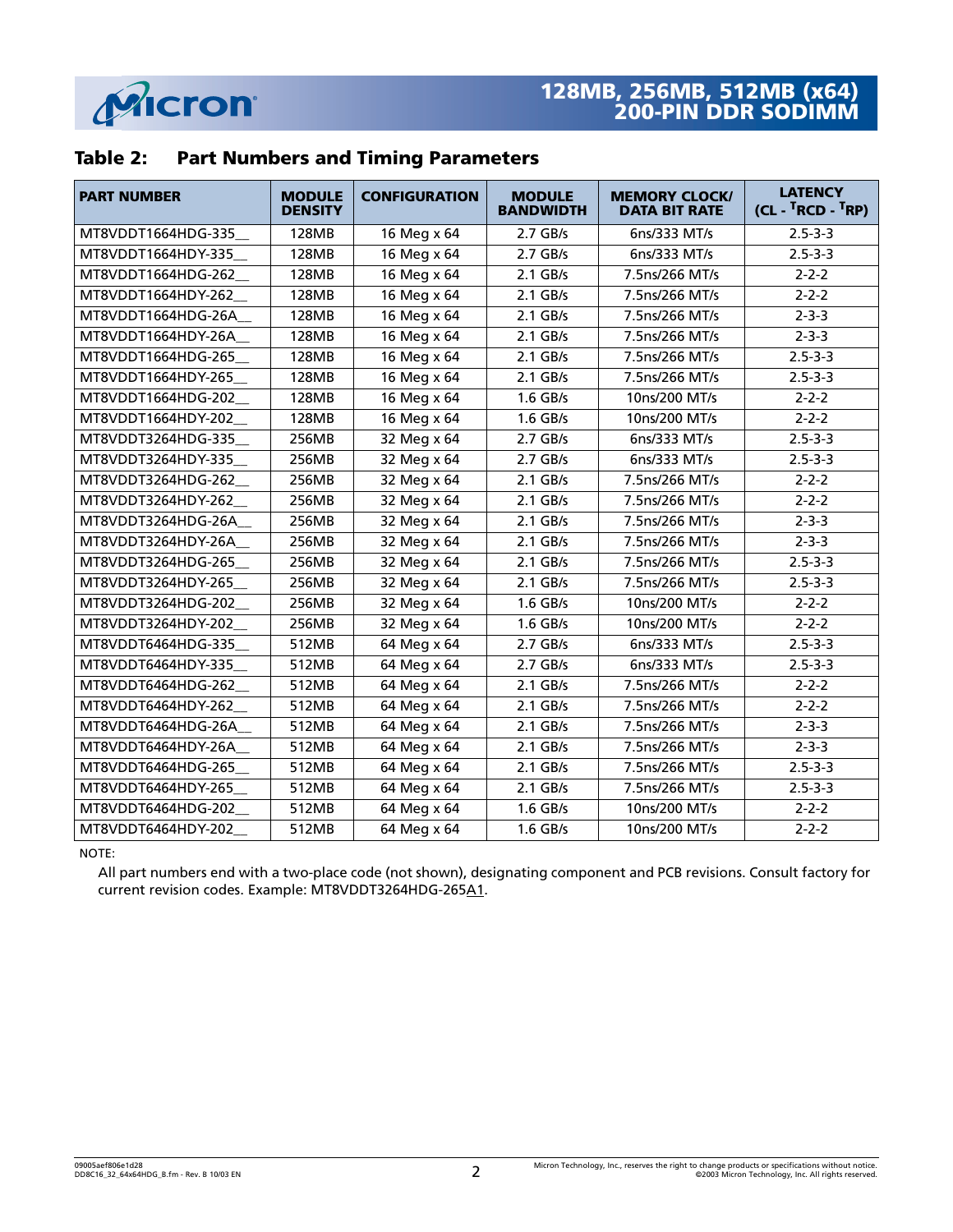

## **Table 3: Pin Assignment (200-Pin SODIMM Front)**

| <b>PIN</b> | <b>SYMBOL PIN</b> |    | <b>SYMBOL</b>         | <b>PIN</b> | <b>SYMBOL</b>         | <b>PIN</b> | <b>SYMBOL</b>         |
|------------|-------------------|----|-----------------------|------------|-----------------------|------------|-----------------------|
| 1          | <b>VREF</b>       | 51 | <b>Vss</b>            | 101        | A <sub>9</sub>        | 151        | <b>DQ42</b>           |
| 3          | <b>Vss</b>        | 53 | <b>DQ19</b>           | 103        | <b>Vss</b>            | 153        | <b>DQ43</b>           |
| 5          | DQ <sub>0</sub>   | 55 | <b>DQ24</b>           | 105        | A7                    | 155        | V <sub>DD</sub>       |
| 7          | DQ1               | 57 | VDD                   | 107        | A <sub>5</sub>        | 157        | VDD                   |
| 9          | V <sub>DD</sub>   | 59 | <b>DQ25</b>           | 109        | A <sub>3</sub>        | 159        | <b>Vss</b>            |
| 11         | DQS0              | 61 | DQS3                  | 111        | A <sub>1</sub>        | 161        | <b>Vss</b>            |
| 13         | DQ <sub>2</sub>   | 63 | <b>Vss</b>            | 113        | V <sub>DD</sub>       | 163        | <b>DQ48</b>           |
| 15         | <b>Vss</b>        | 65 | <b>DQ26</b>           | 115        | A10                   | 165        | <b>DQ49</b>           |
| 17         | DQ <sub>3</sub>   | 67 | <b>DQ27</b>           | 117        | BA <sub>0</sub>       | 167        | VDD                   |
| 19         | DQ8               | 69 | <b>V<sub>DD</sub></b> | 119        | WE#                   | 169        | DQS6                  |
| 21         | VDD               | 71 | <b>DNU</b>            | 121        | <b>SO#</b>            | 171        | <b>DQ50</b>           |
| 23         | DQ <sub>9</sub>   | 73 | <b>DNU</b>            | 123        | <b>NC</b>             | 173        | <b>Vss</b>            |
| 25         | DQS1              | 75 | <b>Vss</b>            | 125        | <b>Vss</b>            | 175        | <b>DQ51</b>           |
| 27         | <b>Vss</b>        | 77 | <b>DNU</b>            | 127        | <b>DQ32</b>           | 177        | <b>DQ56</b>           |
| 29         | <b>DQ10</b>       | 79 | <b>DNU</b>            | 129        | DQ33                  | 179        | <b>V<sub>DD</sub></b> |
| 31         | <b>DQ11</b>       | 81 | VDD                   | 131        | <b>V<sub>DD</sub></b> | 181        | <b>DQ57</b>           |
| 33         | VDD               | 83 | <b>DNU</b>            | 133        | DQS4                  | 183        | DQS7                  |
| 35         | CK <sub>0</sub>   | 85 | <b>NC</b>             | 135        | DQ34                  | 185        | <b>Vss</b>            |
| 37         | CK0#              | 87 | <b>Vss</b>            | 137        | <b>Vss</b>            | 187        | <b>DQ58</b>           |
| 39         | <b>Vss</b>        | 89 | CK <sub>2</sub>       | 139        | <b>DQ35</b>           | 189        | <b>DQ59</b>           |
| 41         | <b>DQ16</b>       | 91 | CK2#                  | 141        | <b>DQ40</b>           | 191        | <b>V<sub>DD</sub></b> |
| 43         | <b>DQ17</b>       | 93 | VDD                   | 143        | VDD                   | 193        | <b>SDA</b>            |
| 45         | VDD               | 95 | CKE1                  | 145        | DQ41                  | 195        | SCL                   |
| 47         | DQS2              | 97 | <b>NC</b>             | 147        | DQS5                  | 197        | VDDSPD                |
| 49         | <b>DQ18</b>       | 99 | NC/A12                | 149        | <b>Vss</b>            | 199        | NC                    |

## **Table 4: Pin Assignment (200-Pin SODIMM BACK)**

| <b>PIN</b> | <b>SYMBOL</b>         | <b>PIN</b> | <b>SYMBOL PIN</b>     |     | <b>SYMBOL</b>         | <b>PIN</b> | <b>SYMBOL</b>         |
|------------|-----------------------|------------|-----------------------|-----|-----------------------|------------|-----------------------|
| 2          | <b>VREF</b>           | 52         | <b>Vss</b>            | 102 | A8                    | 152        | <b>DQ46</b>           |
| 4          | <b>Vss</b>            | 54         | <b>DQ23</b>           | 104 | <b>Vss</b>            | 154        | <b>DQ47</b>           |
| 6          | DQ4                   | 56         | <b>DQ28</b>           | 106 | Α6                    | 156        | <b>V<sub>DD</sub></b> |
| 8          | DQ5                   | 58         | <b>V<sub>DD</sub></b> | 108 | A <sub>4</sub>        | 158        | CK1#                  |
| 10         | <b>V<sub>DD</sub></b> | 60         | <b>DQ29</b>           | 110 | A <sub>2</sub>        | 160        | CK1                   |
| 12         | DM <sub>0</sub>       | 62         | DM <sub>3</sub>       | 112 | A <sub>0</sub>        | 162        | <b>Vss</b>            |
| 14         | DQ6                   | 64         | <b>Vss</b>            | 114 | <b>V<sub>DD</sub></b> | 164        | <b>DQ52</b>           |
| 16         | <b>Vss</b>            | 66         | <b>DQ30</b>           | 116 | BA <sub>1</sub>       | 166        | <b>DQ53</b>           |
| 18         | DQ7                   | 68         | <b>DQ31</b>           | 118 | RAS#                  | 168        | VDD                   |
| 20         | <b>DQ12</b>           | 70         | <b>V<sub>DD</sub></b> | 120 | CAS#                  | 170        | DM <sub>6</sub>       |
| 22         | <b>V<sub>DD</sub></b> | 72         | <b>DNU</b>            | 122 | 51#                   | 172        | <b>DQ54</b>           |
| 24         | <b>DQ13</b>           | 74         | DNU                   | 124 | <b>NC</b>             | 174        | <b>Vss</b>            |
| 26         | DM <sub>1</sub>       | 76         | <b>Vss</b>            | 126 | <b>Vss</b>            | 176        | <b>DQ55</b>           |
| 28         | <b>Vss</b>            | 78         | <b>DNU</b>            | 128 | <b>DQ36</b>           | 178        | <b>DQ60</b>           |
| 30         | DQ14                  | 80         | <b>DNU</b>            | 130 | <b>DQ37</b>           | 180        | <b>V<sub>DD</sub></b> |
| 32         | <b>DQ15</b>           | 82         | <b>V<sub>DD</sub></b> | 132 | <b>V<sub>DD</sub></b> | 182        | <b>DQ61</b>           |
| 34         | V <sub>DD</sub>       | 84         | DNU                   | 134 | DM4                   | 184        | DM7                   |
| 36         | VDD                   | 86         | ΝC                    | 136 | <b>DQ38</b>           | 186        | Vss                   |
| 38         | Vss                   | 88         | <b>Vss</b>            | 138 | <b>Vss</b>            | 188        | <b>DQ62</b>           |
| 40         | Vss                   | 90         | <b>Vss</b>            | 140 | <b>DQ39</b>           | 190        | <b>DQ63</b>           |
| 42         | <b>DQ20</b>           | 92         | <b>V<sub>DD</sub></b> | 142 | <b>DQ44</b>           | 192        | <b>V<sub>DD</sub></b> |
| 44         | <b>DQ21</b>           | 94         | V <sub>DD</sub>       | 144 | VDD                   | 194        | SA <sub>0</sub>       |
| 46         | <b>V<sub>DD</sub></b> | 96         | CKE <sub>0</sub>      | 146 | <b>DQ45</b>           | 196        | SA <sub>1</sub>       |
| 48         | DM <sub>2</sub>       | 98         | <b>NC</b>             | 148 | DM <sub>5</sub>       | 198        | SA <sub>2</sub>       |
| 50         | <b>DQ22</b>           | 100        | A11                   | 150 | <b>Vss</b>            | 200        | NC                    |

#### NOTE:

Pin 99 is No Connect for 128MB, A12 for 256MB and 512MB.



## **Figure 2: Module Layout**

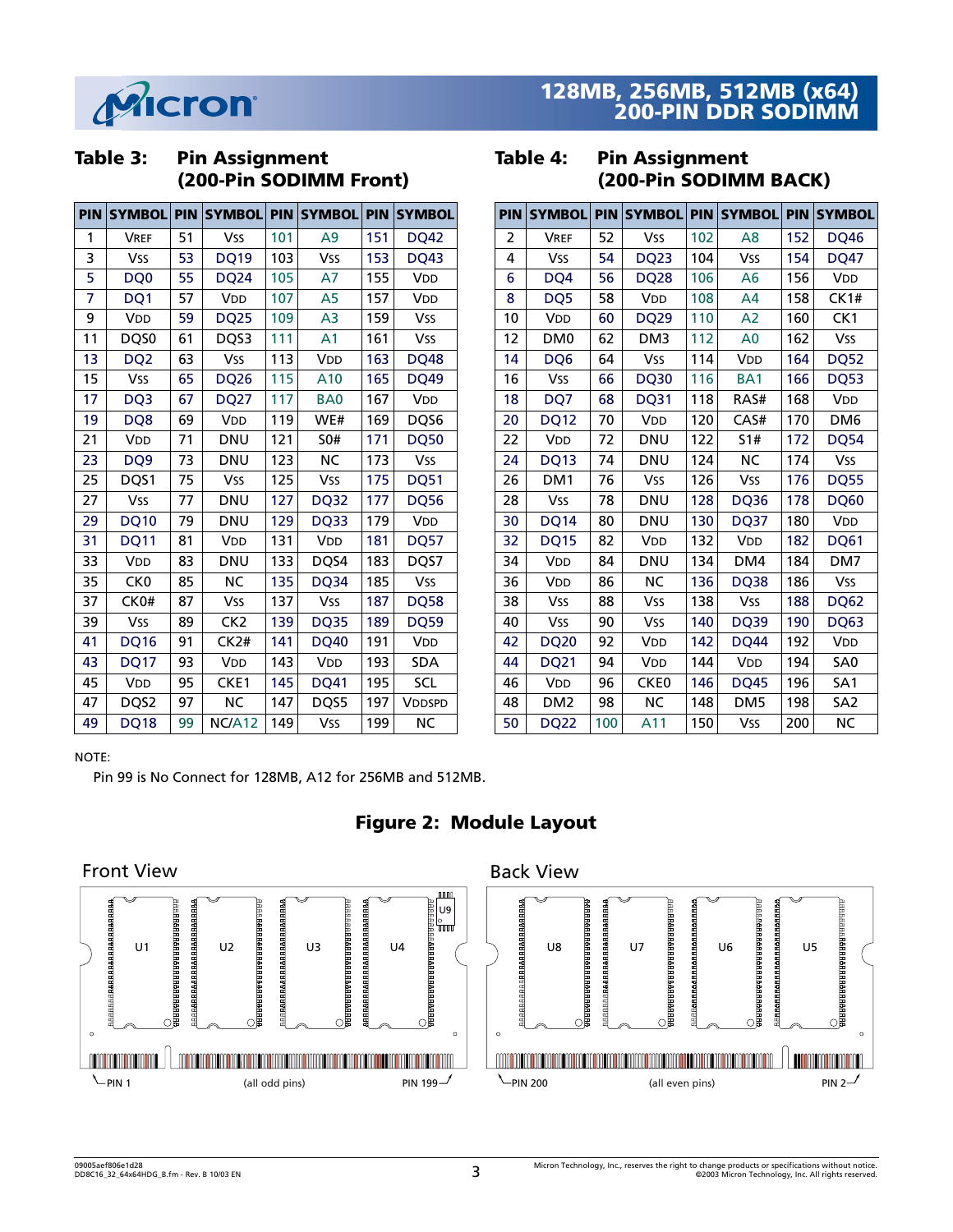

## **Table 5: Pin Descriptions**

Pin numbers may not correlate with symbols. Refer to Pin Assignment Tables for pin number and symbol information

| <b>PIN NUMBERS</b>                                                                     | <b>SYMBOL</b>                                | <b>TYPE</b> | <b>DESCRIPTION</b>                                                                                                                                                                                                                                                                                                                                                                                                                                                                                                                                                                                                                                                                                                                                                                                                                                               |
|----------------------------------------------------------------------------------------|----------------------------------------------|-------------|------------------------------------------------------------------------------------------------------------------------------------------------------------------------------------------------------------------------------------------------------------------------------------------------------------------------------------------------------------------------------------------------------------------------------------------------------------------------------------------------------------------------------------------------------------------------------------------------------------------------------------------------------------------------------------------------------------------------------------------------------------------------------------------------------------------------------------------------------------------|
| 118, 119, 120                                                                          | WE#, CAS#, RAS#                              | Input       | Command Inputs: RAS#, CAS#, and WE# (along with S#)<br>define the command being entered.                                                                                                                                                                                                                                                                                                                                                                                                                                                                                                                                                                                                                                                                                                                                                                         |
| 35, 37, 89, 91, 158, 160                                                               | CK0, CK0#,<br>CK1, CK1#,<br><b>CK2, CK2#</b> | Input       | Clock: CK, CK# are differential clock inputs. All address and<br>control input signals are sampled on the crossing of the<br>positive edge of CK, and negative edge of CK#. Output data<br>(DQs and DQS) is referenced to the crossings of CK and CK#.                                                                                                                                                                                                                                                                                                                                                                                                                                                                                                                                                                                                           |
| 95, 96                                                                                 | CKEO, CKE1                                   | Input       | Clock Enable: CKE HIGH activates and CKE LOW deactivates<br>the internal clock, input buffers and output drivers. Taking<br>CKE LOW provides PRECHARGE POWER-DOWN and SELF<br>REFRESH operations (all device banks idle), or ACTIVE POWER-<br>DOWN (row ACTIVE in any device bank). CKE is synchronous<br>for POWER-DOWN entry and exit, and for SELF REFRESH<br>entry. CKE is asynchronous for SELF REFRESH exit and for<br>disabling the outputs. CKE must be maintained HIGH<br>throughout read and write accesses. Input buffers (excluding<br>CK, CK# and CKE) are disabled during POWER-DOWN. Input<br>buffers (excluding CKE) are disabled during SELF REFRESH.<br>CKE is an SSTL_2 input but will detect an LVCMOS LOW level<br>after VDD is applied and until CKE is first brought HIGH. After<br>CKE is brought HIGH, it becomes an SSTL_2 input only. |
| 121, 122                                                                               | S0#, S1#                                     | Input       | Chip Selects: S# enables (registered LOW) and disables<br>(registered HIGH) the command decoder. All commands are<br>masked when S# is registered HIGH. S# is considered part of<br>the command code.                                                                                                                                                                                                                                                                                                                                                                                                                                                                                                                                                                                                                                                            |
| 116, 117                                                                               | BA0, BA1                                     | Input       | Bank Address: BA0 and BA1 define to which device bank an<br>ACTIVE, READ, WRITE, or PRECHARGE command is being<br>applied.                                                                                                                                                                                                                                                                                                                                                                                                                                                                                                                                                                                                                                                                                                                                       |
| 99 (256MB, 512MB), 100,<br>101, 102, 105, 106, 107,<br>108, 109, 110, 111, 112,<br>115 | A0-A11 (128MB)<br>A0-A12 (256MB, 512MB)      | Input       | Address Inputs: Provide the row address for ACTIVE<br>commands, and the column address and auto precharge bit<br>(A10) for READ/WRITE commands, to select one location out<br>of the memory array in the respective device bank. A10<br>sampled during a PRECHARGE command determines whether<br>the PRECHARGE applies to one device bank (A10 LOW, device<br>bank selected by BA0, BA1) or all device banks (A10 HIGH).<br>The address inputs also provide the op-code during a MODE<br>REGISTER SET command. BA0 and BA1 define which mode<br>register (mode register or extended mode register) is loaded<br>during the LOAD MODE REGISTER command.                                                                                                                                                                                                           |
| 11, 25, 47, 61, 133, 147,<br>169, 183                                                  | DQS0-DQS7                                    |             | Input/ Data Strobe: Output with READ data, input with WRITE data.<br>Output DQS is edge-aligned with READ data, centered in WRITE data.<br>Used to capture data.                                                                                                                                                                                                                                                                                                                                                                                                                                                                                                                                                                                                                                                                                                 |
| 12, 26, 48, 62, 134, 148,<br>170, 184                                                  | DM0-DM7                                      | Input       | Data Write Mask. DM LOW allows WRITE operation. DM HIGH<br>blocks WRITE operation. DM lines do not affect READ<br>operation.                                                                                                                                                                                                                                                                                                                                                                                                                                                                                                                                                                                                                                                                                                                                     |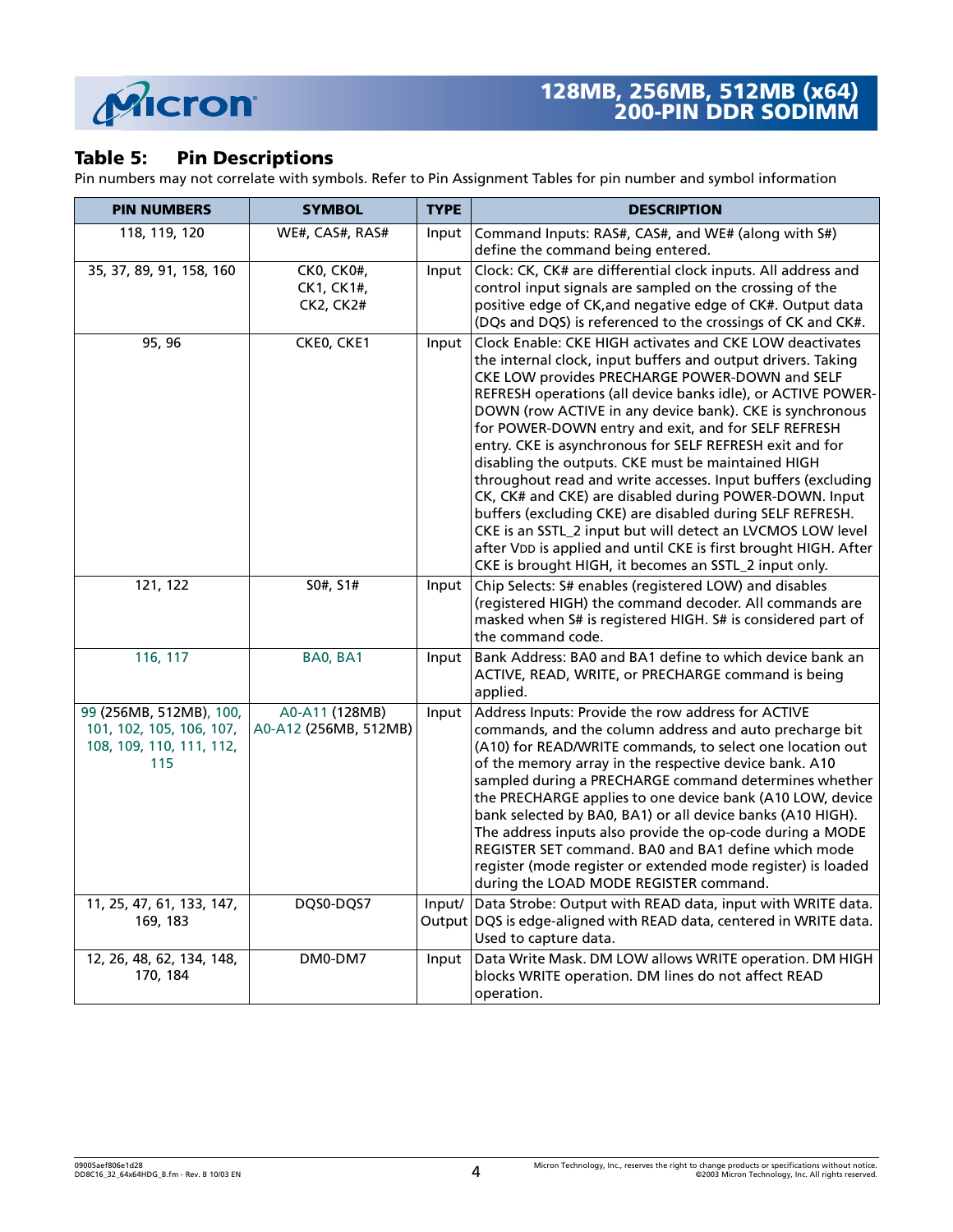

#### **Table 5: Pin Descriptions**

Pin numbers may not correlate with symbols. Refer to Pin Assignment Tables for pin number and symbol information

| <b>PIN NUMBERS</b>                                                                                                                                                                                                                                                                                                       | <b>SYMBOL</b> | <b>TYPE</b>      | <b>DESCRIPTION</b>                                                                                                                                                          |
|--------------------------------------------------------------------------------------------------------------------------------------------------------------------------------------------------------------------------------------------------------------------------------------------------------------------------|---------------|------------------|-----------------------------------------------------------------------------------------------------------------------------------------------------------------------------|
| 5, 6, 7, 8, 13, 14, 17, 18,<br>19, 20, 23, 20, 29, 30, 31,<br>32, 41, 42, 43, 44, 49, 50,<br>53, 54, 55, 56, 59, 60, 65,<br>66, 67, 67, 127, 128, 129,<br>130, 135, 136, 139, 140,<br>141, 142, 145, 146, 151,<br>152, 153, 154, 163, 164,<br>165, 166, 171, 172, 175,<br>176, 177, 178, 181, 182,<br>187, 188, 189, 190 | DQ0-DQ63      | Input/<br>Output | Data I/Os: Data bus.                                                                                                                                                        |
| 195                                                                                                                                                                                                                                                                                                                      | SCL           |                  | Input Serial Clock for Presence-Detect: SCL is used to synchronize<br>the presence-detect data transfer to and from the module.                                             |
| 194, 196, 198                                                                                                                                                                                                                                                                                                            | SA0-SA2       |                  | Input   Presence-Detect Address Inputs: These pins are used to<br>configure the presence-detect device.                                                                     |
| 193                                                                                                                                                                                                                                                                                                                      | <b>SDA</b>    |                  | Input/ Serial Presence-Detect Data: SDA is a bidirectional pin used to<br>Output transfer addresses and data into and out of the presence-<br>detect portion of the module. |
| 1, 2                                                                                                                                                                                                                                                                                                                     | <b>VREF</b>   |                  | Input SSTL_2 reference voltage.                                                                                                                                             |
| 9, 10, 21, 22, 33, 34, 36,<br>45, 46, 57, 58, 69, 70, 81,<br>82, 92, 93, 94, 113, 114,<br>131, 132, 143, 144, 155,<br>156, 157, 167, 168, 179,<br>180, 191, 192                                                                                                                                                          | <b>VDD</b>    | Supply           | Power Supply: +2.5V ±0.2V.<br>See note 50 on page 23.                                                                                                                       |
| 3, 4, 15, 16, 27, 28, 38, 39,<br>40, 51, 52, 63, 64, 75, 76,<br>87, 88, 90, 103, 104, 125,<br>126, 137, 138, 149, 150,<br>159, 161, 162, 173, 174,<br>185, 186                                                                                                                                                           | <b>Vss</b>    |                  | Supply Ground.                                                                                                                                                              |
| 197                                                                                                                                                                                                                                                                                                                      | <b>VDDSPD</b> |                  | Supply Serial EEPROM positive power supply: +2.3V to +3.6V.                                                                                                                 |
| 71, 72, 73, 74, 77, 78, 79,<br>80, 83, 84                                                                                                                                                                                                                                                                                | <b>DNU</b>    |                  | Do Not Use: These pins are not connected on these modules,<br>but are assigned pins on other modules in this product family.                                                |
| 85, 97, 98,<br>99 (128MB only), 123,<br>124, 199, 200                                                                                                                                                                                                                                                                    | <b>NC</b>     |                  | No Connect: These pins should be left unconnected.                                                                                                                          |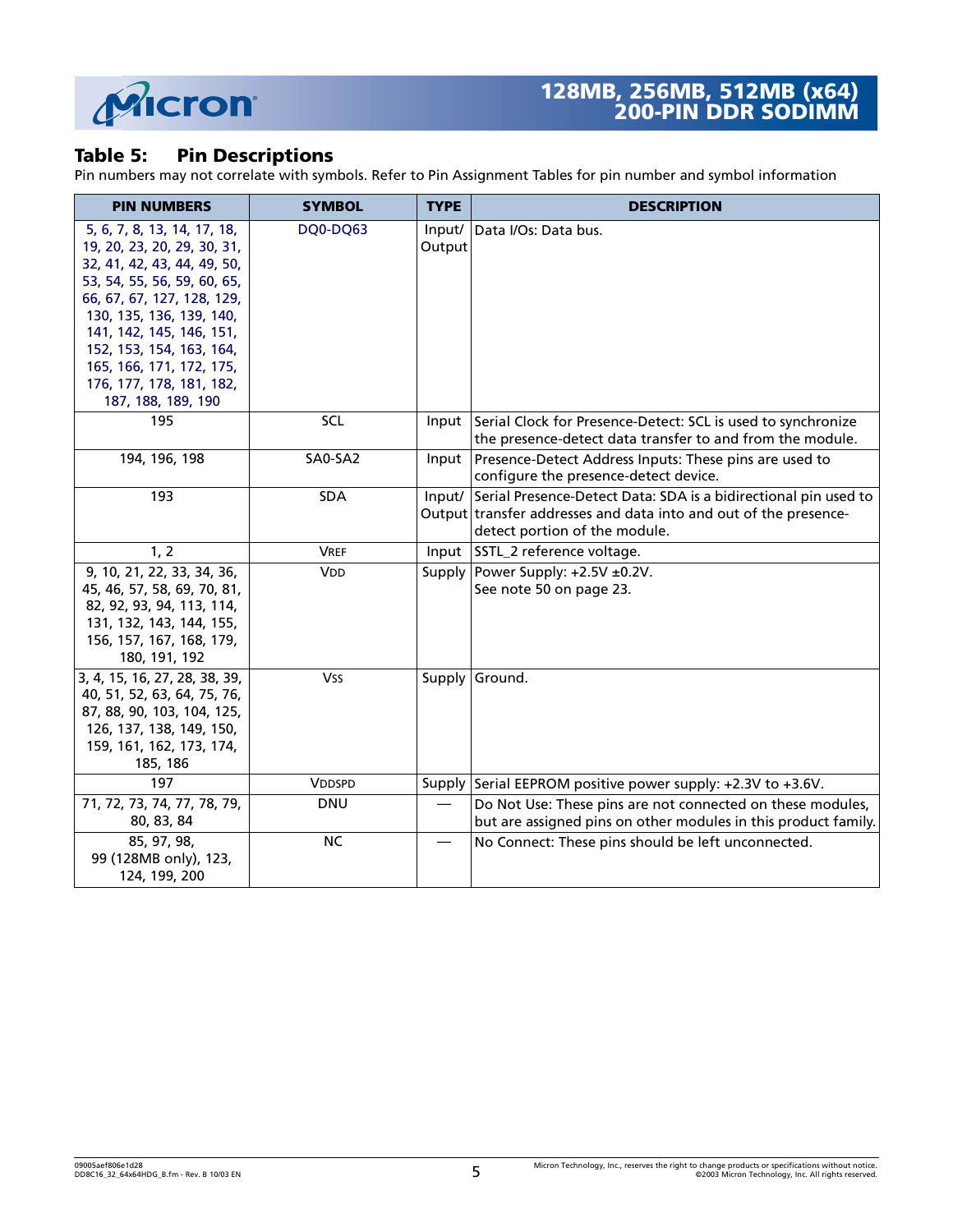





#### NOTE:

1. Unless otherwise stated, all resistors are 22 $\Omega$ .

 2. Per industry standard, Micron utilizes various component speed grades as referenced in the Module Part Numbering Guide a[t w](http://www.micron.com/numberguide)ww.micron.com/numberguide.

DDR SDRAMs = MT46V8M16TG for 128MB modules DDR SDRAMs = MT46V16M16TG for 256MB modules DDR SDRAMs = MT46V32M16TG for 512MB modules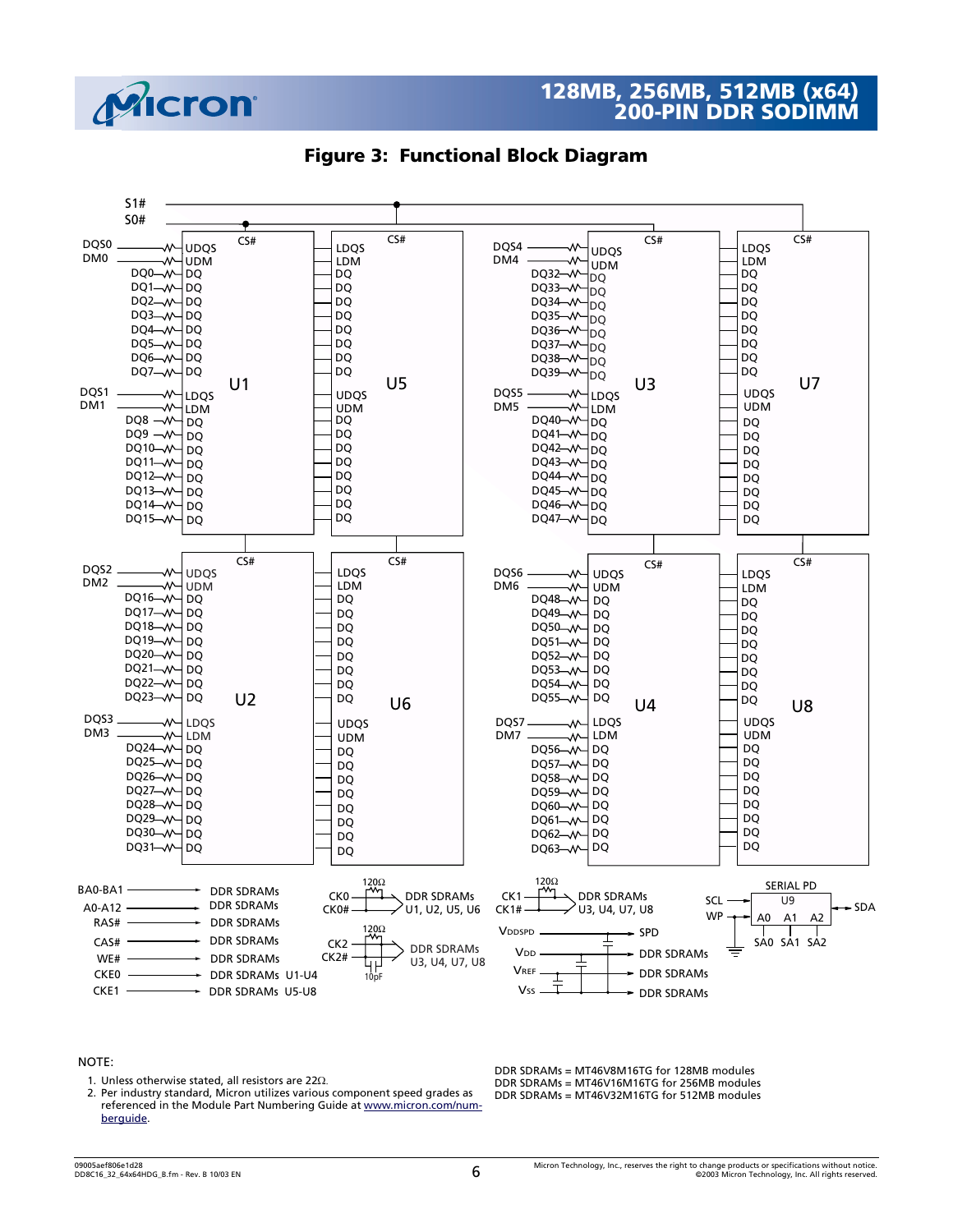

#### **General Description**

The MT8VDDT1664HD, MT8VDDT3264HD, and MT8VDDT6464HD, are high-speed CMOS, dynamic random-access, 128MB, 256MB, and 512MB memory modules organized in x64 configuration. DDR SDRAM modules use internally configured quad-bank DDR SDRAMs.

DDR SDRAM modules use a double data rate architecture to achieve high-speed operation. The double data rate architecture is essentially a 2*n*-prefetch architecture with an interface designed to transfer two data words per clock cycle at the I/O pins. A single read or write access for the DDR SDRAM module effectively consists of a single 2*n*-bit wide, one-clock-cycle data transfer at the internal DRAM core and two corresponding *n*-bit wide, one-half-clock-cycle data transfers at the I/O pins.

A bidirectional data strobe (DQS) is transmitted externally, along with data, for use in data capture at the receiver. DQS is an intermittent strobe transmitted by the DDR SDRAM during READs and by the memory controller during WRITEs. DQS is edge-aligned with data for READs and center-aligned with data for WRITEs.

DDR SDRAM modules operate from differential clock inputs (CK and CK#); the crossing of CK going HIGH and CK# going LOW will be referred to as the positive edge of CK. Commands (address and control signals) are registered at every positive edge of CK. Input data is registered on both edges of DQS, and output data is referenced to both edges of DQS, as well as to both edges of CK.

Read and write accesses to DDR SDRAM modules are burst oriented; accesses start at a selected location and continue for a programmed number of locations in a programmed sequence. Accesses begin with the registration of an ACTIVE command, which is then followed by a READ or WRITE command. The address bits registered coincident with the ACTIVE command are used to select the device bank and row to be accessed (BA0, BA1 select device bank; A0–A11 select device row for 128MB module, A0–A12 select device row for 256MB and 512MB modules). The address bits registered coincident with the READ or WRITE command are used to select the device bank and the starting device column location for the burst access.

DDR SDRAM modules provide for programmable READ or WRITE burst lengths of 2, 4, or 8 locations. An auto precharge function may be enabled to provide a self-timed row precharge that is initiated at the end of the burst access.

The pipelined, multibank architecture of DDR SDRAM modules allows for concurrent operation, thereby providing high effective bandwidth by hiding row precharge and activation time.

An auto refresh mode is provided, along with a power-saving power-down mode. All inputs are compatible with the JEDEC Standard for SSTL\_2. All outputs are SSTL\_2, Class II compatible. For more information regarding DDR SDRAM operation, refer to the 128Mb, 256Mb, and 512Mb DDR SDRAM component data sheets.

#### **Serial Presence-Detect Operation**

DDR SDRAM modules incorporate serial presencedetect (SPD). The SPD function is implemented using a 2,048-bit EEPROM. This nonvolatile storage device contains 256 bytes. The first 128 bytes can be programmed by Micron to identify the module type and various SDRAM organizations and timing parameters. The remaining 128 bytes of storage are available for use by the customer. System READ/WRITE operations between the master (system logic) and the slave EEPROM device (DIMM) occur via a standard  $I^2C$  bus using the DIMM's SCL (clock) and SDA (data) signals, together with SA (2:0), which provide eight unique DIMM/EEPROM addresses. Write protect (WP) is tied to ground on the module, permanently disabling hardware write protect.

#### **Mode Register Definition**

The mode register is used to define the specific mode of operation of the DDR SDRAM. This definition includes the selection of a burst length, a burst type, a CAS latency and an operating mode, as shown in [Figure 4, Mode Register Definition Diagram, on page 8](#page-7-0). The mode register is programmed via the MODE REG-ISTER SET command (with  $BA0 = 0$  and  $BA1 = 0$ ) and will retain the stored information until it is programmed again or the device loses power (except for bit A8, which is self-clearing).

Reprogramming the mode register will not alter the contents of the memory, provided it is performed correctly. The mode register must be loaded (reloaded) when all device banks are idle and no bursts are in progress, and the controller must wait the specified time before initiating the subsequent operation. Violating either of these requirements will result in unspecified operation.

Mode register bits A0–A2 specify the burst length, A3 specifies the type of burst (sequential or interleaved), A4–A6 specify the CAS latency, and A7–A11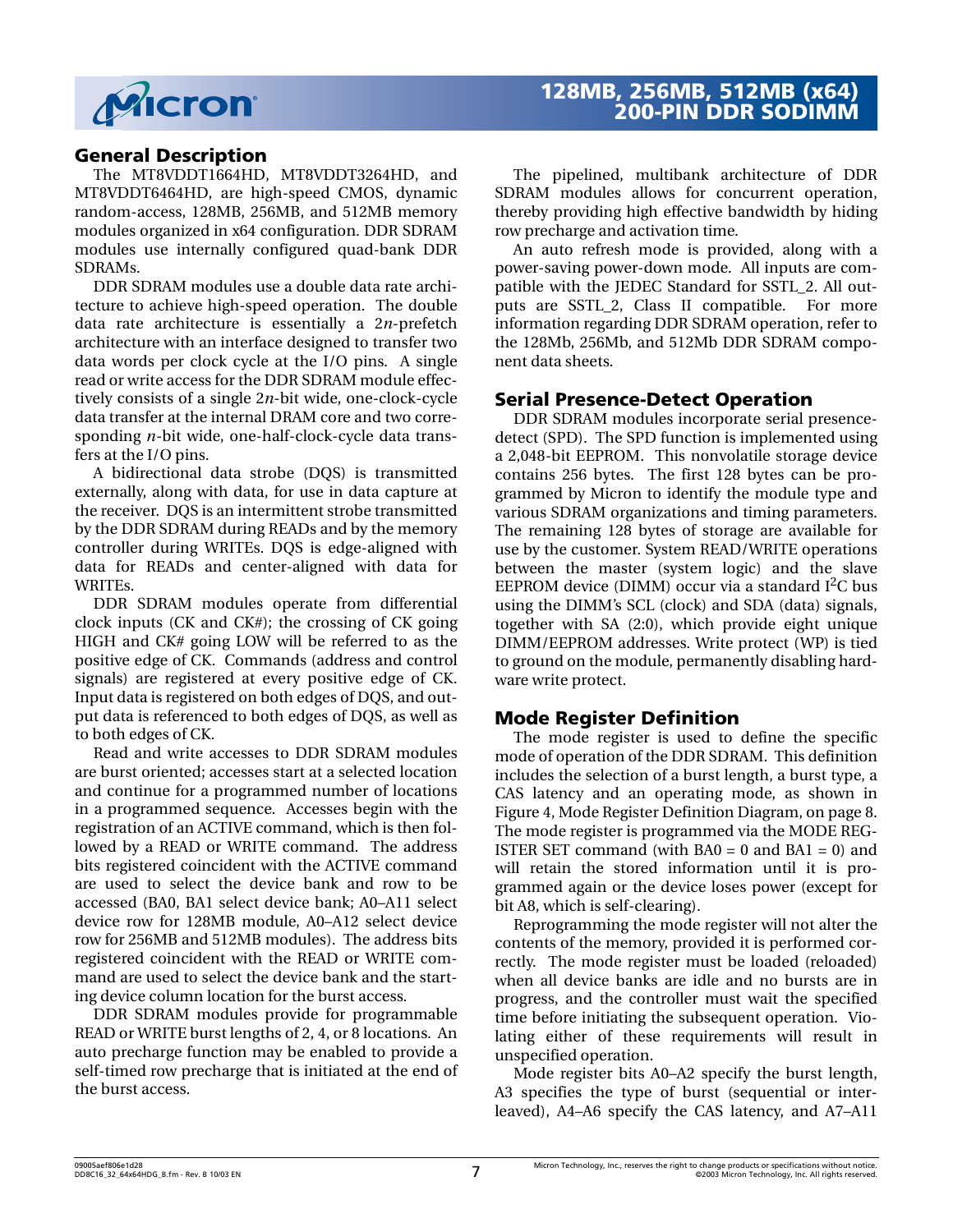

(128MB) or A7–A12 (256MB, 512MB) specify the operating mode.

#### *Burst Length*

Read and write accesses to the DDR SDRAM are burst oriented, with the burst length being programmable, as shown in [Figure 4, Mode Register Definition](#page-7-0) [Diagram](#page-7-0). The burst length determines the maximum number of column locations that can be accessed for a given READ or WRITE command. Burst lengths of 2, 4, or 8 locations are available for both the sequential and the interleaved burst types.

Reserved states should not be used, as unknown operation or incompatibility with future versions may result.

When a READ or WRITE command is issued, a block of columns equal to the burst length is effectively selected. All accesses for that burst take place within this block, meaning that the burst will wrap within the block if a boundary is reached. The block is uniquely selected by A1–A*i* when the burst length is set to two, by A2–A*i* when the burst length is set to four and by A3–A*i* when the burst length is set to eight (where A*i* is the most significant column address bit for a given configuration; see Note [5](#page-8-0) for [Figure 6, Burst Definition](#page-8-2) [Table, on page 9](#page-8-2)). The remaining (least significant) address bit(s) is (are) used to select the starting location within the block. The programmed burst length applies to both READ and WRITE bursts.

#### *Burst Type*

Accesses within a given burst may be programmed to be either sequential or interleaved; this is referred to as the burst type and is selected via bit M3.

The ordering of accesses within a burst is determined by the burst length, the burst type and the starting column address, as shown in [Figure 6, Burst](#page-8-2) [Definition Table, on page 9.](#page-8-2)

#### *Read Latency*

The READ latency is the delay, in clock cycles, between the registration of a READ command and the availability of the first bit of output data. The latency can be set to 2 or 2.5 clocks, as shown in [Figure 5, CAS](#page-8-1) [Latency Diagram](#page-8-1).

If a READ command is registered at clock edge *n*, and the latency is *m* clocks, the data will be available nominally coincident with clock edge *n + m*. [Table 7,](#page-8-3) [CAS Latency \(CL\) Table, on page 9](#page-8-3) indicates the operating frequencies at which each CAS latency setting can be used.

## **128MB, 256MB, 512MB (x64) 200-PIN DDR SODIMM**

Reserved states should not be used as unknown operation or incompatibility with future versions may result.

#### <span id="page-7-0"></span>**Figure 4: Mode Register Definition Diagram**





#### 256MB and 512MB Module Address Bus

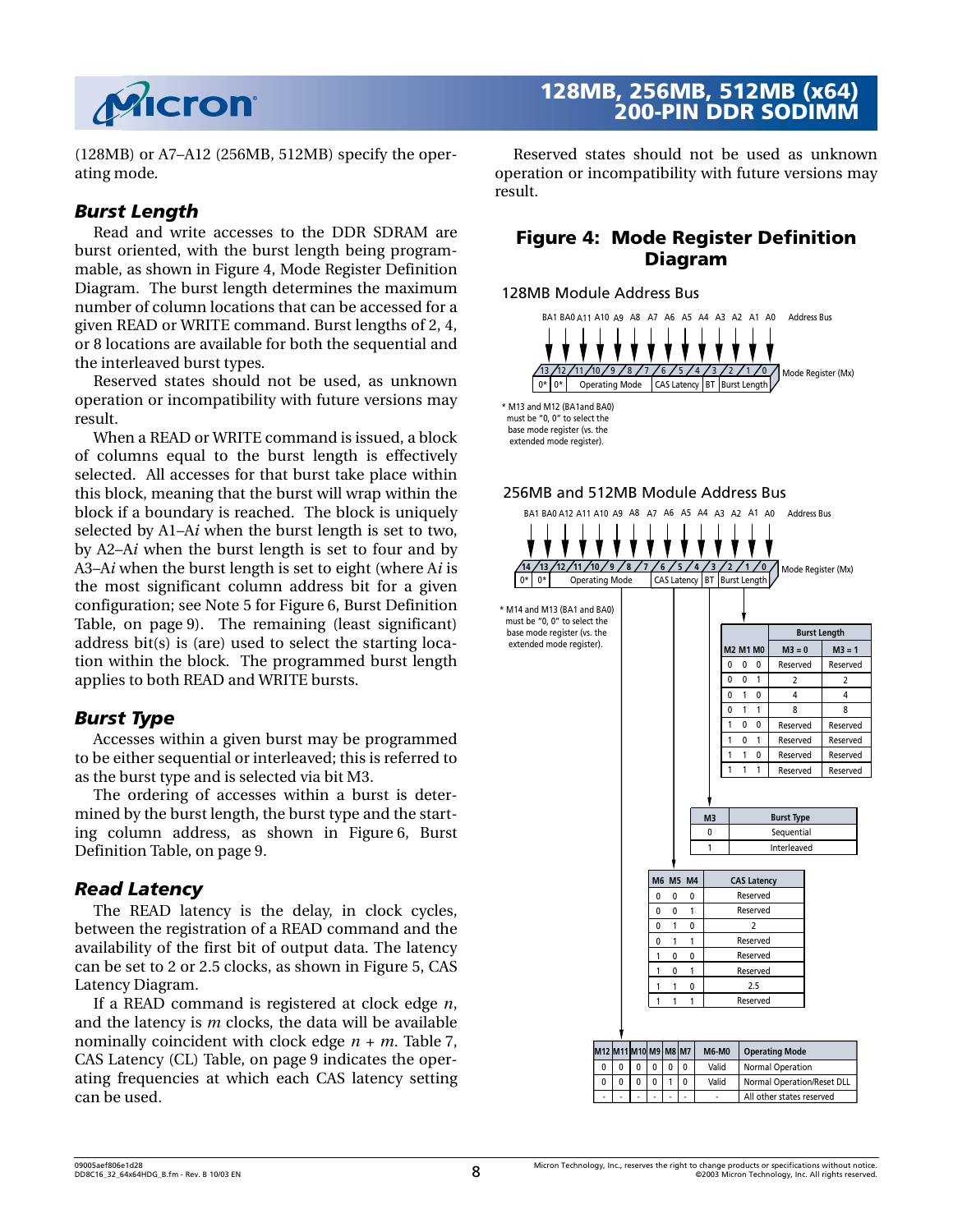

#### <span id="page-8-2"></span>**Table 6: Burst Definition Table**

| <b>BURST</b><br><b>LENGTH</b> |                | <b>STARTING</b><br><b>COLUMN</b><br><b>ADDRESS</b> |                | <b>ORDER OF ACCESSES WITHIN</b> | <b>A BURST</b>                  |
|-------------------------------|----------------|----------------------------------------------------|----------------|---------------------------------|---------------------------------|
|                               |                |                                                    |                | $TYPE =$<br><b>SEQUENTIAL</b>   | $TYPE =$<br><b>INTERLEAVED</b>  |
|                               |                |                                                    | A0             |                                 |                                 |
| $\overline{2}$                |                |                                                    | $\Omega$       | $0 - 1$                         | $0 - 1$                         |
|                               |                |                                                    | 1              | $1 - 0$                         | $1 - 0$                         |
|                               |                | A1                                                 | A0             |                                 |                                 |
| 4                             |                | 0                                                  | $\Omega$       | $0 - 1 - 2 - 3$                 | $0 - 1 - 2 - 3$                 |
|                               |                | 0                                                  | 1              | $1 - 2 - 3 - 0$                 | $1 - 0 - 3 - 2$                 |
|                               |                | 1                                                  | $\Omega$       | $2 - 3 - 0 - 1$                 | $2 - 3 - 0 - 1$                 |
|                               |                | 1                                                  | 1              | $3 - 0 - 1 - 2$                 | $3 - 2 - 1 - 0$                 |
|                               | A <sub>2</sub> | A1                                                 | A <sub>0</sub> |                                 |                                 |
|                               | 0              | 0                                                  | $\Omega$       | $0 - 1 - 2 - 3 - 4 - 5 - 6 - 7$ | $0 - 1 - 2 - 3 - 4 - 5 - 6 - 7$ |
|                               | 0              | 0                                                  | 1              | $1 - 2 - 3 - 4 - 5 - 6 - 7 - 0$ | $1 - 0 - 3 - 2 - 5 - 4 - 7 - 6$ |
| 8                             | 0              | 1                                                  | $\Omega$       | $2 - 3 - 4 - 5 - 6 - 7 - 0 - 1$ | $2 - 3 - 0 - 1 - 6 - 7 - 4 - 5$ |
|                               | 0              | 1                                                  | 1              | $3-4-5-6-7-0-1-2$               | $3 - 2 - 1 - 0 - 7 - 6 - 5 - 4$ |
|                               | 1              | 0                                                  | $\Omega$       | 4-5-6-7-0-1-2-3                 | $4 - 5 - 6 - 7 - 0 - 1 - 2 - 3$ |
|                               | 1              | 0                                                  | 1              | $5 - 6 - 7 - 0 - 1 - 2 - 3 - 4$ | $5 - 4 - 7 - 6 - 1 - 0 - 3 - 2$ |
|                               | 1              | 1                                                  | $\Omega$       | $6 - 7 - 0 - 1 - 2 - 3 - 4 - 5$ | $6 - 7 - 4 - 5 - 2 - 3 - 0 - 1$ |
|                               | 1              | 1                                                  | 1              | $7 - 0 - 1 - 2 - 3 - 4 - 5 - 6$ | 7-6-5-4-3-2-1-0                 |

NOTE:

- 1. For a burst length of two, A1–A*i* select the two-dataelement block; A0 selects the first access within the block.
- 2. For a burst length of four, A2–A*i* select the four-dataelement block; A0–A1 select the first access within the block.
- 3. For a burst length of eight, A3–A*i* select the eight-dataelement block; A0–A2 select the first access within the block.
- 4. Whenever a boundary of the block is reached within a given sequence above, the following access wraps within the block.
- <span id="page-8-0"></span>5. *i* = 8 for 128MB and 256MB;  $i = 9$  for 512MB.

## <span id="page-8-3"></span>**Table 7: CAS Latency (CL) Table**

|              | <b>ALLOWABLE OPERATING</b><br><b>CLOCK FREQUENCY (MHZ)</b> |                      |  |  |  |
|--------------|------------------------------------------------------------|----------------------|--|--|--|
| <b>SPEED</b> | $CL = 2$                                                   | $CL = 2.5$           |  |  |  |
| -335         | $75 \le f \le 133$                                         | $75 \leq f \leq 166$ |  |  |  |
| -262         | $75 \le f \le 133$                                         | $75 \leq f \leq 133$ |  |  |  |
| -26A         | $75 \le f \le 133$                                         | $75 \leq f \leq 133$ |  |  |  |
| -265         | $75 \leq f \leq 100$                                       | $75 \le f \le 133$   |  |  |  |
| $-202$       | $75 \le f \le 100$                                         | $75 \leq f \leq 125$ |  |  |  |

## **128MB, 256MB, 512MB (x64) 200-PIN DDR SODIMM**

<span id="page-8-1"></span>

#### *Operating Mode*

The normal operating mode is selected by issuing a MODE REGISTER SET command with bits A7–A11 (for 128MB), or A7–A12 (256MB, 512MB) each set to zero, and bits A0–A6 set to the desired values. A DLL reset is initiated by issuing a MODE REGISTER SET command with bits A7 and A9–A11 (128MB), or A7 and A9–A12 (256MB, 512MB) each set to zero, bit A8 set to one, and bits A0–A6 set to the desired values. Although not required by the Micron device, JEDEC specifications recommend when a LOAD MODE REGISTER command is issued to reset the DLL, it should always be followed by a LOAD MODE REGISTER command to select normal operating mode.

All other combinations of values for A7–A11, or A7– A12 are reserved for future use and/or test modes. Test modes and reserved states should not be used because unknown operation or incompatibility with future versions may result.

#### **Extended Mode Register**

The extended mode register controls functions beyond those controlled by the mode register; these additional functions are DLL enable/disable and output drive strength. These functions are controlled via the bits shown in [Figure 6, Extended Mode Register](#page-9-0) [Definition Diagram, on page 10.](#page-9-0) The extended mode register is programmed via the LOAD MODE REGIS-TER command to the mode register (with BA0 = 1 and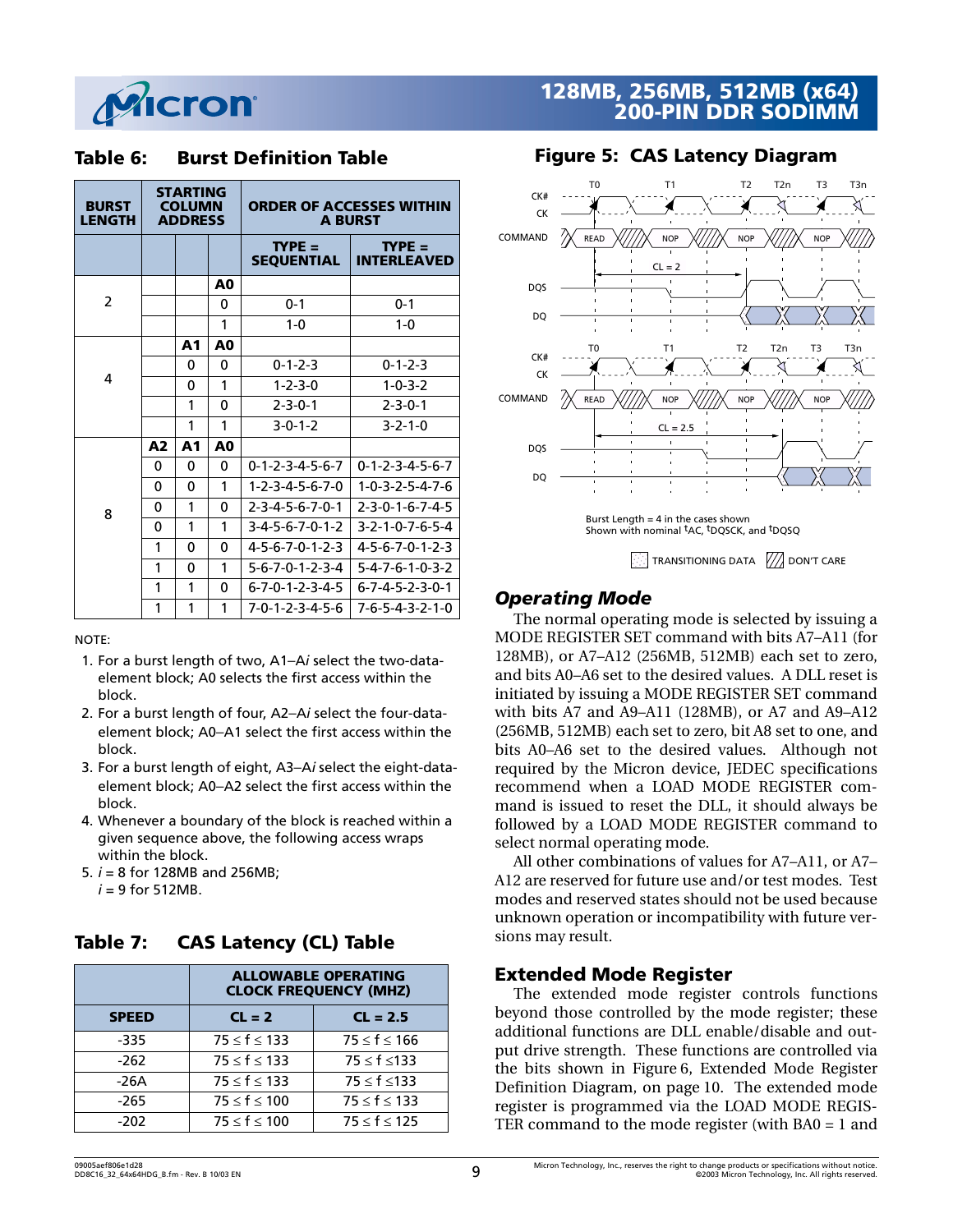

BA1 = 0) and will retain the stored information until it is programmed again or the device loses power. The enabling of the DLL should always be followed by a LOAD MODE REGISTER command to the mode register (BA0/BA1 both LOW) to reset the DLL.

The extended mode register must be loaded when all device banks are idle and no bursts are in progress, and the controller must wait the specified time before initiating any subsequent operation. Violating either of these requirements could result in unspecified operation.

#### *Output Drive Strength*

The normal full drive strength for all outputs is specified to be SSTL2, Class II. The x16 DDR SDRAM devices used in these modules support an option for reduced drive. The reduced drive option is intended for lighter load and point-to-point environments. For detailed information on output drive strength options, refer to 128Mb, 256Mb, and 512Mb DDR SDRAM component data sheets.

#### *DLL Enable/Disable*

The DLL must be enabled for normal operation. DLL enable is required during power-up initialization and upon returning to normal operation after having disabled the DLL for the purpose of debug or evaluation. (When the device exits self refresh mode, the DLL is enabled automatically.) Any time the DLL is enabled, 200 clock cycles must occur before a READ command can be issued.

## **128MB, 256MB, 512MB (x64) 200-PIN DDR SODIMM**

#### <span id="page-9-0"></span>**Figure 6: Extended Mode Register Definition Diagram**

#### 128MB Module



#### 256MB and 512MB Modules



NOTE:

- 1. BA1 and BA0 (E13 and E12 for 128MB or E14 and E13 for 256MB and 512MB) must be "0, 1" to select the Extended Mode Register (vs. the base Mode Register).
- 2. The QFC# option is not supported.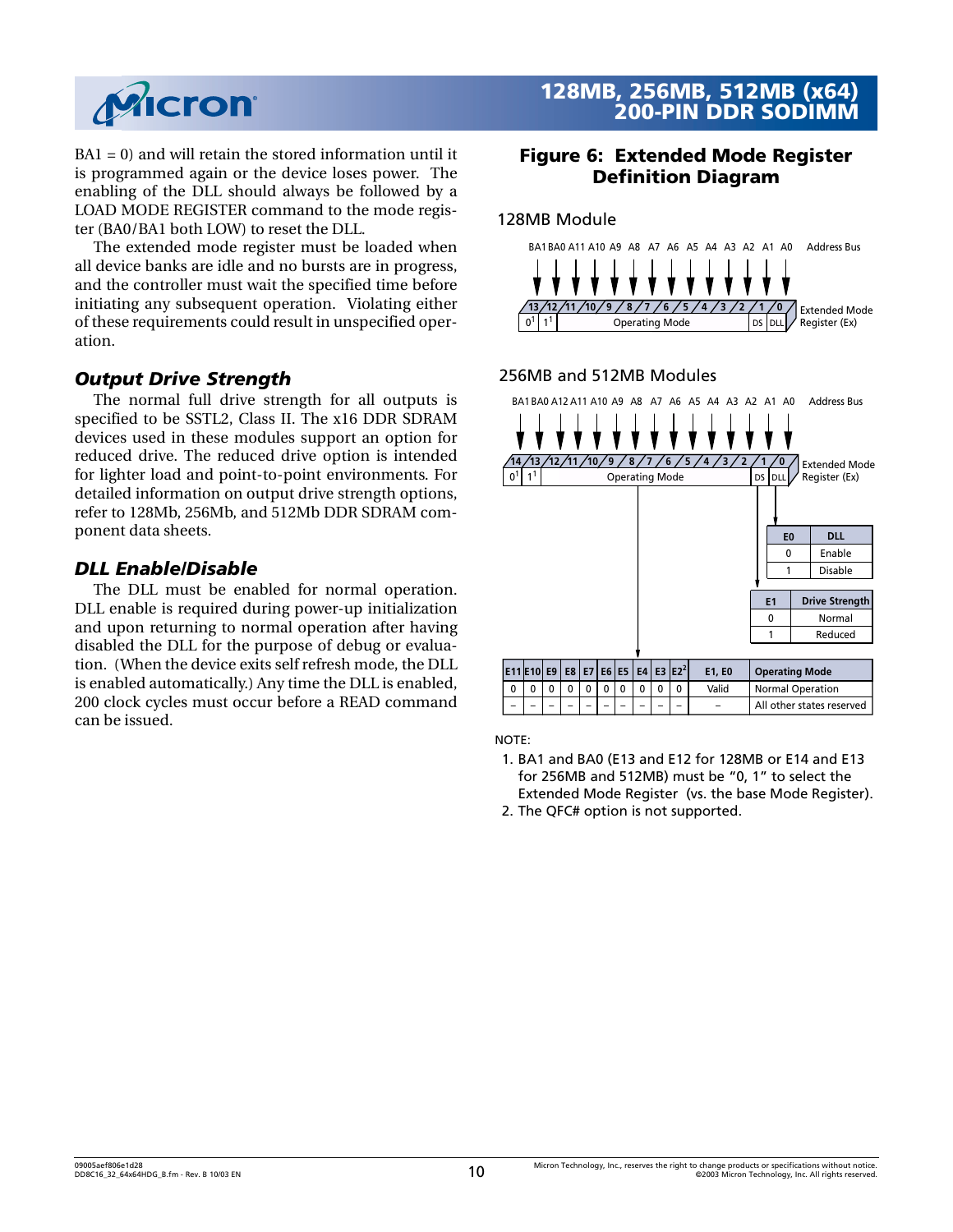

#### **Commands**

The Truth Tables below provides a general reference of available commands. For a more detailed description of commands and operations, refer to the 128Mb, 256Mb, or 512Mb DDR SDRAM component data sheet.

#### **Table 8: Commands Truth Table**

CKE is HIGH for all commands shown except SELF REFRESH

| <b>NAME (FUNCTION)</b>                                 | CS# | RAS# | CAS# | WE# | <b>ADDR</b> | <b>NOTES</b> |
|--------------------------------------------------------|-----|------|------|-----|-------------|--------------|
| DESELECT (NOP)                                         | н   | х    | x    | x   | x           |              |
| NO OPERATION (NOP)                                     |     | н    | н    | н   | x           |              |
| ACTIVE (Select bank and activate row)                  |     |      | н    | н   | Bank/Row    |              |
| READ (Select bank and column, and start READ burst)    |     | н    |      | н   | Bank/Col    |              |
| WRITE (Select bank and column, and start WRITE burst)  |     | н    |      |     | Bank/Col    |              |
| <b>BURST TERMINATE</b>                                 |     | н    | н    |     |             | 4            |
| PRECHARGE (Deactivate row in bank or banks)            |     |      | н    |     | Code        | 5            |
| AUTO REFRESH or SELF REFRESH (Enter self refresh mode) |     |      |      | н   | X           | 6, 7         |
| <b>LOAD MODE REGISTER</b>                              |     |      |      |     | Op-Code     | 8            |

NOTE:

- 1. DESELECT and NOP are functionally interchangeable.
- 2. BA0–BA1 provide device bank address and A0–A11 (128MB) or A0–A12 (256MB, 512MB ) provide row address.
- 3. BA0–BA1 provide device bank address; A0–A8 (128MB, 256MB) or A0–A9 (512MB), provide column address; A10 HIGH enables the auto precharge feature (nonpersistent), and A10 LOW disables the auto precharge feature.
- 4. Applies only to read bursts with auto precharge disabled; this command is undefined (and should not be used) for READ bursts with auto precharge enabled and for WRITE bursts.
- 5. A10 LOW: BA0–BA1 determine which device bank is precharged. A10 HIGH: all device banks are precharged and BA0- BA1 are "Don't Care."
- 6. This command is AUTO REFRESH if CKE is HIGH, SELF REFRESH if CKE is LOW.
- 7. Internal refresh counter controls row addressing; all inputs and I/Os are "Don't Care" except for CKE.
- 8. BA0–BA1 select either the mode register or the extended mode register (BA0 = 0, BA1 = 0 select the mode register; BA0 = 1, BA1 = 0 select extended mode register; other combinations of BA0–BA1 are reserved). A0–A11 (128MB) or A0– A12 (256MB, 512MB) provide the op-code to be written to the selected mode register.

#### **Table 9: DM Operation Truth Table**

Used to mask write data; provided coincident with the corresponding data

| <b>NAME (FUNCTION)</b> | <b>DM</b> | <b>DQS</b> |
|------------------------|-----------|------------|
| <b>WRITE Enable</b>    | -         | Valid      |
| WRITE Inhibit          |           |            |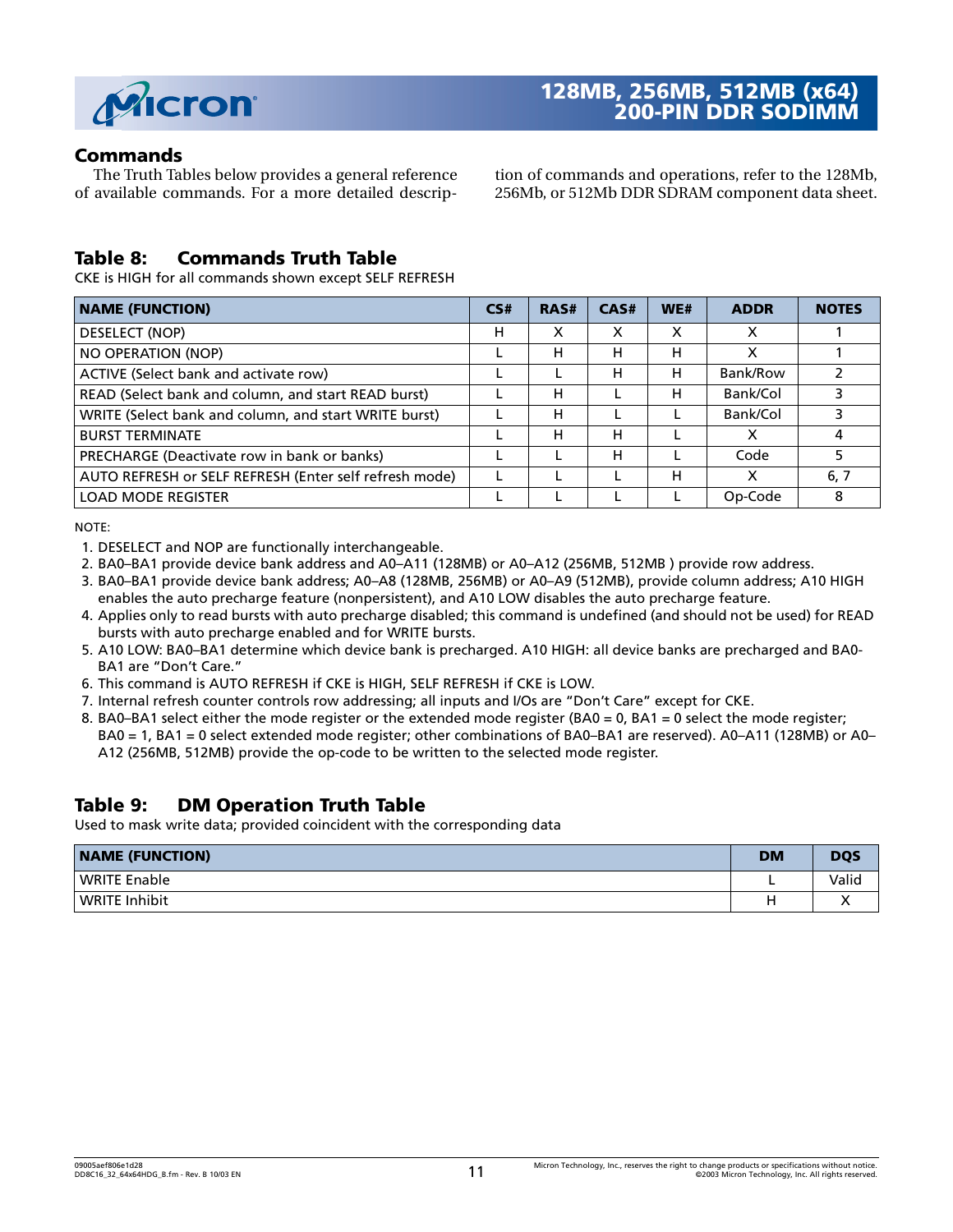

#### **Absolute Maximum Ratings**

Stresses greater than those listed may cause permanent damage to the device. This is a stress rating only, and functional operation of the device at these or any other conditions above those indicated in the opera-

| Voltage on VDD Supply      |  |
|----------------------------|--|
|                            |  |
| Voltage on VDDQ Supply     |  |
|                            |  |
| Voltage on VREF and Inputs |  |
|                            |  |
| Voltage on I/O Pins        |  |
|                            |  |

tional sections of this specification is not implied. Exposure to absolute maximum rating conditions for extended periods may affect reliability.

| Operating Temperature,                                      |  |
|-------------------------------------------------------------|--|
| $T_A$ (ambient)  0°C to +70°C                               |  |
| Storage Temperature (plastic) $\dots \dots$ -55°C to +150°C |  |
|                                                             |  |
|                                                             |  |

## **Table 10: DC Electrical Characteristics and Operating Conditions**

| <b>PARAMETER/CONDITION</b>                                                                                                     |                                         | <b>SYMBOL</b>         | <b>MIN</b>         | <b>MAX</b>            | <b>UNITS</b> | <b>NOTES</b> |
|--------------------------------------------------------------------------------------------------------------------------------|-----------------------------------------|-----------------------|--------------------|-----------------------|--------------|--------------|
| <b>Supply Voltage</b>                                                                                                          |                                         | <b>V<sub>DD</sub></b> | 2.3                | 2.7                   | $\vee$       | 32, 37       |
| I/O Supply Voltage                                                                                                             |                                         | <b>V<sub>D</sub>O</b> | 2.3                | 2.7                   | $\vee$       | 32, 37, 40   |
| I/O Reference Voltage                                                                                                          |                                         | <b>VREF</b>           | $0.49 \times$      | $0.51 \times$         | $\vee$       | 6, 40        |
|                                                                                                                                |                                         |                       | <b>VDDQ</b>        | <b>V<sub>DD</sub></b> |              |              |
| I/O Termination Voltage (system)                                                                                               |                                         | <b>VTT</b>            | <b>VREF - 0.04</b> | $V$ REF + 0.04        | $\vee$       | 7, 40        |
| Input High (Logic 1) Voltage                                                                                                   | V <sub>IH</sub> (DC)                    | $VREF + 0.15$         | $VDD + 0.3$        | $\vee$                | 25           |              |
| Input Low (Logic 0) Voltage                                                                                                    | VIL(DC)                                 | $-0.3$                | <b>VREF - 0.15</b> | $\vee$                | 25           |              |
| <b>INPUT LEAKAGE CURRENT</b><br>Any input 0V ≤ VIN ≤ VDD, Vref pin 0V ≤ VIN ≤ 1.35V<br>(All other pins not under test $= 0V$ ) | Command/<br>Address, RAS#,<br>CAS#, WE# | T.                    | $-16$              | 16                    | μA           | 49           |
|                                                                                                                                | CK, CK#, CKE                            | II.                   | -8                 | 8                     | μA           | 49           |
|                                                                                                                                | <b>DM</b>                               | <sup>1</sup>          | $-4$               | 4                     | μA           | 49           |
| <b>OUTPUT LEAKAGE CURRENT</b><br>(DQ pins are disabled; $0V \leq V$ OUT $\leq VDDQ$ )                                          | DQ, DQS                                 | Ioz                   | $-10$              | 10                    | μA           | 49           |
| <b>OUTPUT LEVELS</b>                                                                                                           |                                         | <b>IOH</b>            | $-16.8$            |                       | mA           |              |
| High Current (VOUT = VDDQ-0.373V, minimum VREF, minimum VTT)<br>Low Current (VOUT = 0.373V, maximum VREF, maximum VTT)         |                                         |                       | 16.8               |                       | mA           | 33, 35       |
| <b>OUTPUT LEVELS: Reduced drive option</b>                                                                                     |                                         | <b>IOHR</b>           | -9                 |                       | mA           | 34, 35       |
| High Current (VOUT = VDDQ -0.763V, minimum VREF, minimum VTT)<br>Low Current (VOUT = 0.763V, maximum VREF, maximum VTT)        |                                         | <b>IOLR</b>           | 9                  |                       | mA           |              |

Notes: [1](#page-19-0)[–5](#page-19-1), [14](#page-19-2), [50](#page-22-0); notes appear on pages [20](#page-19-0)–23; 0°C  $\leq$  T<sub>A</sub>  $\leq$  +70°C

## **Table 11: AC Input Operating Conditions**

Notes: [1](#page-19-0)[–5](#page-19-1), [14](#page-19-2), [50](#page-22-0); notes appear on pages [20](#page-19-0)–23; 0°C  $\leq T_A \leq +70$ °C; VDD = VDDQ = +2.5V ±0.2V

| <b>PARAMETER/CONDITION</b>   | <b>SYMBOL</b> | <b>MIN</b>                  | <b>MAX</b>               | <b>UNITS</b> | <b>NOTES</b> |
|------------------------------|---------------|-----------------------------|--------------------------|--------------|--------------|
| Input High (Logic 1) Voltage | VIH(AC)       | $V$ REF + 0.310             | $\overline{\phantom{m}}$ |              | 12, 25, 36   |
| Input Low (Logic 0) Voltage  | VIL(AC)       |                             | <b>VREF - 0.310</b>      |              | 12, 25, 36   |
| I/O Reference Voltage        | VREF(AC)      | $0.49 \times \mathrm{VDDO}$ | $0.51 \times VDDO$       |              |              |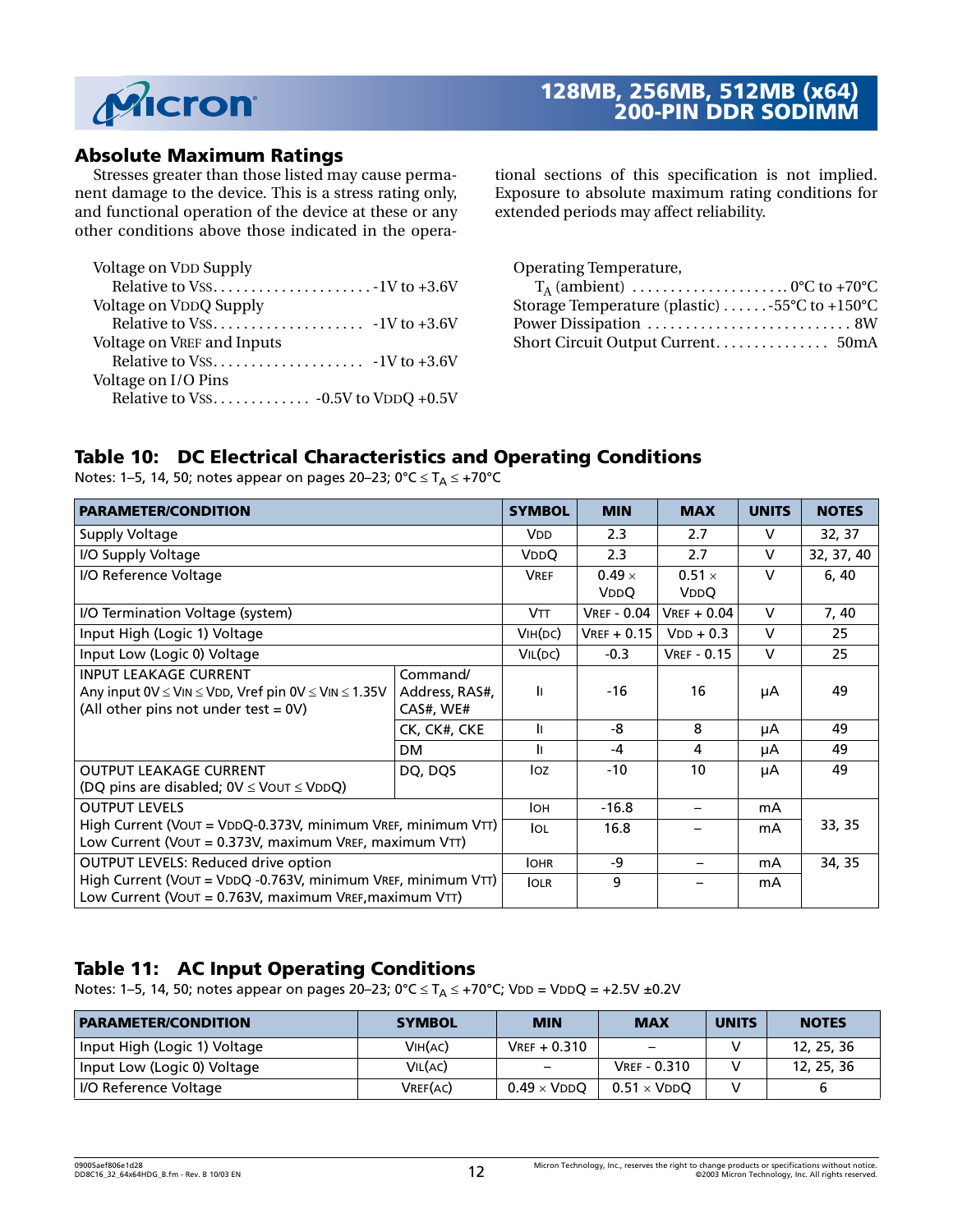

## **Table 12: IDD Specifications and Conditions – 128MB Module**

DDR SDRAM component values only

Notes: [1](#page-19-0)[–5](#page-19-1), [8](#page-19-9), [10](#page-19-10), [12](#page-19-5), [50](#page-22-0); notes appear on pages [20](#page-19-0)–23; 0°C  $\leq T_A \leq +70$ °C; VDD = VDDQ = +2.5V ±0.2V

|                                                                                                                                                                                                                                                                                                                |                       |        |        | <b>MAX</b>        |        |                |              |
|----------------------------------------------------------------------------------------------------------------------------------------------------------------------------------------------------------------------------------------------------------------------------------------------------------------|-----------------------|--------|--------|-------------------|--------|----------------|--------------|
| <b>PARAMETER/CONDITION</b>                                                                                                                                                                                                                                                                                     | <b>SYM</b>            | $-335$ | $-262$ | $-26A/$<br>$-265$ | $-202$ | <b>UNITS</b>   | <b>NOTES</b> |
| OPERATING CURRENT: One device bank; Active-Precharge;<br><sup>t</sup> RC = <sup>t</sup> RC (MIN); <sup>t</sup> CK = <sup>t</sup> CK (MIN); DQ, DM and DQS inputs<br>changing once per clock cyle; Address and control inputs<br>changing once every two clock cycles                                           | $IDD0^{\overline{a}}$ | 512    | 452    | 432               | 432    | mA             | 20, 44       |
| OPERATING CURRENT: One device bank; Active-Read Precharge;<br>Burst = 2; ${}^{\text{t}}$ RC = ${}^{\text{t}}$ RC (MIN); ${}^{\text{t}}$ CK = ${}^{\text{t}}$ CK (MIN); IOUT = 0mA; Address<br>and control inputs changing once per clock cycle                                                                 |                       | 552    | 492    | 492               | 492    | mA             | 20, 44       |
| PRECHARGE POWER-DOWN STANDBY CURRENT: All device<br>banks idle; Power-down mode; ${}^{\text{t}}$ CK = ${}^{\text{t}}$ CK (MIN); CKE = (LOW)                                                                                                                                                                    | IDD <sub>2P</sub> b   | 12     | 12     | 12                | 12     | m <sub>A</sub> | 21, 28, 46   |
| IDLE STANDBY CURRENT: CS# = HIGH; All device banks idle; <sup>t</sup> CK<br>$=$ <sup>t</sup> CK MIN; CKE = HIGH; Address and other control inputs<br>changing once per clock cycle. VIN = VREF for DQ, DQS, and DM                                                                                             | IDD <sub>2F</sub> b   | 180    | 80     | 160               | 160    | m <sub>A</sub> | 47           |
| ACTIVE POWER-DOWN STANDBY CURRENT: One device bank<br>active; Power-down mode; ${}^t$ CK = ${}^t$ CK (MIN); CKE = LOW                                                                                                                                                                                          |                       | 100    | 100    | 80                | 80     | m <sub>A</sub> | 21, 28, 46   |
| ACTIVE STANDBY CURRENT: CS# = HIGH; CKE = HIGH; One device<br>bank; Active-Precharge; ${}^{\text{t}}$ RC = ${}^{\text{t}}$ RAS (MAX); ${}^{\text{t}}$ CK = ${}^{\text{t}}$ CK (MIN); DQ,<br>DM andDQS inputs changing twice per clock cycle; Address and<br>other control inputs changing once per clock cycle | IDD3N <sup>b</sup>    | 200    | 200    | 180               | 180    | mA             | 20, 43       |
| OPERATING CURRENT: Burst = 2; Reads; Continuous burst; One<br>bank active; Address and control inputs changing once per clock<br>cycle; ${}^t$ CK = ${}^t$ CK (MIN); Iout = 0mA                                                                                                                                | IDDAR <sup>a</sup>    | 572    | 532    | 512               | 512    | mA             | 20, 44       |
| OPERATING CURRENT: Burst = 2; Writes; Continuous burst; One<br>device bank active; Address and control inputs changing once<br>per clock cycle; ${}^t$ CK = ${}^t$ CK (MIN); DQ, DM, and DQS inputs<br>changing twice per clock cycle                                                                          | IDD4W <sup>a</sup>    | 572    | 512    | 492               | 492    | mA             | 20           |
| ${}^{\text{t}}$ RC = ${}^{\text{t}}$ RC (MIN)<br><b>AUTO REFRESH CURRENT</b>                                                                                                                                                                                                                                   | IDD5 <sup>b</sup>     | 1,060  | 880    | 880               | 880    | m <sub>A</sub> | 20, 46       |
| $^{\rm t}$ RC = 15.625µs                                                                                                                                                                                                                                                                                       | IDD5A <sup>b</sup>    | 20     | 20     | 20                | 20     | mA             | 24, 46       |
| SELF REFRESH CURRENT: CKE ≤ 0.2V                                                                                                                                                                                                                                                                               | IDD6 <sup>b</sup>     | 12     | 12     | 8                 | 8      | mA             | 9            |
| OPERATING CURRENT: Four device bank interleaving READs (BL<br>= 4) with auto precharge, ${}^{\text{t}}$ RC = ${}^{\text{t}}$ RC (MIN); ${}^{\text{t}}$ CK = ${}^{\text{t}}$ CK (MIN);<br>Address and control inputs change only during Active READ or<br><b>WRITE commands</b>                                 |                       | 1,432  | 1,332  | 1,312             | 1,312  | mA             | 20, 45       |

NOTE:

a - Value calculated as one module rank in this operating condition, and all other module ranks in IDD2p (CKE LOW) mode.

b - Value calculated reflects all module ranks in this operating condition.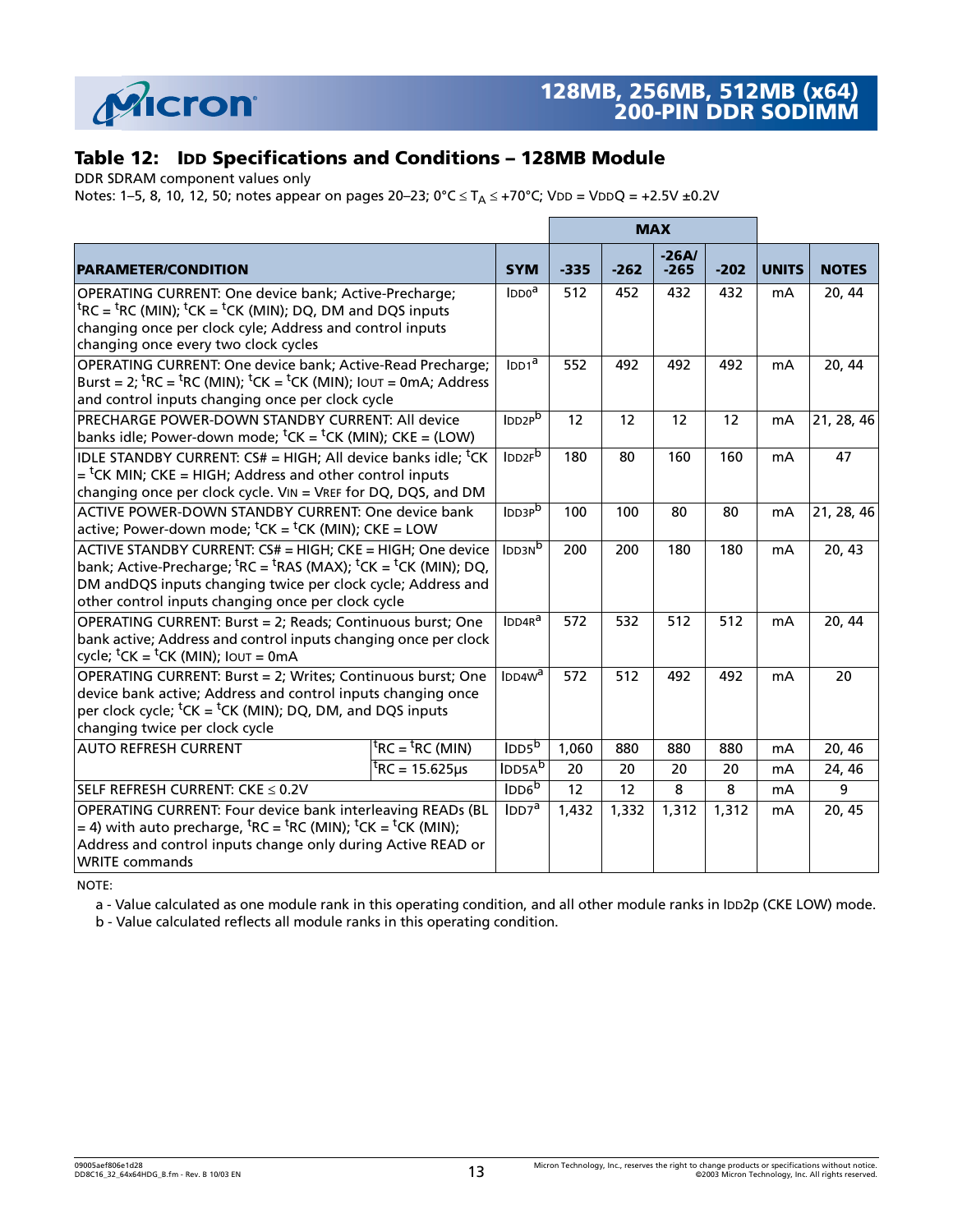

## **Table 13: IDD Specifications and Conditions – 256MB Module**

DDR SDRAM component values only

Notes: [1](#page-19-0)[–5](#page-19-1), [8](#page-19-9), [10](#page-19-10), [12](#page-19-5), [50](#page-22-0); notes appear on pages [20](#page-19-0)–23; 0°C  $\leq T_A \leq$  +70°C; V<mark>DD, VDDQ = +2.5V ±0.2V</mark>

|                                                                                                                                                                                                                                                                                                                |                                               |                                |        |        | <b>MAX</b>        |        |              |              |
|----------------------------------------------------------------------------------------------------------------------------------------------------------------------------------------------------------------------------------------------------------------------------------------------------------------|-----------------------------------------------|--------------------------------|--------|--------|-------------------|--------|--------------|--------------|
| <b>PARAMETER/CONDITION</b>                                                                                                                                                                                                                                                                                     |                                               | <b>SYM</b>                     | $-335$ | $-262$ | $-26A/$<br>$-265$ | $-202$ | <b>UNITS</b> | <b>NOTES</b> |
| OPERATING CURRENT: One device bank; Active-Precharge;<br><sup>t</sup> RC = <sup>t</sup> RC (MIN); <sup>t</sup> CK = <sup>t</sup> CK (MIN); DQ, DM and DQS inputs<br>changing once per clock cyle; Address and control inputs<br>changing once every two clock cycles                                           |                                               |                                | 516    | 516    | 436               | 495    | mA           | 20, 44       |
| <b>OPERATING CURRENT: One device bank; Active -Read</b><br>Precharge; Burst = 2; ${}^{\text{t}}$ RC = ${}^{\text{t}}$ RC (MIN); ${}^{\text{t}}$ CK = ${}^{\text{t}}$ CK (MIN); IOUT =<br>0mA; Address and control inputs changing once per clock cycle                                                         |                                               | $IDD1^a$<br>IDD2P <sup>b</sup> | 696    | 656    | 596               | 636    | mA           | 20, 44       |
| PRECHARGE POWER-DOWN STANDBY CURRENT: All device<br>banks idle; Power-down mode; ${}^{\text{t}}$ CK = ${}^{\text{t}}$ CK (MIN); CKE = (LOW)                                                                                                                                                                    |                                               |                                | 32     | 32     | 32                | 32     | mA           | 21, 28, 46   |
| IDLE STANDBY CURRENT: CS# = HIGH; All device banks idle;<br><sup>t</sup> CK = <sup>t</sup> CK (MIN); CKE = HIGH; Address and other control inputs<br>changing once per clock cycle. VIN = VREF for DQ, DQS, and DM                                                                                             |                                               | IDD2F <sup>b</sup>             | 400    | 360    | 360               | 360    | mA           | 47           |
| ACTIVE POWER-DOWN STANDBY CURRENT: One device bank<br>active; Power-down mode; ${}^tCK = {}^tCK$ (MIN); CKE = LOW                                                                                                                                                                                              |                                               | IDD3P <sub>b</sub>             | 240    | 200    | 200               | 240    | mA           | 21, 28, 46   |
| ACTIVE STANDBY CURRENT: CS# = HIGH; CKE = HIGH; One<br>device bank; Active-Precharge; ${}^{\text{t}}$ RC = ${}^{\text{t}}$ RAS (MAX); ${}^{\text{t}}$ CK = ${}^{\text{t}}$ CK<br>(MIN); DQ, DM andDQS inputs changing twice per clock cycle;<br>Address and other control inputs changing once per clock cycle |                                               | IDD3N <sub>D</sub>             | 480    | 400    | 400               | 400    | mA           | 20, 43       |
| OPERATING CURRENT: Burst = 2; Reads; Continuous burst; One<br>bank active; Address and control inputs changing once per clock<br>cycle; ${}^t$ CK = ${}^t$ CK (MIN); Iout = 0mA                                                                                                                                |                                               | IDD4R <sup>a</sup>             | 716    | 616    | 616               | 716    | mA           | 20, 44       |
| OPERATING CURRENT: Burst = 2; Writes; Continuous burst; One<br>device bank active; Address and control inputs changing once<br>per clock cycle; ${}^t$ CK = ${}^t$ CK (MIN); DQ, DM, and DQS inputs<br>changing twice per clock cycle                                                                          |                                               | IDDAW <sup>a</sup>             | 636    | 556    | 556               | 776    | mA           | 20           |
| <b>AUTO REFRESH CURRENT</b>                                                                                                                                                                                                                                                                                    | ${}^{\text{t}}$ RC = ${}^{\text{t}}$ RC (MIN) | IDD5 <sup>b</sup>              | 2,040  | 1,880  | 1,880             | 1,960  | mA           | 20, 46       |
|                                                                                                                                                                                                                                                                                                                | ${}^{\rm t}$ RC = 7.8125µs                    | IDD5A <sup>b</sup>             | 48     | 48     | 48                | 48     | mA           | 24, 46       |
| SELF REFRESH CURRENT: CKE < 0.2V                                                                                                                                                                                                                                                                               |                                               | IDD6 <sup>b</sup>              | 32     | 32     | 32                | 32     | mA           | 9            |
| OPERATING CURRENT: Four device bank interleaving READs (BL<br>= 4) with auto precharge, ${}^{\text{t}}$ RC = ${}^{\text{t}}$ RC (MIN); ${}^{\text{t}}$ CK = ${}^{\text{t}}$ CK (MIN);<br>Address and control inputs change only during Active READ or<br><b>WRITE</b> commands                                 |                                               | IDD7 <sup>a</sup>              | 1,636  | 1,416  | 1,416             | 1,476  | mA           | 20, 45       |

NOTE:

a - Value calculated as one module rank in this operating condition, and all other module ranks in IDD2p (CKE LOW) mode.

b - Value calculated reflects all module ranks in this operating condition.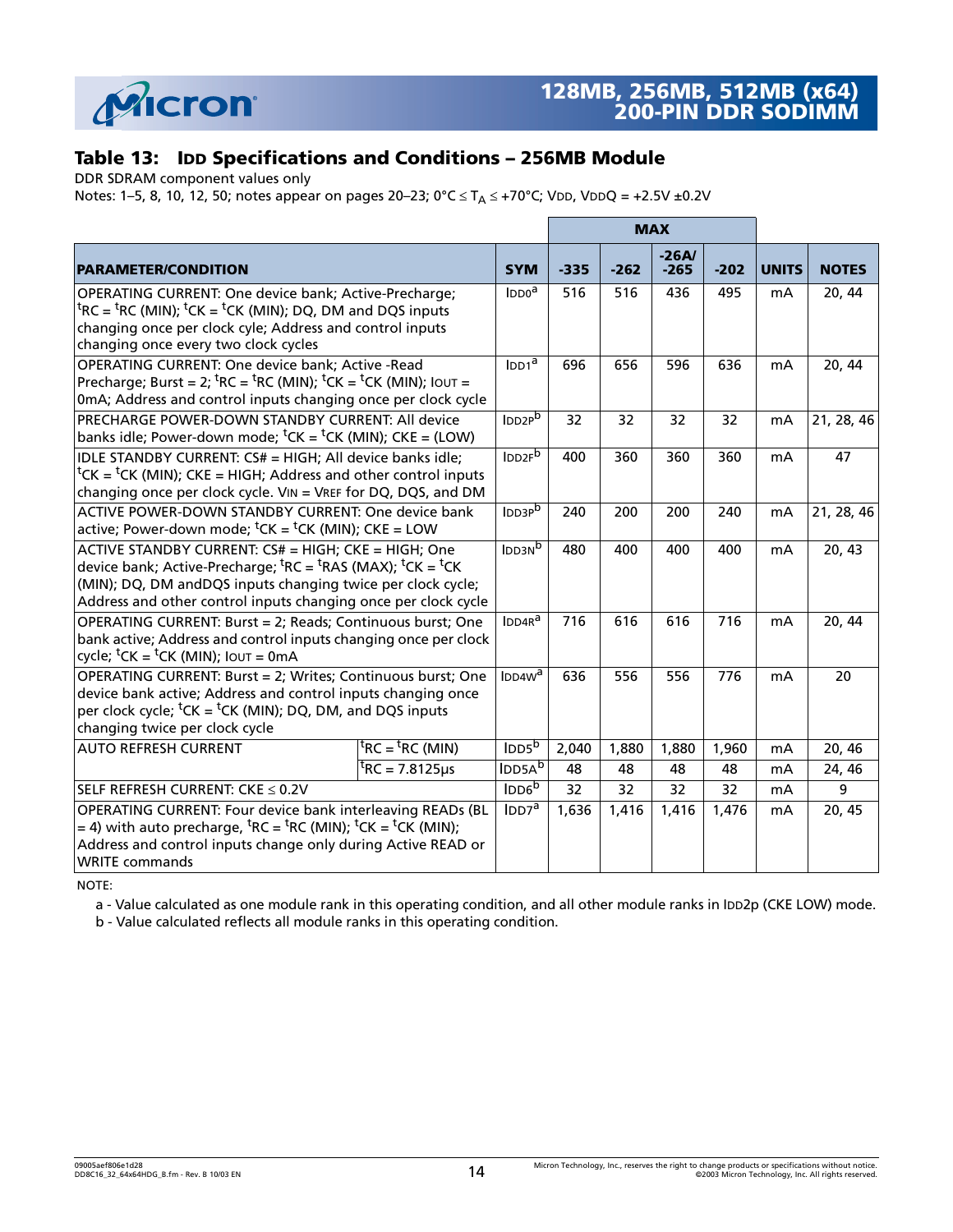

## **Table 14: IDD Specifications and Conditions – 512MB Module**

DDR SDRAM component values only

Notes: [1](#page-19-0)[–5](#page-19-1), [8](#page-19-9), [10](#page-19-10), [12](#page-19-5), [50](#page-22-0); notes appear on pages [20](#page-19-0)–23; 0°C  $\leq T_A \leq +70$ °C; VDD = VDDQ = +2.5V ±0.2V

|                                                                                                                                                                                                                                                                                                                |                                               |                      |        |        | <b>MAX</b>        |        |              |              |
|----------------------------------------------------------------------------------------------------------------------------------------------------------------------------------------------------------------------------------------------------------------------------------------------------------------|-----------------------------------------------|----------------------|--------|--------|-------------------|--------|--------------|--------------|
| <b>PARAMETER/CONDITION</b>                                                                                                                                                                                                                                                                                     |                                               | <b>SYM</b>           | $-335$ | $-262$ | $-26A/$<br>$-265$ | $-202$ | <b>UNITS</b> | <b>NOTES</b> |
| OPERATING CURRENT: One device bank; Active-Precharge;<br><sup>t</sup> RC = <sup>t</sup> RC (MIN); <sup>t</sup> CK = <sup>t</sup> CK (MIN); DQ, DM and DQS inputs<br>changing once per clock cyle; Address and control inputs<br>changing once every two clock cycles                                           |                                               |                      | 540    | 540    | 480               | 480    | mA           | 20, 44       |
| OPERATING CURRENT: One device bank; Active -Read<br>Precharge; Burst = 2; ${}^{\text{t}}$ RC = ${}^{\text{t}}$ RC (MIN); ${}^{\text{t}}$ CK = ${}^{\text{t}}$ CK (MIN); IOUT =<br>0mA; Address and control inputs changing once per clock cycle                                                                |                                               |                      | 660    | 660    | 600               | 600    | mA           | 20, 44       |
| <b>PRECHARGE POWER-DOWN STANDBY CURRENT: All device</b><br>banks idle; Power-down mode; ${}^{\text{t}}$ CK = ${}^{\text{t}}$ CK (MIN); CKE = (LOW)                                                                                                                                                             |                                               |                      | 40     | 40     | 40                | 40     | mA           | 21, 28, 46   |
| IDLE STANDBY CURRENT: CS# = HIGH; All device banks idle;<br><sup>t</sup> CK = <sup>t</sup> CK MIN; CKE = HIGH; Address and other control inputs<br>changing once per clock cycle. VIN = VREF for DQ, DQS, and DM                                                                                               |                                               | IDD2F <sup>b</sup>   | 360    | 360    | 320               | 320    | mA           | 47           |
| ACTIVE POWER-DOWN STANDBY CURRENT: One device bank<br>active; Power-down mode; ${}^tCK = {}^tCK$ (MIN); CKE = LOW                                                                                                                                                                                              |                                               | IDD3P <sub>b</sub>   | 280    | 280    | 240               | 240    | mA           | 21, 28, 46   |
| ACTIVE STANDBY CURRENT: CS# = HIGH; CKE = HIGH; One<br>device bank; Active-Precharge; ${}^{\text{t}}$ RC = ${}^{\text{t}}$ RAS (MAX); ${}^{\text{t}}$ CK = ${}^{\text{t}}$ CK<br>(MIN); DQ, DM andDQS inputs changing twice per clock cycle;<br>Address and other control inputs changing once per clock cycle |                                               | IDD3N <sup>b</sup>   | 360    | 360    | 320               | 320    | mA           | 20, 43       |
| OPERATING CURRENT: Burst = 2; Reads; Continuous burst; One<br>bank active; Address and control inputs changing once per clock<br>cycle; ${}^t$ CK = ${}^t$ CK (MIN); Iout = 0mA                                                                                                                                |                                               | $IDDAR^a$            | 680    | 680    | 600               | 600    | mA           | 20, 44       |
| OPERATING CURRENT: Burst = 2; Writes; Continuous burst; One<br>device bank active; Address and control inputs changing once<br>per clock cycle; ${}^t$ CK = ${}^t$ CK (MIN); DQ, DM, and DQS inputs<br>changing twice per clock cycle                                                                          |                                               | $IDD4W^a$            | 640    | 640    | 560               | 560    | mA           | 20           |
| <b>AUTO REFRESH CURRENT</b>                                                                                                                                                                                                                                                                                    | ${}^{\text{t}}$ RC = ${}^{\text{t}}$ RC (MIN) | $I$ <sub>DD5</sub> b | 2,320  | 2,320  | 2,240             | 2,240  | mA           | 20, 46       |
|                                                                                                                                                                                                                                                                                                                | ${}^{\text{t}}$ RC = 7.8125µs                 | IDD5A6 <sup>b</sup>  | 80     | 80     | 80                | 80     | mA           | 24, 46       |
| SELF REFRESH CURRENT: CKE < 0.2V                                                                                                                                                                                                                                                                               |                                               | IDD6 <sup>b</sup>    | 40     | 40     | 40                | 40     | mA           | 9            |
| OPERATING CURRENT: Four device bank interleaving READs (BL<br>= 4) with auto precharge, ${}^{\text{t}}$ RC = ${}^{\text{t}}$ RC (MIN); ${}^{\text{t}}$ CK = ${}^{\text{t}}$ CK (MIN);<br>Address and control inputs change only during Active READ or<br><b>WRITE commands</b>                                 |                                               | $\text{IDD7}^a$      | 1,640  | 1,620  | 1,420             | 1,420  | mA           | 20, 45       |

NOTE:

a - Value calculated as one module rank in this operating condition, and all other module ranks in IDD2p (CKE LOW) mode.

b - Value calculated reflects all module ranks in this operating condition.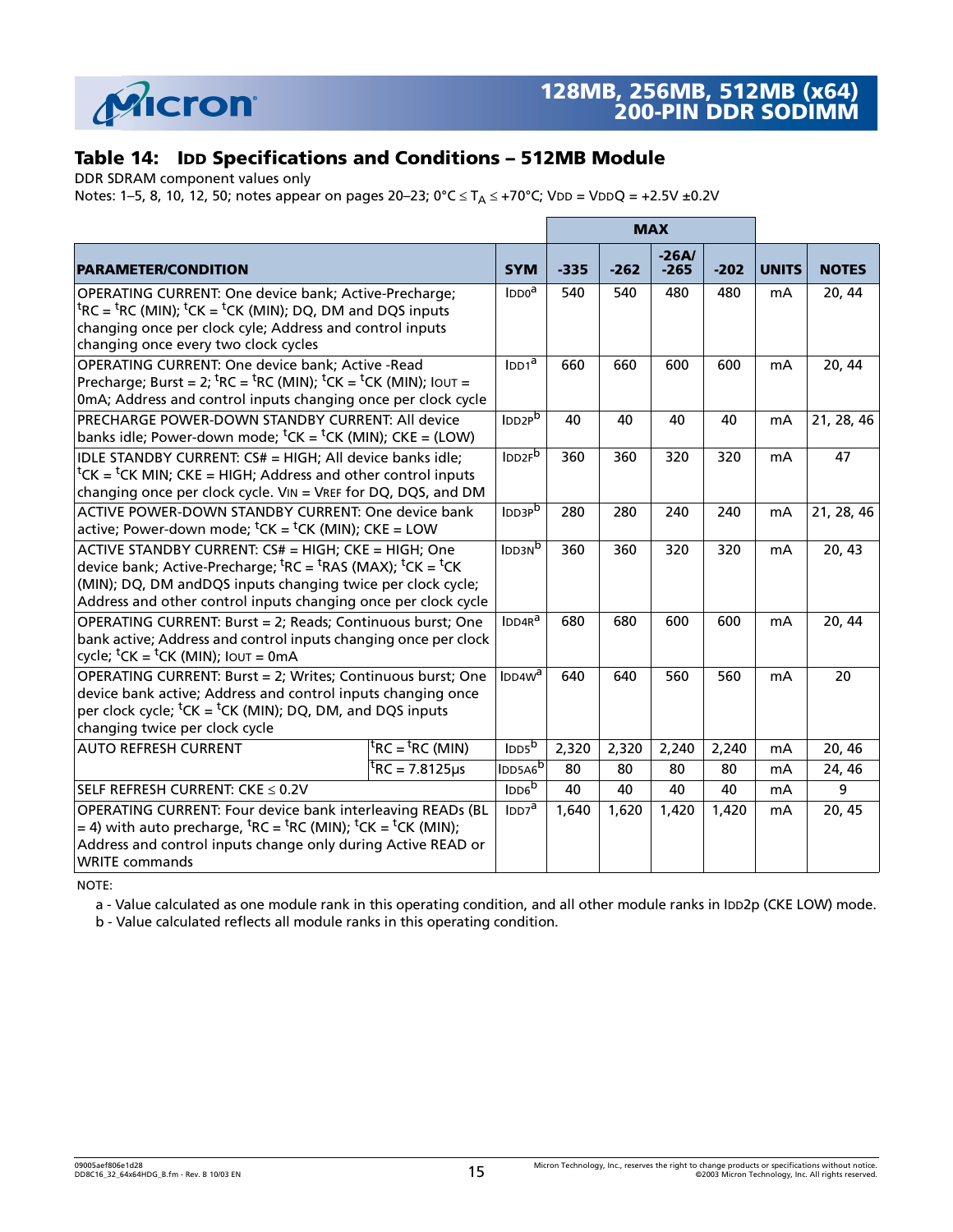

#### **Table 15: Capacitance**

Note: [11](#page-19-12); notes appear on pages [20](#page-19-0)–23

| <b>PARAMETER</b>                       | <b>SYMBOL</b> | <b>MIN</b> | <b>MAX</b> | <b>UNITS</b> |
|----------------------------------------|---------------|------------|------------|--------------|
| Input/Output Capacitance: DQ, DQS, DM  | Cio           |            | 10         | рF           |
| Input Capacitance: Command and Address |               | 16         | 24         | рF           |
| Input Capacitance: S#, CKE             |               |            |            | pŀ           |
| Input Capacitance: CK, CK#             | Cı2           |            |            | рF           |

#### **Table 16: DDR SDRAM Component Electrical Characteristics and Recommended AC Operating Conditions (-335, -262)**

Notes: [1](#page-19-0)[–5](#page-19-1), [12](#page-19-5)–[15,](#page-19-13) [29,](#page-20-7) [50;](#page-22-0) notes appear on pages [20–](#page-19-0)23; 0°C  $\leq$  T<sub>A</sub>  $\leq$  +70°C; V<mark>DD, VDDQ = +2.5V ±0.2V</mark>

| <b>AC CHARACTERISTICS</b>                                |             |                                          | $-335$                           |                        |                                  | $-262$                            |                    |              |
|----------------------------------------------------------|-------------|------------------------------------------|----------------------------------|------------------------|----------------------------------|-----------------------------------|--------------------|--------------|
| <b>PARAMETER</b>                                         |             | <b>SYMBOL</b>                            | <b>MIN</b>                       | <b>MAX</b>             | <b>MIN</b>                       | <b>MAX</b>                        | <b>UNITS</b>       | <b>NOTES</b> |
| Access window of DQs from CK/CK#                         |             | ${}^{\text{t}}$ AC                       | $-0.7$                           | $+0.75$                | $-0.75$                          | $+0.75$                           | ns                 |              |
| CK high-level width                                      |             | $^{\rm t}$ CH                            | 0.45                             | 0.55                   | 0.45                             | 0.55                              | ${}^{\sf t}$ CK    | 26           |
| CK low-level width                                       |             | ${^t}$ CL                                | 0.45                             | 0.55                   | 0.45                             | 0.55                              | $\overline{C}$     | 26           |
| Clock cycle time                                         | $CL=2.5$    | ${}^{\sf t}$ CK                          | 6                                | 13                     | 7.5                              | 13                                | ns                 | 41, 48       |
|                                                          | $CL=2$      | ${}^{\sf t}$ CK                          | 7.5                              | 13                     | 7.5                              | 13                                | ns                 | 41, 48       |
| DQ and DM input hold time relative to DQS                |             | $t_{\text{DH}}$                          | 0.45                             |                        | 0.5                              |                                   | ns                 | 23, 27       |
| DQ and DM input setup time relative to DQS               |             | $t_{DS}$                                 | 0.45                             |                        | 0.5                              |                                   | ns                 | 23, 27       |
| DQ and DM input pulse width (for each input)             |             | t <sub>DIPW</sub>                        | 1.75                             |                        | 1.75                             |                                   | ns                 | 27           |
| Access window of DQS from CK/CK#                         |             | <sup>t</sup> DQSCK                       | $-0.60$                          | $+0.60$                | $-0.75$                          | $+0.75$                           | ns                 |              |
| DQS input high pulse width                               |             | <sup>t</sup> DQSH                        | 0.35                             |                        | 0.35                             |                                   | ${}^{\sf t}$ CK    |              |
| DQS input low pulse width                                |             | t <sub>DQSL</sub>                        | 0.35                             |                        | 0.35                             |                                   | ${}^{\sf t}$ CK    |              |
| DQS-DQ skew, DQS to last DQ valid, per group, per        |             | t <sub>DQSQ</sub>                        |                                  | 0.45                   |                                  | 0.5                               | ns                 | 22, 23       |
| access                                                   |             |                                          |                                  |                        |                                  |                                   |                    |              |
| Write command to first DQS latching transition           |             | t <sub>DQSS</sub>                        | 0.75                             | 1.25                   | 0.75                             | 1.25                              | ${}^{\sf t}$ CK    |              |
| DQS falling edge to CK rising - setup time               |             | $\overline{t}$ DSS                       | 0.2                              |                        | 0.2                              |                                   | ${}^{\text{t}}$ CK |              |
| DQS falling edge from CK rising - hold time              |             | <sup>t</sup> DSH                         | 0.2                              |                        | 0.2                              |                                   | ${}^{\sf t}$ CK    |              |
| Half clock period                                        |             | $t$ HP                                   | <sup>t</sup> CH, <sup>t</sup> CL |                        | <sup>t</sup> CH, <sup>t</sup> CL |                                   | ns                 | 30           |
| Data-out high-impedance window from CK/CK#               |             | $\overline{t}_{HZ}$                      |                                  | $+0.70$                |                                  | $+0.75$                           | ns                 | 16, 38       |
| Data-out low-impedance window from CK/CK#                |             | $t_{LZ}$                                 | $-0.70$                          |                        | $-0.75$                          |                                   | ns                 | 16, 39       |
| Address and control input hold time (fast slew rate)     |             | $^{\mathsf{t}}$ IH <sub>F</sub>          | 0.75                             |                        | 0.90                             |                                   | ns                 | 12           |
| Address and control input setup time (fast slew rate)    |             | ${}^{\text{t}}$ IS <sub>F</sub>          | 0.75                             |                        | 0.90                             |                                   | ns                 | 12           |
| Address and control input hold time (slow slew rate)     |             | $t_{\text{IH}_\text{S}}$                 | 0.80                             |                        | 1                                |                                   | ns                 | 12           |
| Address and control input setup time (slow slew rate)    |             | $\overline{t}$ <sub>IS<sub>S</sub></sub> | 0.80                             |                        | 1                                |                                   | ns                 | 12           |
| LOAD MODE REGISTER command cycle time                    |             | <sup>t</sup> MRD                         | 12                               |                        | 15                               |                                   | ns                 |              |
| DQ-DQS hold, DQS to first DQ to go non-valid, per access |             | $H\overline{Q}$                          |                                  | ${}^t$ HP - ${}^t$ QHS |                                  | <sup>t</sup> HP- <sup>t</sup> QHS | ns                 | 22, 23       |
| Data hold skew factor                                    |             | $t$ QHS                                  |                                  | 0.55                   |                                  | 0.75                              | ns                 |              |
| <b>ACTIVE to PRECHARGE command</b>                       |             | $\overline{RAS}$                         | 42                               | 70,000                 | 40                               | 120,000                           | ns                 | 31           |
| ACTIVE to READ with Auto precharge                       | 128MB       | <sup>t</sup> RAP                         | 18                               |                        | 15                               |                                   | ns                 |              |
| command                                                  | 256MB/512MB |                                          | 18                               |                        | 15                               |                                   | ns                 |              |
| ACTIVE to ACTIVE/AUTO REFRESH command period             |             | ${}^{\text{t}}$ RC                       | 60                               |                        | 65                               |                                   | ns                 |              |
| <b>AUTO REFRESH command period</b>                       |             | $t$ RFC                                  | 72                               |                        | 75                               |                                   | ns                 | 46           |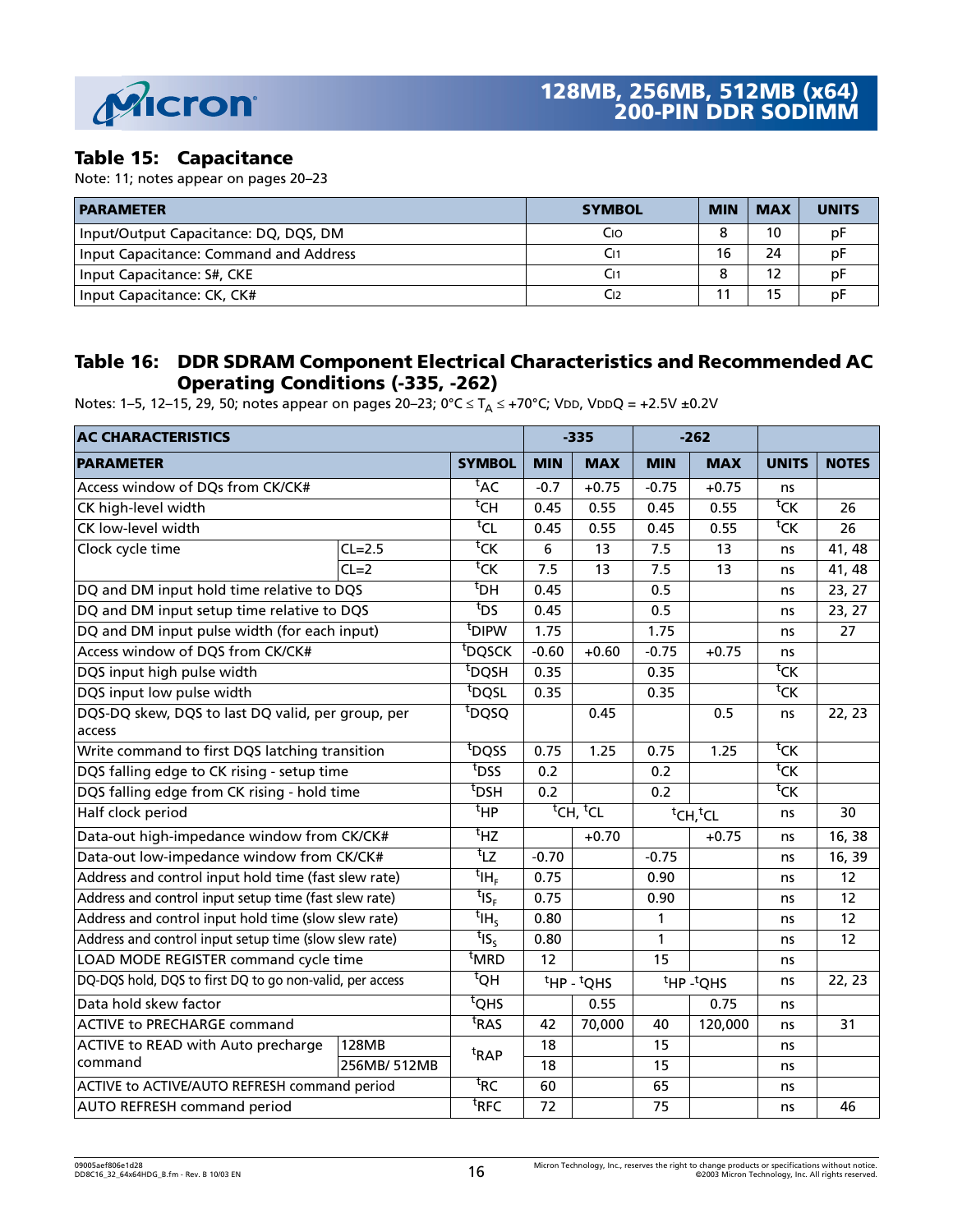

#### **Table 16: DDR SDRAM Component Electrical Characteristics and Recommended AC Operating Conditions (-335, -262) (Continued)**

Notes: 1–5, 12–15, 29, 50; notes appear on pages 20–23; 0°C  $\leq T_A \leq$  +70°C; VDD, VDDQ = +2.5V ±0.2V

| <b>AC CHARACTERISTICS</b>                  |              |                   | $-335$      |                                      | $-262$     |            |                    |              |
|--------------------------------------------|--------------|-------------------|-------------|--------------------------------------|------------|------------|--------------------|--------------|
| <b>PARAMETER</b>                           |              | <b>SYMBOL</b>     | <b>MIN</b>  | <b>MAX</b>                           | <b>MIN</b> | <b>MAX</b> | <b>UNITS</b>       | <b>NOTES</b> |
| ACTIVE to READ or WRITE delay              |              | <sup>t</sup> RCD  | 18          |                                      | 20         |            | ns                 |              |
| PRECHARGE command period                   |              | <sup>t</sup> RP   | 18          |                                      | 20         |            | ns                 |              |
| DQS read preamble                          |              | <sup>t</sup> RPRE | 0.9         | 1.1                                  | 0.9        | 1.1        | ${}^{\text{t}}$ CK | 38           |
| DQS read postamble                         |              | <sup>t</sup> RPST | 0.4         | 0.6                                  | 0.4        | 0.6        | ${}^{\sf t}$ CK    |              |
| ACTIVE bank a to ACTIVE bank b command     |              | <sup>t</sup> RRD  | 12          |                                      | 15         |            | ns                 |              |
| DQS write preamble                         |              | <sup>t</sup> WPRE | 0.25        |                                      | 0.25       |            | ${}^{\text{t}}$ CK |              |
| DQS write preamble setup time              |              | twpres            | $\mathbf 0$ |                                      | 0          |            | ns                 | 18, 19       |
| DQS write postamble                        |              | t <sub>WPST</sub> | 0.4         | 0.6                                  | 0.4        | 0.6        | ${}^{\sf t}$ CK    | 17           |
| Write recovery time                        |              | twr               | 15          |                                      | 15         |            | ns                 |              |
| Internal WRITE to READ command<br>delay    |              | <sup>t</sup> WTR  | 1           |                                      | 1          |            | ${}^{\sf t}$ CK    |              |
| Data valid output window                   |              | na                |             | $\overline{Q}$ H - <sup>t</sup> DQSQ |            | tQH-tDQSQ  | ns                 | 22           |
| <b>REFRESH to REFRESH command interval</b> | <b>128MB</b> | <sup>t</sup> REFC |             | 140.6                                |            | 140.6      | μs                 | 21           |
|                                            | 256MB/512MB  |                   |             | 70.3                                 |            | 70.3       | μs                 | 21           |
| Average periodic refresh interval          | 128MB        | <sup>t</sup> REFI |             | 15.6                                 | $\Omega$   | 15.6       | μs                 | 21           |
|                                            | 256MB/512MB  |                   |             | 7.8                                  |            | 7.8        | μs                 | 21           |
| Terminating voltage delay to VDD           |              | <sup>t</sup> VTD  | 0           |                                      | 0          |            | ns                 |              |
| Exit SELF REFRESH to non-READ command      |              | <sup>t</sup> XSNR | 75          |                                      | 75         |            | ns                 |              |
| Exit SELF REFRESH to READ command          |              | <sup>t</sup> XSRD | 200         |                                      | 200        |            | ${}^{\text{t}}$ CK |              |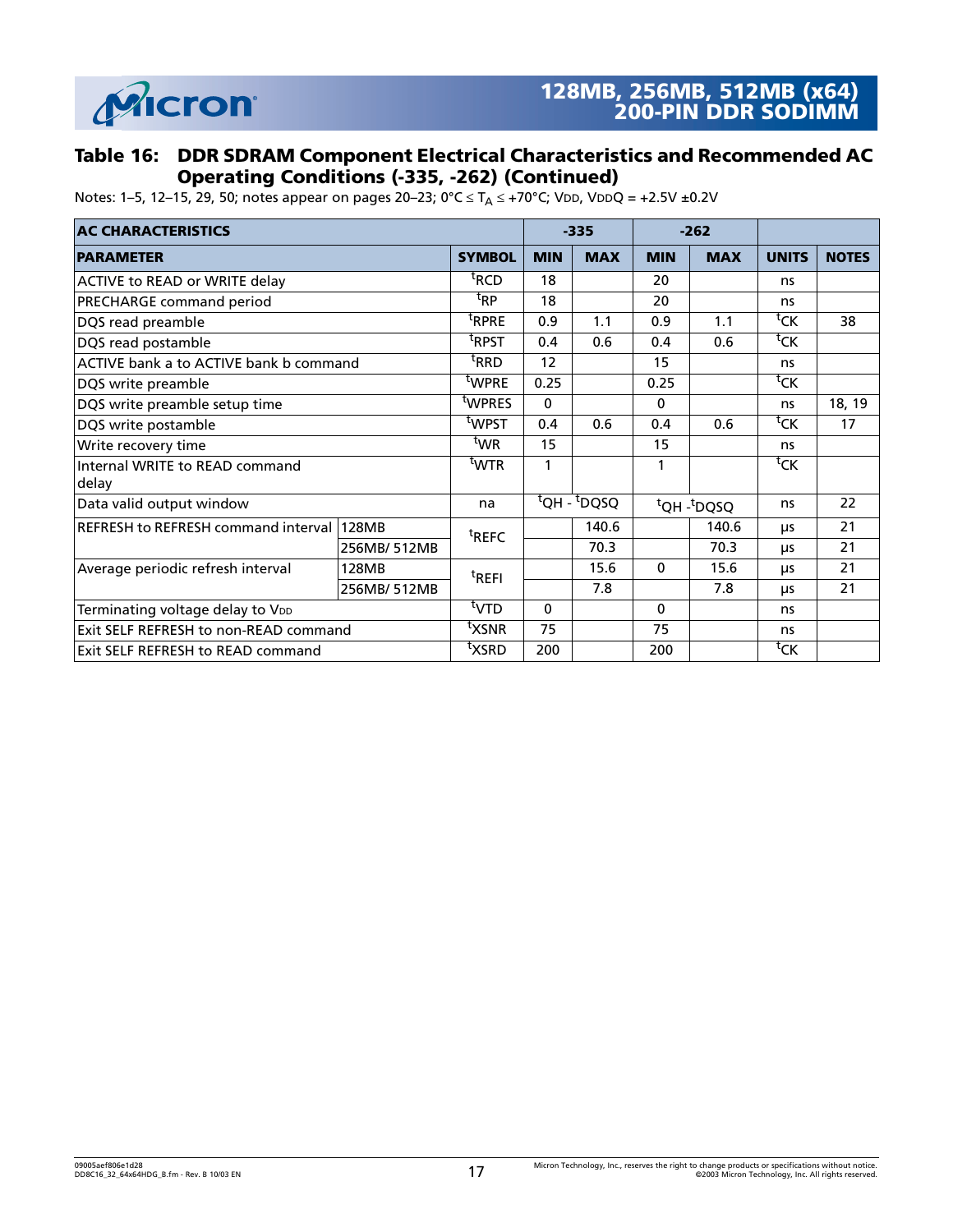

#### **Table 17: DDR SDRAM Component Electrical Characteristics and Recommended AC Operating Conditions (-26A, -265, and -202)**

Notes: [1](#page-19-0)[–5](#page-19-1), [12](#page-19-5)–[15,](#page-19-13) [29,](#page-20-7) [50;](#page-22-0) notes appear on pages [20–](#page-19-0)23; 0°C  $\leq$  T<sub>A</sub>  $\leq$  +70°C; V<mark>DD, VDDQ = +2.5V ±0.2V</mark>

| <b>AC CHARACTERISTICS</b>                                   |             |                                                      |                                  | $-26A/-265$                                                |                                  | $-202$     |                              |              |
|-------------------------------------------------------------|-------------|------------------------------------------------------|----------------------------------|------------------------------------------------------------|----------------------------------|------------|------------------------------|--------------|
| <b>PARAMETER</b>                                            |             | <b>SYMBOL</b>                                        | <b>MIN</b>                       | <b>MAX</b>                                                 | <b>MIN</b>                       | <b>MAX</b> | <b>UNITS</b>                 | <b>NOTES</b> |
| Access window of DQs from CK/CK#                            |             | $t_{AC}$                                             | $-0.75$                          | $+0.75$                                                    | $-0.8$                           | $+0.8$     | ns                           |              |
| CK high-level width                                         |             | $\overline{\overline{\text{c}}\text{H}}$             | 0.45                             | 0.55                                                       | 0.45                             | 0.55       | $\overline{C}$               | 26           |
| CK low-level width                                          |             | $t_{\text{CL}}$                                      | 0.45                             | 0.55                                                       | 0.45                             | 0.55       | <sup>t</sup> CK              | 26           |
| Clock cycle time                                            | $CL=2.5$    | $\overline{c}$                                       | 7.5                              | 13                                                         | 8                                | 13         | ns                           | 41, 48       |
|                                                             | $CL=2$      | $\overline{\textsf{c}}$ K                            | 7.5/10                           | 13                                                         | 10                               | 13         | ns                           | 41, 48       |
| DQ and DM input hold time relative to DQS                   |             | <sup>t</sup> DH                                      | 0.5                              |                                                            | 0.6                              |            | ns                           | 23, 27       |
| DQ and DM input setup time relative to DQS                  |             | <sup>t</sup> DS                                      | 0.5                              |                                                            | 0.6                              |            | ns                           | 23, 27       |
| DQ and DM input pulse width (for each input)                |             | t <sub>DIPW</sub>                                    | 1.75                             |                                                            | $\overline{2}$                   |            | ns                           | 27           |
| Access window of DQS from CK/CK#                            |             | <sup>t</sup> DQSCK                                   | $-0.75$                          | $+0.75$                                                    | $-0.8$                           | $+0.8$     | ns                           |              |
| DQS input high pulse width                                  |             | $t_{\overline{DQSH}}$                                | 0.35                             |                                                            | 0.35                             |            | ${}^{\sf t}$ CK              |              |
| DQS input low pulse width                                   |             | <sup>t</sup> DQSL                                    | 0.35                             |                                                            | 0.35                             |            | $\overline{c}$               |              |
| DQS-DQ skew, DQS to last DQ valid, per group, per<br>access |             | t <sub>DQSQ</sub>                                    |                                  | 0.5                                                        |                                  | 0.6        | ns                           | 22, 23       |
| Write command to first DQS latching transition              |             | t <sub>DQSS</sub>                                    | 0.75                             | 1.25                                                       | 0.75                             | 1.25       | ${}^{\text{t}}$ CK           |              |
| DQS falling edge to CK rising - setup time                  |             | t <sub>DSS</sub>                                     | 0.2                              |                                                            | 0.2                              |            | ${}^{\sf t}$ CK              |              |
| DQS falling edge from CK rising - hold time                 |             | <sup>t</sup> DSH                                     | 0.2                              |                                                            | 0.2                              |            | $\overline{C}$               |              |
| Half clock period                                           |             | $t_{\text{HP}}$                                      | <sup>t</sup> CH, <sup>t</sup> CL |                                                            | <sup>t</sup> CH, <sup>t</sup> CL |            | ns                           | 30           |
| Data-out high-impedance window from CK/CK#                  |             | $t_{\text{HZ}}$                                      |                                  | $+0.75$                                                    |                                  | $+0.8$     | ns                           | 16, 38       |
| Data-out low-impedance window from CK/CK#                   |             | $t_{\text{LZ}}$                                      | $-0.75$                          |                                                            | $-0.8$                           |            | ns                           | 16, 39       |
| Address and control input hold time (fast slew rate)        |             | $^{\mathsf{t}}$ IH $_{\scriptscriptstyle\mathrm{F}}$ | 0.90                             |                                                            | 1.1                              |            | ns                           | 12           |
| Address and control input setup time (fast slew rate)       |             | $t_{\text{IS}_{\text{F}}}$                           | 0.90                             |                                                            | 1.1                              |            | ns                           | 12           |
| Address and control input hold time (slow slew rate)        |             | $t_{\text{IH}_5}$                                    | 1                                |                                                            | 1.1                              |            | ns                           | 12           |
| Address and control input setup time (slow slew rate)       |             | $t_{\mathsf{IS}_\mathsf{S}}$                         | $\mathbf{1}$                     |                                                            | 1.1                              |            | ns                           | 12           |
| LOAD MODE REGISTER command cycle time                       |             | <sup>t</sup> MRD                                     | 15                               |                                                            | 16                               |            | ns                           |              |
| DQ-DQS hold, DQS to first DQ to go non-valid, per access    |             | $^{\rm t}$ QH                                        |                                  | $t_{\text{HP}}$ - $t_{\text{QHS}}$                         | $H$ P -<br>$t$ QHS               |            | ns                           | 22, 23       |
| Data hold skew factor                                       |             | $\overline{^tQHS}$                                   |                                  | 0.75                                                       |                                  | 1          | ns                           |              |
| <b>ACTIVE to PRECHARGE command</b>                          |             | <sup>t</sup> RAS                                     | 40                               | 120,000                                                    | 40                               | 120,000    | ns                           | 31           |
| ACTIVE to READ with Auto precharge                          | 128MB       | <sup>t</sup> RAP                                     |                                  | <sup>t</sup> RAS(MIN) - (burst length * <sup>t</sup> CK/2) |                                  |            | ns                           |              |
| command                                                     | 256MB/512MB |                                                      | 20                               |                                                            | 20                               |            | ns                           |              |
| ACTIVE to ACTIVE/AUTO REFRESH command period                |             | ${}^{\text{t}}$ RC                                   | 65                               |                                                            | 70                               |            | ns                           |              |
| <b>AUTO REFRESH command period</b>                          |             | $t$ RFC                                              | 75                               |                                                            | 80                               |            | ns                           | 46           |
| ACTIVE to READ or WRITE delay                               |             | ${}^{\text{t}}$ RCD                                  | 20                               |                                                            | 20                               |            | ns                           |              |
| PRECHARGE command period                                    |             | <sup>t</sup> RP                                      | 20                               |                                                            | 20                               |            | ns                           |              |
| DQS read preamble                                           |             | <sup>t</sup> RPRE                                    | 0.9                              | 1.1                                                        | 0.9                              | 1.1        | $\overline{\textsf{c}}$ K    | 38           |
| DQS read postamble                                          |             | <sup>t</sup> RPST                                    | 0.4                              | 0.6                                                        | 0.4                              | 0.6        | $\overline{t_{\mathsf{CK}}}$ |              |
| ACTIVE bank a to ACTIVE bank b command                      |             | <sup>t</sup> RRD                                     | 15                               |                                                            | 15                               |            | ns                           |              |
| DQS write preamble                                          |             | twpre                                                | 0.25                             |                                                            | 0.25                             |            | tCK                          |              |
| DQS write preamble setup time                               |             | twpres                                               | 0                                |                                                            | 0                                |            | ns                           | 18, 19       |
| DQS write postamble                                         |             | t <sub>WPST</sub>                                    | 0.4                              | 0.6                                                        | 0.4                              | 0.6        | $\overline{c}$               | 17           |
| Write recovery time                                         |             | <sup>t</sup> WR                                      | 15                               |                                                            | 15                               |            | ns                           |              |
| Internal WRITE to READ command<br>delay                     |             | t <sub>WTR</sub>                                     | $\mathbf{1}$                     |                                                            | $\mathbf{1}$                     |            | ${}^{\text{t}}$ CK           |              |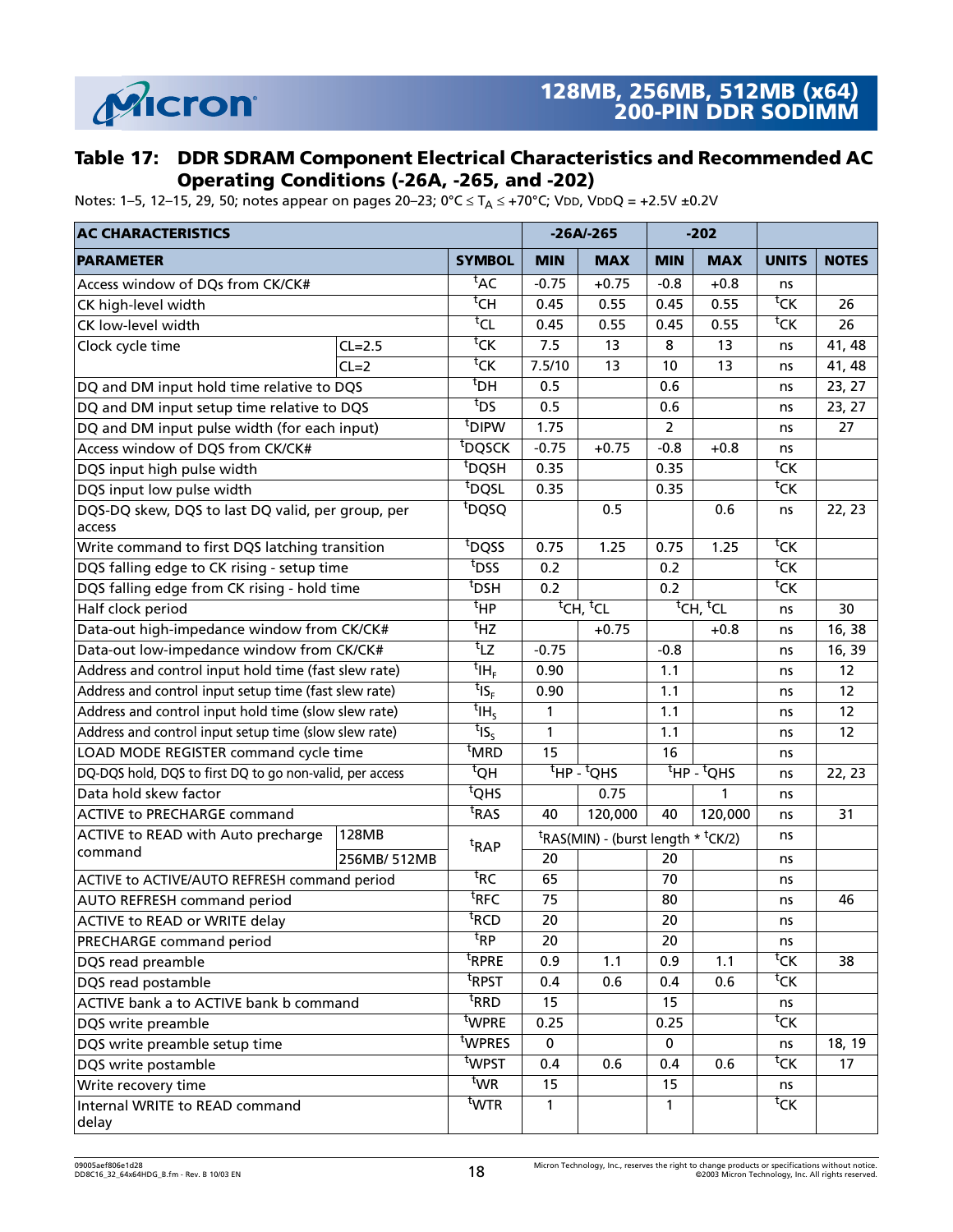

#### **Table 17: DDR SDRAM Component Electrical Characteristics and Recommended AC Operating Conditions (-26A, -265, and -202) (Continued)**

Notes: 1–5, 12–15, 29, 50; notes appear on pages 20–23; 0°C  $\leq T_A \leq$  +70°C; V<mark>DD, VDDQ = +2.5V ±0.2V</mark>

| <b>AC CHARACTERISTICS</b>                         |             |                   |            | $-26A/-265$                           | $-202$     |                                     |                    |              |
|---------------------------------------------------|-------------|-------------------|------------|---------------------------------------|------------|-------------------------------------|--------------------|--------------|
| <b>PARAMETER</b>                                  |             | <b>SYMBOL</b>     | <b>MIN</b> | <b>MAX</b>                            | <b>MIN</b> | <b>MAX</b>                          | <b>UNITS</b>       | <b>NOTES</b> |
| Data valid output window                          |             | na                |            | $\overline{Q}$ dH - <sup>t</sup> DQSQ |            | <sup>t</sup> QH - <sup>t</sup> DQSQ | ns                 | 22           |
| <b>IREFRESH to REFRESH command interval 128MB</b> |             | <sup>t</sup> REFC |            | 140.6                                 |            | 140.6                               | μs                 | 21           |
|                                                   | 256MB/512MB |                   |            | 70.3                                  |            | 70.3                                | μs                 | 21           |
| Average periodic refresh interval                 | 128MB       | <sup>t</sup> REFI |            | 15.6                                  |            | 15.6                                | μs                 | 21           |
|                                                   | 256MB/512MB |                   |            | 7.8                                   |            | 7.8                                 | μs                 | 21           |
| Terminating voltage delay to VDD                  |             | UTV <sup>I</sup>  | $\Omega$   |                                       | $\Omega$   |                                     | ns                 |              |
| <b>IExit SELF REFRESH to non-READ command</b>     |             | <sup>τ</sup> XSNR | 75         |                                       | 80         |                                     | ns                 |              |
| <b>Exit SELF REFRESH to READ command</b>          |             | ™XSRD             | 200        |                                       | 200        |                                     | ${}^{\text{t}}$ CK |              |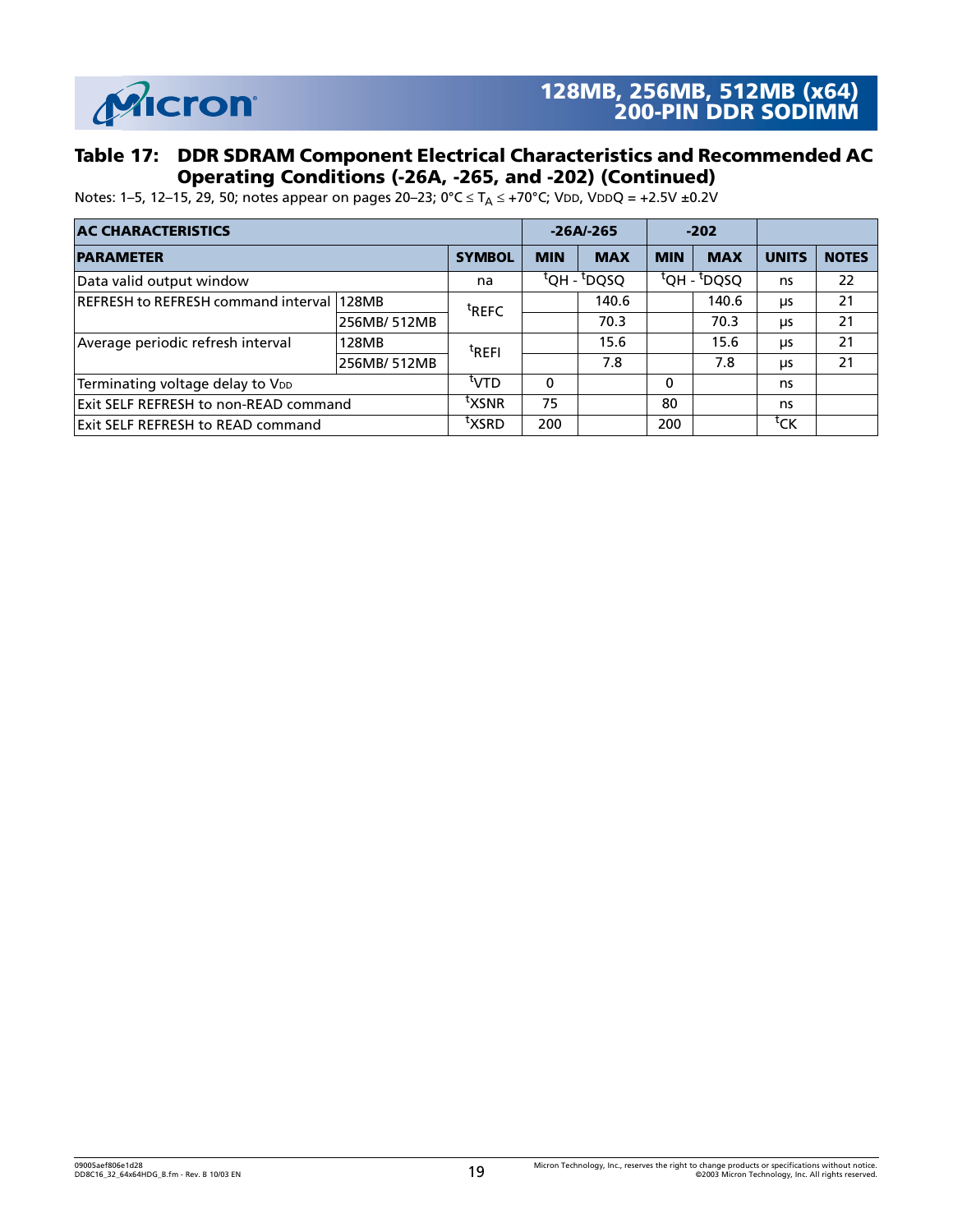

#### **Notes**

- <span id="page-19-0"></span>1. All voltages referenced to VSS.
- 2. Tests for AC timing, IDD, and electrical AC and DC characteristics may be conducted at nominal reference/supply voltage levels, but the related specifications and device operation are guaranteed for the full voltage range specified.
- <span id="page-19-17"></span>3. Outputs measured with equivalent load:



- 4. AC timing and IDD tests may use a VIL-to-VIH swing of up to 1.5V in the test environment, but input timing is still referenced to VREF (or to the crossing point for CK/CK#), and parameter specifications are guaranteed for the specified AC input levels under normal use conditions. The minimum slew rate for the input signals used to test the device is 1V/ns in the range between VIL (ACV) and VIH (AC).
- <span id="page-19-1"></span>5. The AC and DC input level specifications are as defined in the SSTL\_2 Standard (i.e., the receiver will effectively switch as a result of the signal crossing the AC input level, and will remain in that state as long as the signal does not ring back above [below] the DC input LOW [HIGH] level).
- <span id="page-19-3"></span>6. VREF is expected to equal VDDQ/2 of the transmitting device and to track variations in the DC level of the same. Peak-to-peak noise (non-common mode) on VREF may not exceed ±2 percent of the DC value. Thus, from VDDQ/2, VREF is allowed ±25mV for DC error and an additional ±25mV for AC noise. This measurement is to be taken at the nearest VREF by-pass capacitor.
- <span id="page-19-4"></span>7. VTT is not applied directly to the device. VTT is a system supply for signal termination resistors, is expected to be set equal to VREF and must track variations in the DC level of VREF.
- <span id="page-19-9"></span>8. IDD is dependent on output loading and cycle rates. Specified values are obtained with minimum cycle time at CL = 2 for -262, -26A, and -202,  $CL = 2.5$  for-335 and -265 with the outputs open.
- <span id="page-19-8"></span>9. Enables on-chip refresh and address counters.
- <span id="page-19-10"></span>10. IDD specifications are tested after the device is properly initialized, and is averaged at the defined cycle rate.
- <span id="page-19-12"></span>11. This parameter is sampled. VDD =  $+2.5V \pm 0.2V$ , VDDQ =  $+2.5V \pm 0.2V$ , VREF = VSS, f = 100 MHz, T<sub>A</sub> =  $25^{\circ}$ C, VOUT (DC) = VDDQ/2, VOUT (peak to peak) =

## **128MB, 256MB, 512MB (x64) 200-PIN DDR SODIMM**

0.2V. DM input is grouped with I/O pins, reflecting the fact that they are matched in loading.

- <span id="page-19-5"></span>12. Command/Address input slew rate = 0.5V/ns. For - 335, -262, -26A, and -265 with slew rates 1V/ns and faster, <sup>t</sup>IS and <sup>t</sup>IH are reduced to 900ps. If the slew rate is less than 0.5V/ ns, timing must be derated: t IS has an additional 50ps per each 100mV/ns reduction in slew rate from the 500mV/ns, while <sup>t</sup>IH remains constant. If the slew rate exceeds 4.5V/ns, functionality is uncertain.
- 13. The CK/CK# input reference level (for timing referenced to CK/CK#) is the point at which CK and CK# cross; the input reference level for signals other than CK/CK# is VREF.
- <span id="page-19-2"></span>14. Inputs are not recognized as valid until VREF stabilizes. Exception: during the period before VREF stabilizes,  $CKE \leq 0.3$  x VDDQ is recognized as LOW.
- <span id="page-19-13"></span>15. The output timing reference level, as measured at the timing reference point indicated in Note [3](#page-19-17), is VTT.
- <span id="page-19-11"></span>16. <sup>t</sup>HZ and <sup>t</sup>LZ transitions occur in the same access time windows as valid data transitions. These parameters are not referenced to a specific voltage level, but specify when the device output is no longer driving (HZ) or begins driving (LZ).
- <span id="page-19-16"></span>17. If DQS transitions to HIGH above VIH (DC) MIN, then it must not transition to LOW below VIH (DC) MIN prior to <sup>t</sup>DQSH (MIN).
- <span id="page-19-14"></span>18. This is not a device limit. The device will operate with a negative value, but system performance could be degraded due to bus turnaround.
- <span id="page-19-15"></span>19. It is recommended that DQS be valid (HIGH or LOW) on or before the WRITE command. The case shown (DQS going from High-Z to logic LOW) applies when no WRITEs were previously in progress on the bus. If a previous WRITE was in progress, DQS could be HIGH during this time, depending on <sup>t</sup>DQSS.
- <span id="page-19-6"></span>20. MIN ( ${}^t$ RC or  ${}^t$ RFC) for IDD measurements is the smallest multiple of <sup>t</sup>CK that meets the minimum absolute value for the respective parameter. <sup>t</sup>RAS (MAX) for IDD measurements is the largest multiple of <sup>t</sup>CK that meets the maximum absolute value for <sup>t</sup>RAS.
- <span id="page-19-7"></span>21. The refresh period 64ms. This equates to an average refresh rate of 15.625µs (128MB) or 7.8125µs (256MB, 512MB). However, an AUTO REFRESH command must be asserted at least once every 140.6µs (128MB modules) or 70.3µs (256MB and 512MB modules); burst refreshing or posting by the DRAM controller greater than eight refresh cycles is not allowed.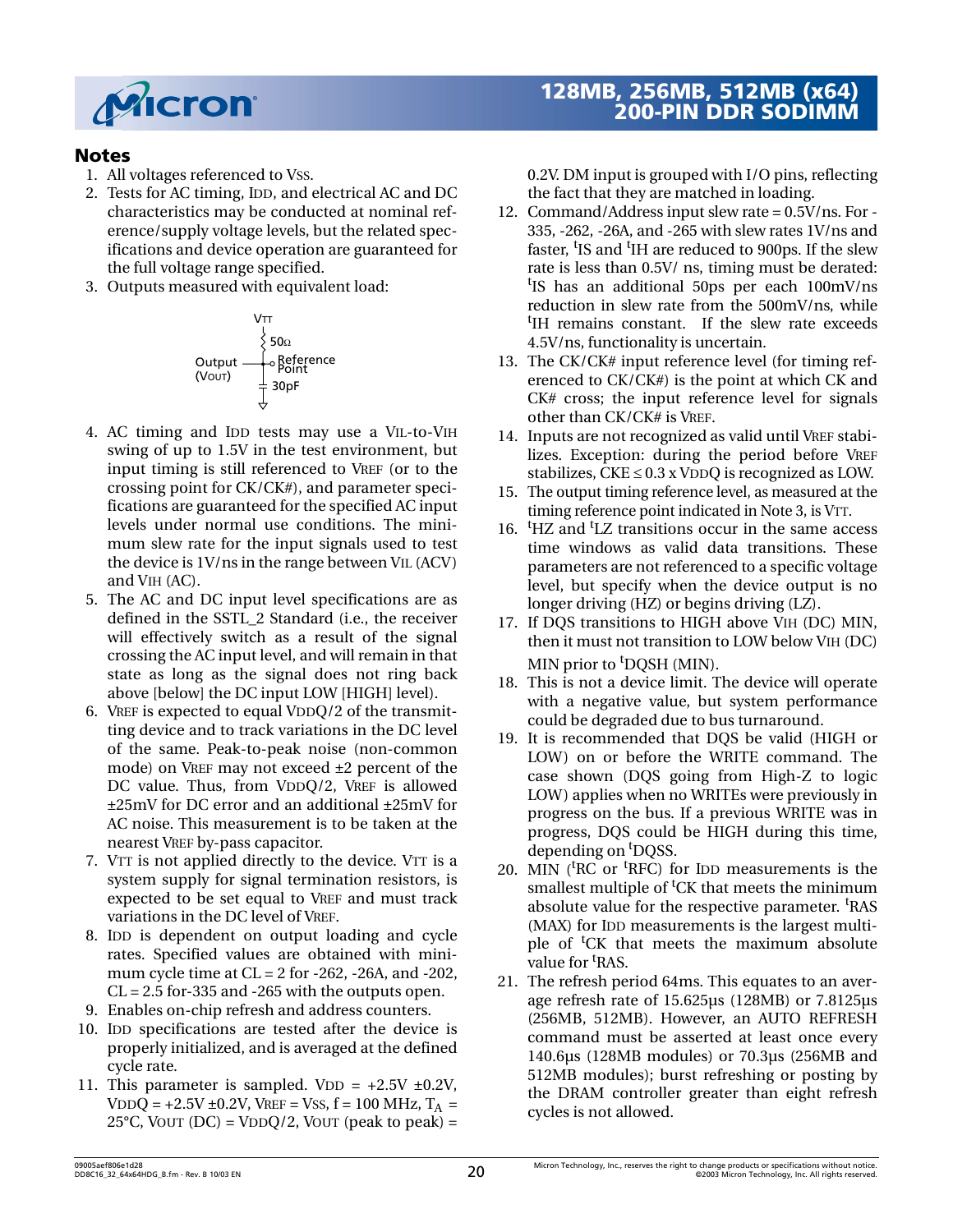

- <span id="page-20-3"></span>22. The valid data window is derived by achieving other specifications: <sup>t</sup>HP (<sup>t</sup>CK/2), <sup>t</sup>DQSQ, and <sup>t</sup>QH  $({}^{t}QH = {}^{t}HP - {}^{t}QHS)$ . The data valid window derates directly porportional with the clock duty cycle and a practical data valid window can be derived. The clock is allowed a maximum duty cycle variation of 45/55. Functionality is uncertain when operating beyond a 45/55 ratio. [Figure 7, Derating](#page-20-8) Data Valid Window (<sup>t</sup>QH - <sup>t</sup>DQSQ), shows the derating curves for duty cycles ranging between 50/ 50 and 45/55.
- <span id="page-20-5"></span>23. Each byte lane has a corresponding DQS.
- <span id="page-20-2"></span>24. This limit is actually a nominal value and does not result in a fail value. CKE is HIGH during REFRESH command period ('RFC [MIN]) else CKE is LOW (i.e., during standby).
- <span id="page-20-0"></span>25. To maintain a valid level, the transitioning edge of the input must:
	- a. Sustain a constant slew rate from the current AC level through to the target AC level, VIL (AC) or VIH (AC).

- b. Reach at least the target AC level.
- c. After the AC target level is reached, continue to maintain at least the target DC level, VIL (DC) or VIH (DC).
- <span id="page-20-4"></span>26. JEDEC specifies CK and CK# input slew rate must  $be \geq 1$ V/ns (2V/ns differentially).
- <span id="page-20-6"></span>27. DQ and DM input slew rates must not deviate from DQS by more than 10 percent. If the DQ/ DM/DQS slew rate is less than 0.5V/ns, timing must be derated: 50ps must be added to <sup>t</sup>DS and t DH for each 100mv/ns reduction in slew rate. If slew rate exceeds 4V/ns, functionality is uncertain.
- <span id="page-20-1"></span>28. VDD must not vary more than 4 percent if CKE is not active while any bank is active.
- <span id="page-20-7"></span>29. The clock is allowed up to  $\pm 150$ ps of jitter. Each timing parameter is allowed to vary by the same amount.
- 30.  $H$ P min is the lesser of <sup>t</sup>CL minimum and <sup>t</sup>CH minimum actually applied to the device CK and CK/ inputs, collectively during bank active.

<span id="page-20-8"></span>

## **Figure 7: Derating Data Valid Window ( t QH - t DQSQ)**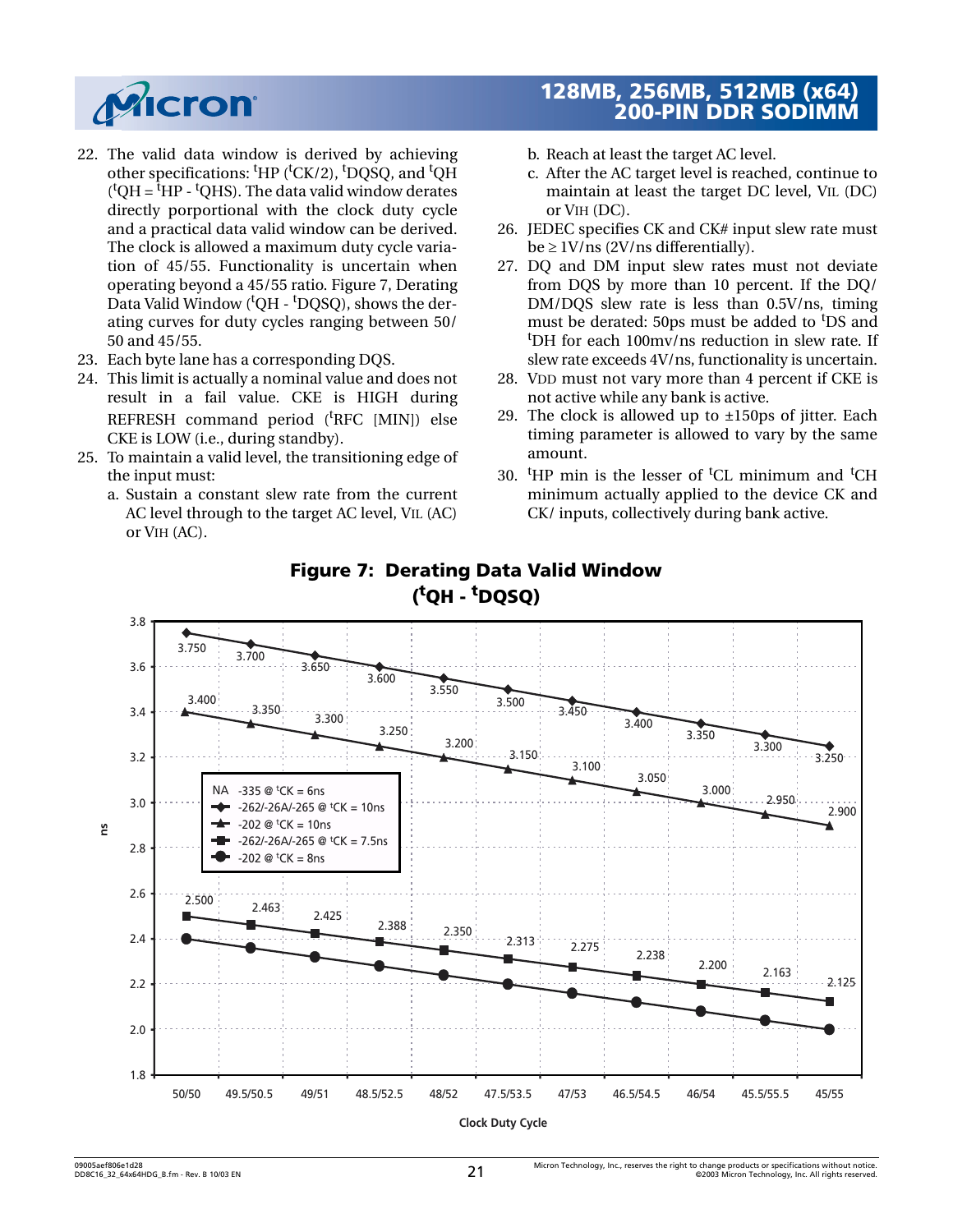

- 31. READs and WRITEs with auto precharge are not allowed to be issued until <sup>t</sup>RAS(MIN) can be satisfied prior to the internal precharge command being issued.
- 32. Any positive glitch in the nominal voltage must be less than 1/3 of the clock and not more than +400mV or 2.9V maximum, whichever is less. Any negative glitch must be less than 1/3 of the clock cycle and not exceed either -300mV or 2.2V minimum, whichever is more positive.
- <span id="page-21-0"></span>33. Normal Output Drive Curves:
	- a. The full variation in driver pull-down current from minimum to maximum process, temperature and voltage will lie within the outer bounding lines of the V-I curve of [Figure 8,](#page-21-2) [Pull-Down Characteristics](#page-21-2).
	- b. The variation in driver pull-down current within nominal limits of voltage and temperature is expected, but not guaranteed, to lie within the inner bounding lines of the V-I curve of [Figure 8, Pull-Down Characteristics.](#page-21-2)
	- c. The full variation in driver pull-up current from minimum to maximum process, temperature and voltage will lie within the outer bounding lines of the V-I curve of [Figure 9, Pull-Up Char](#page-21-1)[acteristics.](#page-21-1)
	- d. The variation in driver pull-up current within nominal limits of voltage and temperature is expected, but not guaranteed, to lie within the inner bounding lines of the V-I curve of [Figure](#page-21-1) [9, Pull-Up Characteristics.](#page-21-1)
	- e. The full variation in the ratio of the maximum to minimum pull-up and pull-down current should be between 0.71 and 1.4, for device drain-to-source voltages from 0.1V to 1.0V, and at the same voltage and temperature.



#### <span id="page-21-2"></span>**Figure 8: Pull-Down Characteristics Figure 9: Pull-Up Characteristics**

- f. The full variation in the ratio of the nominal pull-up to pull-down current should be unity ±10 percent, for device drain-to-source voltages from 0.1V to 1.0V.
- 34. Reduced Output Drive Curves:
	- a. The full variation in driver pull-down current from minimum to maximum process, temperature and voltage will lie within the outer bounding lines of the V-I curve of [Figure 10, Reduced-](#page-22-8)[Drive Pull-Down Characteristics, on page 23.](#page-22-8)
	- b. The variation in driver pull-down current within nominal limits of voltage and temperature is expected, but not guaranteed, to lie within the inner bounding lines of the V-I curve of [Figure 10, Reduced-Drive Pull-Down Char](#page-22-8)[acteristics, on page 23](#page-22-8).
	- c. The full variation in driver pull-up current from minimum to maximum process, temperature and voltage will lie within the outer bounding lines of the V-I curve of [Figure 11, Reduced-](#page-22-9)[Drive Pull-Up Characteristics, on page 23](#page-22-9).
	- d. The variation in driver pull-up current within nominal limits of voltage and temperature is expected, but not guaranteed, to lie within the inner bounding lines of the V-I curve of [Figure 11, Reduced-Drive Pull-Up Characteris](#page-22-9)[tics, on page 23](#page-22-9).
	- e. The full variation in the ratio of the maximum to minimum pull-up and pull-down current should be between 0.71 and 1.4, for device drain-to-source voltages from 0.1V to 1.0V, and at the same voltage.
	- f. The full variation in the ratio of the nominal pull-up to pull-down current should be unity ±10 percent, for device drain-to-source voltages from 0.1V to 1.0V.

<span id="page-21-1"></span>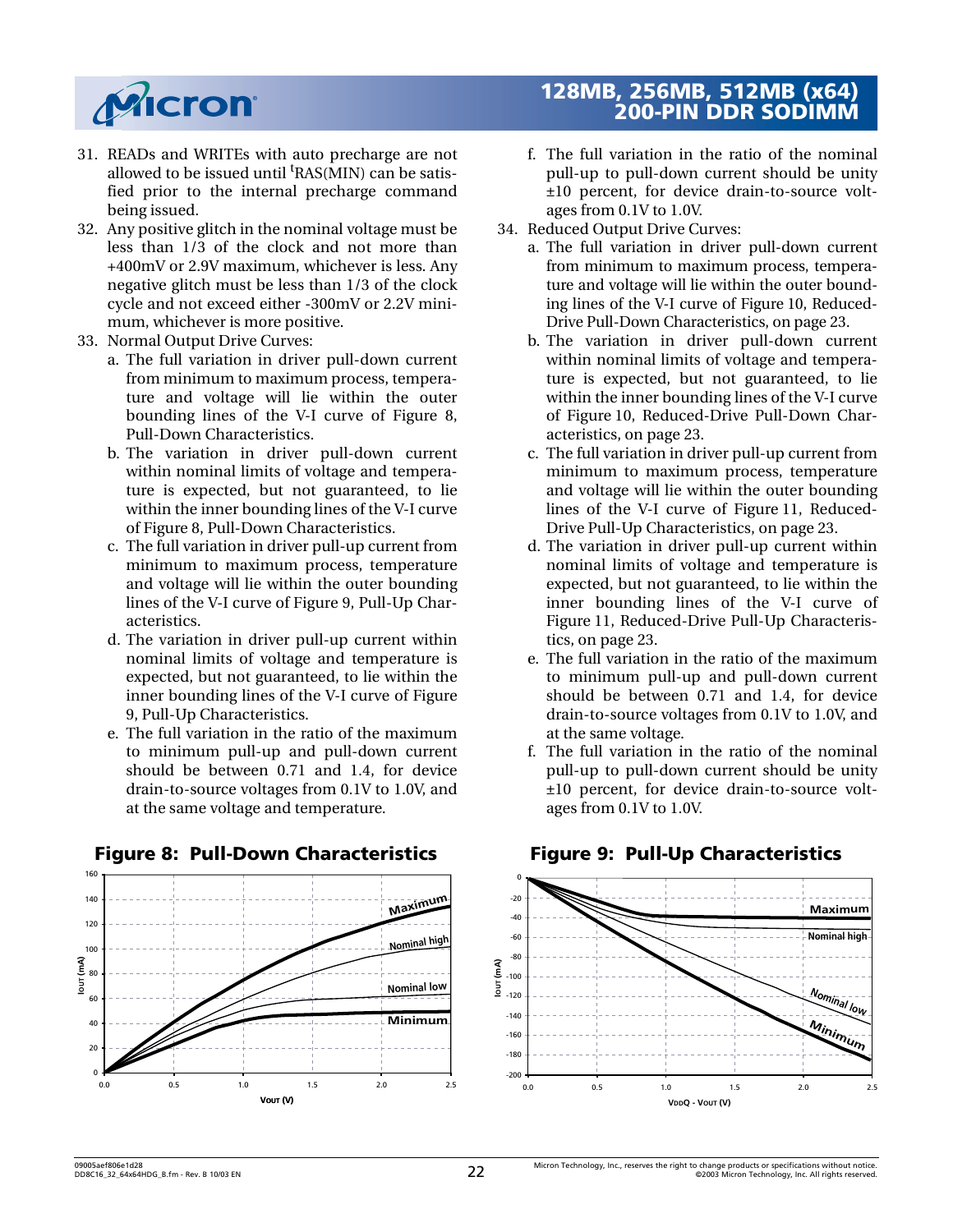

- 35. The voltage levels used are derived from a minimum VDD level and the referenced test load. In practice, the voltage levels obtained from a properly terminated bus will provide significantly different voltage values.
- 36. VIH overshoot: VIH  $(MAX) = VDDQ + 1.5V$  for a pulse width  $\leq$  3ns and the pulse width can not be greater than 1/3 of the cycle rate. VIL undershoot: VIL (MIN) =  $-1.5V$  for a pulse width  $\leq$  3ns and the pulse width can not be greater than 1/3 of the cycle rate.
- 37. VDD and VDDQ must track each other.
- 38. This maximum value is derived from the referenced test load. In practice, the values obtained in a typical terminated design may reflect up to 310ps less for <sup>t</sup>HZ(MAX) and the last DVW. <sup>t</sup>HZ (MAX) will prevail over <sup>t</sup>DQSCK (MAX) + <sup>t</sup>RPST (MAX) condition. <sup>t</sup>LZ (MIN) will prevail over <sup>t</sup>DQSCK (MIN) + <sup>t</sup>RPRE (MAX) condition.
- 39. For slew rates greater than 1V/ns the (LZ) transition will start about 310ps earlier.
- 40. During initialization, VDDQ, VTT, and VREF must be equal to or less than VDD + 0.3V. Alternatively, VTT may be 1.35V maximum during power up, even if VDD/VDDQ are 0V, provided a minimum of  $42\Omega$  of series resistance is used between the VTT supply and the input pin.
- <span id="page-22-6"></span>41. The current Micron part operates below the slowest JEDEC operating frequency of 83 MHz. As such, future die may not reflect this option.

## <span id="page-22-8"></span>**Figure 10: Reduced-Drive Pull-Down Characteristics**



## **128MB, 256MB, 512MB (x64) 200-PIN DDR SODIMM**

- 42.  ${}^{\text{t}}$ RAP  $\geq$   ${}^{\text{t}}$ RCD. Does not apply to -335 speed grade.
- <span id="page-22-4"></span>43. For the -335, -262, -26A, and -265, IDD3N is specified to be 35mA at 100 MHz.
- <span id="page-22-1"></span>44. Random addressing changing and 50 percent of data changing at every transfer.
- <span id="page-22-5"></span>45. Random addressing changing and 100 percent of data changing at every transfer.
- <span id="page-22-2"></span>46. CKE must be active (high) during the entire time a refresh command is executed. That is, from the time the AUTO REFRESH command is registered, CKE must be active at each rising clock edge, until t REF later.
- <span id="page-22-3"></span>47. IDD2N specifies the DQ, DQS, and DM to be driven to a valid high or low logic level. IDD2Q is similar to IDD2F except IDD2Q specifies the address and control inputs to remain stable. Although IDD2F, IDD2N, and IDD2Q are similar, IDD2F is "worst case."
- <span id="page-22-7"></span>48. Whenever the operating frequency is altered, not including jitter, the DLL is required to be reset. This is followed by 200 clock cycles (before READ commands).
- 49. Leakage number reflects the worst case leakage possible through the module pin, not what each memory device contributes.
- <span id="page-22-0"></span>50. The -335 module speed grade, using the -6R speed device, has  $VDD$  (MIN) = 2.4V.



## <span id="page-22-9"></span>**Figure 11: Reduced-Drive Pull-Up Characteristics**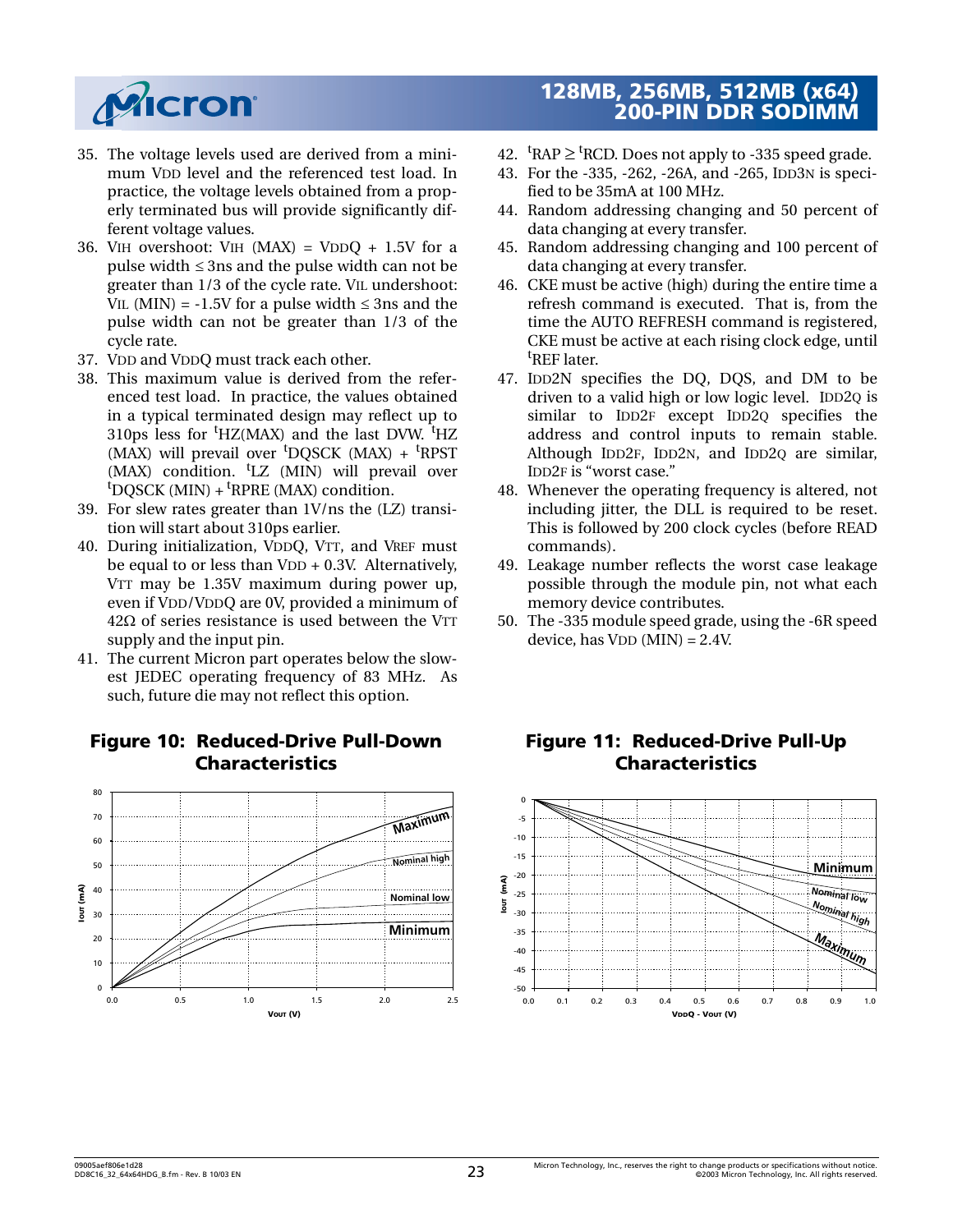

#### **SPD Clock and Data Conventions**

Data states on the SDA line can change only during SCL LOW. SDA state changes during SCL HIGH are reserved for indicating start and stop conditions (as shwon in [Figure 12, Data Validity](#page-23-0), and [Figure 13, Defi](#page-23-1)[nition of Start and Stop](#page-23-1)).

#### **SPD Start Condition**

All commands are preceded by the start condition, which is a HIGH-to-LOW transition of SDA when SCL is HIGH. The SPD device continuously monitors the SDA and SCL lines for the start condition and will not respond to any command until this condition has been met.

#### **SPD Stop Condition**

SCL

SDA

All communications are terminated by a stop condition, which is a LOW-to-HIGH transition of SDA when SCL is HIGH. The stop condition is also used to place the SPD device into standby power mode.

#### **SPD Acknowledge**

Acknowledge is a software convention used to indicate successful data transfers. The transmitting device, either master or slave, will release the bus after transmitting eight bits. During the ninth clock cycle, the receiver will pull the SDA line LOW to acknowledge that it received the eight bits of data (as shown in [Fig](#page-23-2)[ure 14, Acknowledge Response From Receiver](#page-23-2)).

The SPD device will always respond with an acknowledge after recognition of a start condition and its slave address. If both the device and a WRITE operation have been selected, the SPD device will respond with an acknowledge after the receipt of each subsequent eight-bit word. In the read mode the SPD device will transmit eight bits of data, release the SDA line and monitor the line for an acknowledge. If an acknowledge is detected and no stop condition is generated by the master, the slave will continue to transmit data. If an acknowledge is not detected, the slave will terminate further data transmissions and await the stop condition to return to standby power mode.

<span id="page-23-0"></span>

DATA STABLE DATA STABLE DATA CHANGE

#### **Figure 12: Data Validity Figure 13: Definition of Start and Stop**

<span id="page-23-1"></span>

<span id="page-23-2"></span>

**Figure 14: Acknowledge Response From Receiver**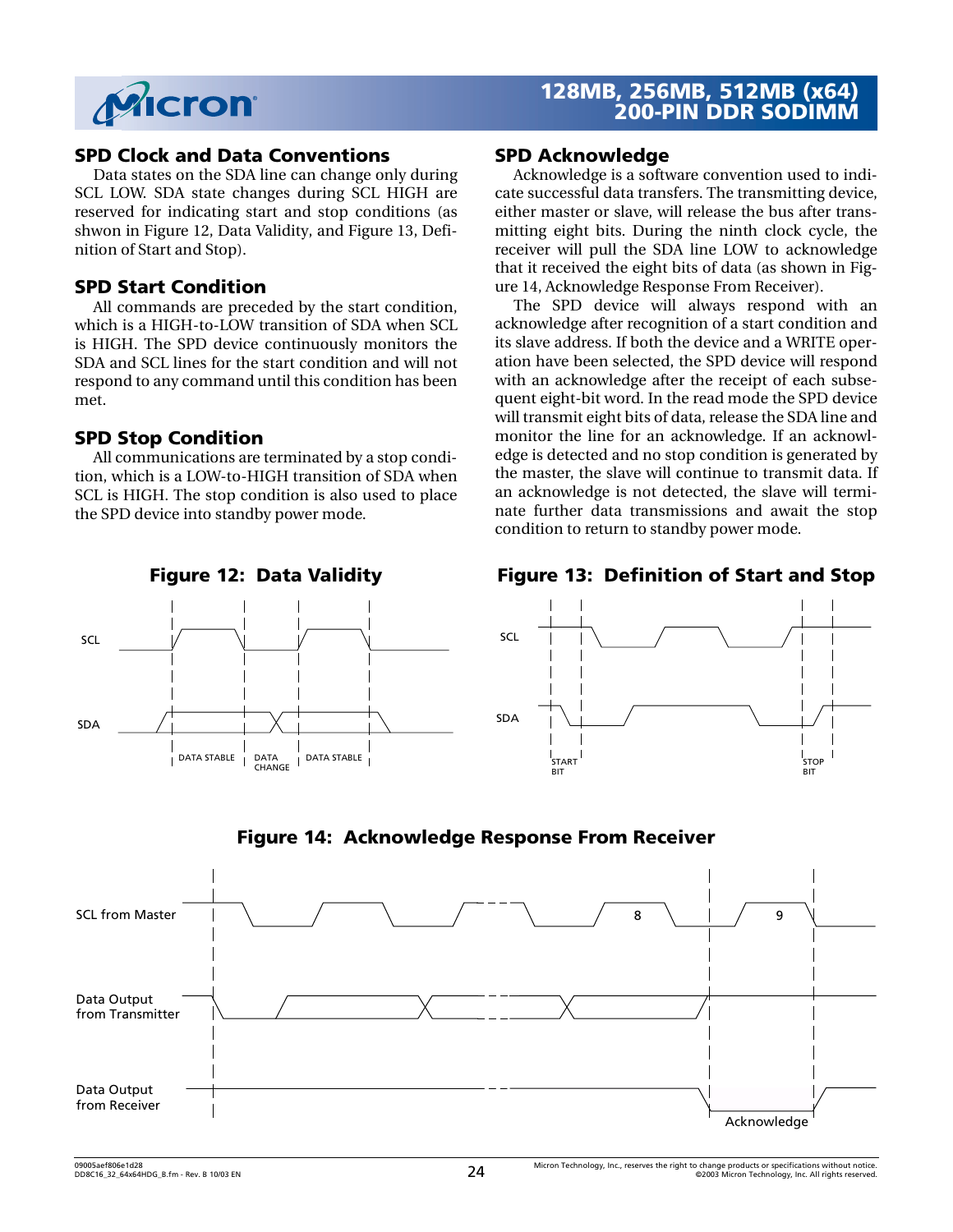

## **Table 18: EEPROM Device Select Code**

The most significant bit (b7) is sent first

|                                        | <b>DEVICE TYPE IDENTIFIER</b> |    |                |    | <b>CHIP ENABLE</b> | <b>RW</b>       |                 |                 |
|----------------------------------------|-------------------------------|----|----------------|----|--------------------|-----------------|-----------------|-----------------|
| <b>SELECT CODE</b>                     | b <sub>7</sub>                | b6 | b <sub>5</sub> | b4 | b3                 | b2              | b <sub>1</sub>  | b <sub>0</sub>  |
| Memory Area Select Code (two arrays)   |                               |    |                |    | SA <sub>2</sub>    | SA <sub>1</sub> | SA <sub>0</sub> | $R\overline{W}$ |
| <b>Protection Register Select Code</b> |                               |    |                |    | SA <sub>2</sub>    | SA1             | SA <sub>0</sub> | <b>RW</b>       |

## **Table 19: EEPROM Operating Modes**

| <b>MODE</b>                 | <b>RW BIT</b> | $\overline{\text{WC}}$ | <b>BYTES</b> | <b>INITIAL SEOUENCE</b>                              |
|-----------------------------|---------------|------------------------|--------------|------------------------------------------------------|
| <b>Current Address Read</b> |               | VIH or VIL             |              | START, Device Select, $R\overline{W}$ = '1'          |
| Random Address Read         |               | VIH or VIL             |              | START, Device Select, $R\overline{W}$ = '0', Address |
|                             |               | VIH or VIL             |              | reSTART, Device Select, $R\overline{W}$ = '1'        |
| Sequential Read             |               | VIH or VIL             | $\geq 1$     | Similar to Current or Random Address Read            |
| <b>Byte Write</b>           | 0             | Vil                    |              | START, Device Select, $R\overline{W}$ = '0'          |
| Page Write                  |               | Vil                    | $\leq 16$    | START, Device Select, $R\overline{W}$ = '0'          |





**XX**UNDEFINED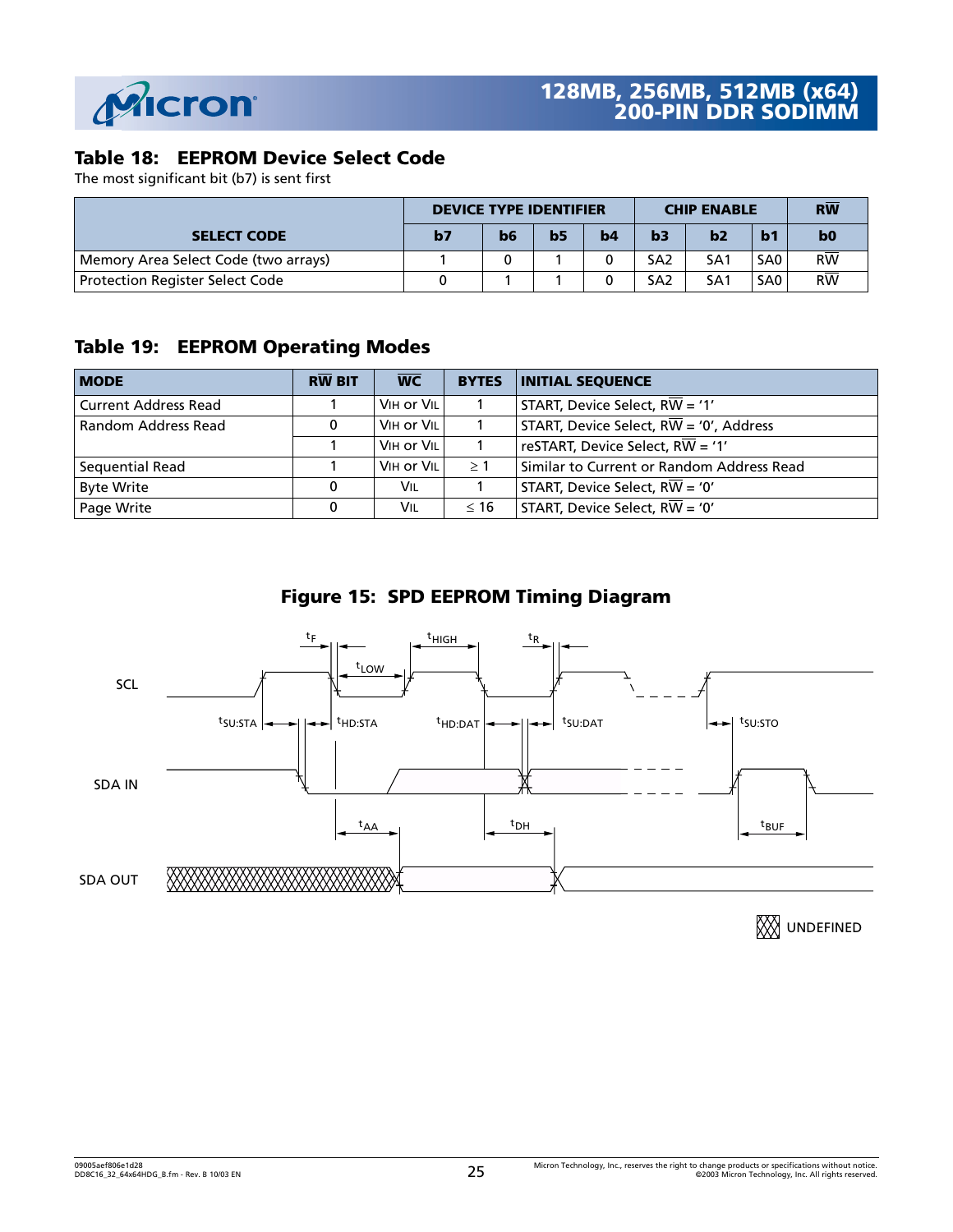

#### **Table 20: Serial Presence-Detect EEPROM DC Operating Conditions**

All voltages referenced to VSS; VDDSPD = +2.3V to +3.6V

| <b>PARAMETER/CONDITION</b>                                             | <b>SYMBOL</b> | <b>MIN</b>             | <b>MAX</b>             | <b>UNITS</b> |
|------------------------------------------------------------------------|---------------|------------------------|------------------------|--------------|
| <b>SUPPLY VOLTAGE</b>                                                  | <b>VDDSPD</b> | 2.3                    | 3.6                    | V            |
| INPUT HIGH VOLTAGE: Logic 1; All inputs                                | <b>VIH</b>    | $V$ DDSPD $\times$ 0.7 | $V$ DDSPD + 0.5        | $\vee$       |
| INPUT LOW VOLTAGE: Logic 0; All inputs                                 | Vil           | -1                     | $V$ DDSPD $\times$ 0.3 | V            |
| OUTPUT LOW VOLTAGE: IOUT = 3mA                                         | Vol           |                        | 0.4                    | v            |
| INPUT LEAKAGE CURRENT: VIN = GND to VDD                                | ĪЦ            |                        | 10                     | μA           |
| OUTPUT LEAKAGE CURRENT: VOUT = GND to VDD                              | ILO.          |                        | 10                     | μA           |
| STANDBY CURRENT: SCL = SDA = VDD - 0.3V; All other inputs = Vss or VDD | ISB.          |                        | 30                     | μA           |
| <b>POWER SUPPLY CURRENT:</b>                                           | Icc           |                        | $\mathcal{P}$          | mA           |
| SCL clock frequency = $100$ KHz                                        |               |                        |                        |              |

#### **Table 21: Serial Presence-Detect EEPROM AC Operating Conditions**

All voltages referenced to Vss; VDDSPD = +2.3V to +3.6V

| <b>PARAMETER/CONDITION</b>                                  | <b>SYMBOL</b>       | <b>MIN</b> | <b>MAX</b> | <b>UNITS</b> | <b>NOTES</b> |
|-------------------------------------------------------------|---------------------|------------|------------|--------------|--------------|
| SCL LOW to SDA data-out valid                               | ${}^{\text{t}}$ AA  | 0.3        | 3.5        | <b>LIS</b>   |              |
| Time the bus must be free before a new transition can start | <sup>t</sup> BUF    | 4.7        |            | <b>LIS</b>   |              |
| Data-out hold time                                          | <sup>t</sup> DH     | 300        |            | ns           |              |
| SDA and SCL fall time                                       | tF                  |            | 300        | ns           |              |
| Data-in hold time                                           | <sup>t</sup> HD:DAT | $\Omega$   |            | μs           |              |
| Start condition hold time                                   | <sup>t</sup> HD:STA | 4          |            | μs           |              |
| Clock HIGH period                                           | $t$ HIGH            | 4          |            | μs           |              |
| Noise suppression time constant at SCL, SDA inputs          | τլ                  |            | 100        | ns           |              |
| Clock LOW period                                            | t <sub>LOW</sub>    | 4.7        |            | μs           |              |
| SDA and SCL rise time                                       | <sup>t</sup> R      |            |            | <b>LIS</b>   |              |
| SCL clock frequency                                         | tscl                |            | 100        | <b>KHz</b>   |              |
| Data-in setup time                                          | <sup>t</sup> SU:DAT | 250        |            | ns           |              |
| Start condition setup time                                  | <sup>t</sup> SU:STA | 4.7        |            | <b>LIS</b>   |              |
| Stop condition setup time                                   | tsu:sto             | 4.7        |            | <b>LIS</b>   |              |
| WRITE cycle time                                            | <sup>t</sup> WRC    |            | 10         | ms           |              |

NOTE:

1. The SPD EEPROM WRITE cycle time ('WRC) is the time from a valid stop condition of a write sequence to the end of the EEPROM internal erase/program cycle. During the WRITE cycle, the EEPROM bus interface circuit is disabled, SDA remains HIGH due to pull-up resistor, and the EEPROM does not respond to its slave address.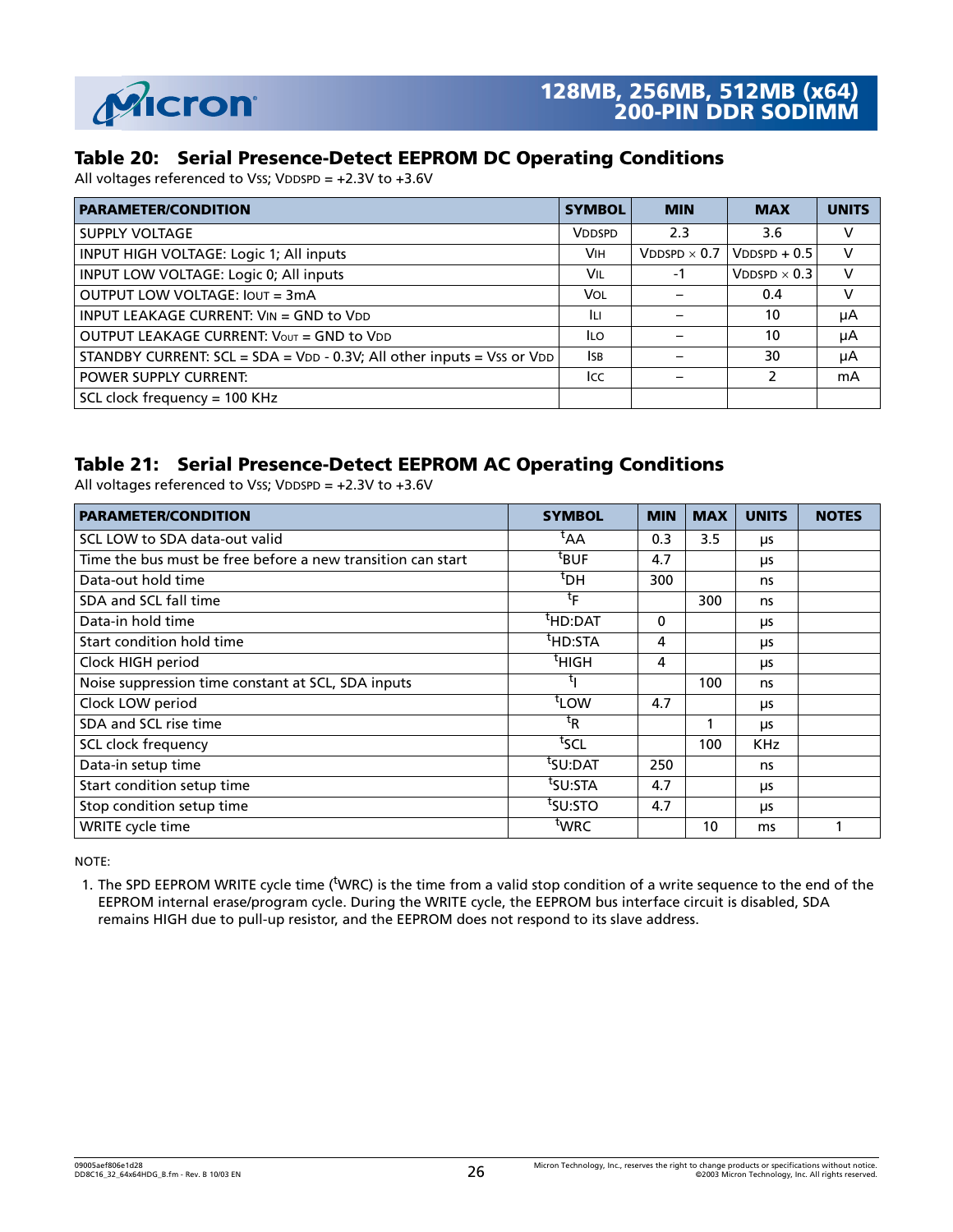

#### **Table 22: Serial Presence-Detect Matrix**

"1"/"0": Serial Data, "driven to HIGH"/"driven to LOW"; notes appear on [page 29](#page-28-0)

| <b>BYTE</b>      | <b>DESCRIPTION</b>                                               | ENTRY (VERSION) MT8VDDT1664HD MT8VDDT3264HD MT8VDDT6464HD |                      |                      |                      |
|------------------|------------------------------------------------------------------|-----------------------------------------------------------|----------------------|----------------------|----------------------|
| $\mathbf 0$      | Number of Bytes Used by Micron                                   | 128                                                       | 80                   | 80                   | 80                   |
| $\mathbf{1}$     | Total Number of SPD Memory Bytes                                 | 256                                                       | 08                   | 08                   | 08                   |
| $\mathbf 2$      | <b>Memory Type</b>                                               | <b>DDR SDRAM</b>                                          | 07                   | 07                   | 07                   |
| $\overline{3}$   | <b>Number of Row Addresses</b>                                   | 12,13                                                     | 0C                   | 0D                   | 0D                   |
| $\pmb{4}$        | Number of Column Addresses                                       | 9,10                                                      | 09                   | 09                   | 0A                   |
| 5                | Number of Module Ranks                                           | $\overline{2}$                                            | 02                   | 02                   | 02                   |
| $\boldsymbol{6}$ | Module Data Width                                                | 64                                                        | 40                   | 40                   | 40                   |
| $\overline{7}$   | Module Data Width (Continued)                                    | $\mathbf 0$                                               | 00                   | 00                   | 00                   |
| 8                | Module Voltage Interface Levels                                  | <b>SSTL 2.5V</b>                                          | 04                   | 04                   | 04                   |
| 9                | SDRAM Cycle Time, <sup>t</sup> CK, CAS Latency                   | $6ns(-335)$                                               | 60                   | 60                   | 60                   |
|                  | = 2.5, (See note 1)                                              | 7ns (-262/-26A)                                           | 70                   | 70                   | 70                   |
|                  |                                                                  | 7.5ns (-265)<br>8ns (-202)                                | 75<br>80             | 75<br>80             | 75<br>80             |
| 10               |                                                                  | 0.7ns (-335)                                              | 70                   | 70                   | 70                   |
|                  | SDRAM Access from Clock, <sup>t</sup> AC, CAS                    | 0.75ns (-262/-26A/-265)                                   | 75                   | 75                   | 75                   |
|                  | Latency = $2.5$                                                  | 0.8ns (-202)                                              | 80                   | 80                   | 80                   |
| 11               | Module Configuration Type                                        | None                                                      | 00                   | 00                   | 00                   |
| 12               | Refresh Rate/Type                                                | 15.62µs, 7.8µs/SELF                                       | 80                   | 82                   | 82                   |
| 13               | SDRAM Width (Primary SDRAM)                                      | 16                                                        | 10                   | 10                   | 10 <sup>°</sup>      |
| 14               | Error-checking SDRAM Data Width                                  | None                                                      | 00                   | 00                   | 00                   |
| 15               | Minimum Clock Delay, Back-to-Back<br><b>Random Column Access</b> | 1 clock                                                   | 01                   | 01                   | 01                   |
| 16               | <b>Burst Lengths Supported</b>                                   | 2, 4, 8                                                   | 0E                   | 0E                   | 0E                   |
| 17               | Number of Banks on SDRAM<br>Device                               | 4                                                         | 04                   | 04                   | 04                   |
| 18               | <b>CAS Latencies Supported</b>                                   | 2, 2.5                                                    | 0C                   | 0C                   | 0C                   |
| 19               | <b>CS Latency</b>                                                | 0                                                         | 01                   | 01                   | 01                   |
| 20               | <b>WE Latency</b>                                                | 1                                                         | 02                   | 02                   | 02                   |
| 21               | <b>SDRAM Module Attributes</b>                                   | Unbuffered/Diff.<br>Clock                                 | 20                   | 20                   | 20                   |
| 22               | <b>SDRAM Device Attributes: General</b>                          | <b>Fast/Concurrent AP</b>                                 | C1                   | C <sub>1</sub>       | C <sub>1</sub>       |
| 23               | SDRAM Cycle Time, <sup>t</sup> CK,CAS<br>Latency = $2$           | 7.5ns (-335/-262/26A)<br>10ns (-265/-202)                 | 75<br>A <sub>0</sub> | 75<br>A <sub>0</sub> | 75<br>A <sub>0</sub> |
| 24               | SDRAM Access from Clock, <sup>t</sup> CK,<br>$CAS$ Latency = $2$ | 0.7ns (-335)<br>0.75ns (-262/-26A/-265)<br>0.8ns (-202)   | 70<br>75<br>80       | 70<br>75<br>80       | 70<br>75<br>80       |
| 25               | SDRAM Cycle Time, <sup>t</sup> CK, CAS<br>Latency = $1$          | N/A                                                       | 00                   | 00                   | 00                   |
| 26               | SDRAM Access From CK, <sup>t</sup> AC, CAS<br>Latency = $1$      | N/A                                                       | 00                   | 00                   | 00                   |
| 27               | Minimum Row Precharge Time, <sup>t</sup> RP                      | 18ns (-335)<br>15ns (-262)<br>20ns (-26A/-265/-202)       | 48<br>3C<br>50       | 48<br>3C<br>50       | 48<br>3C<br>50       |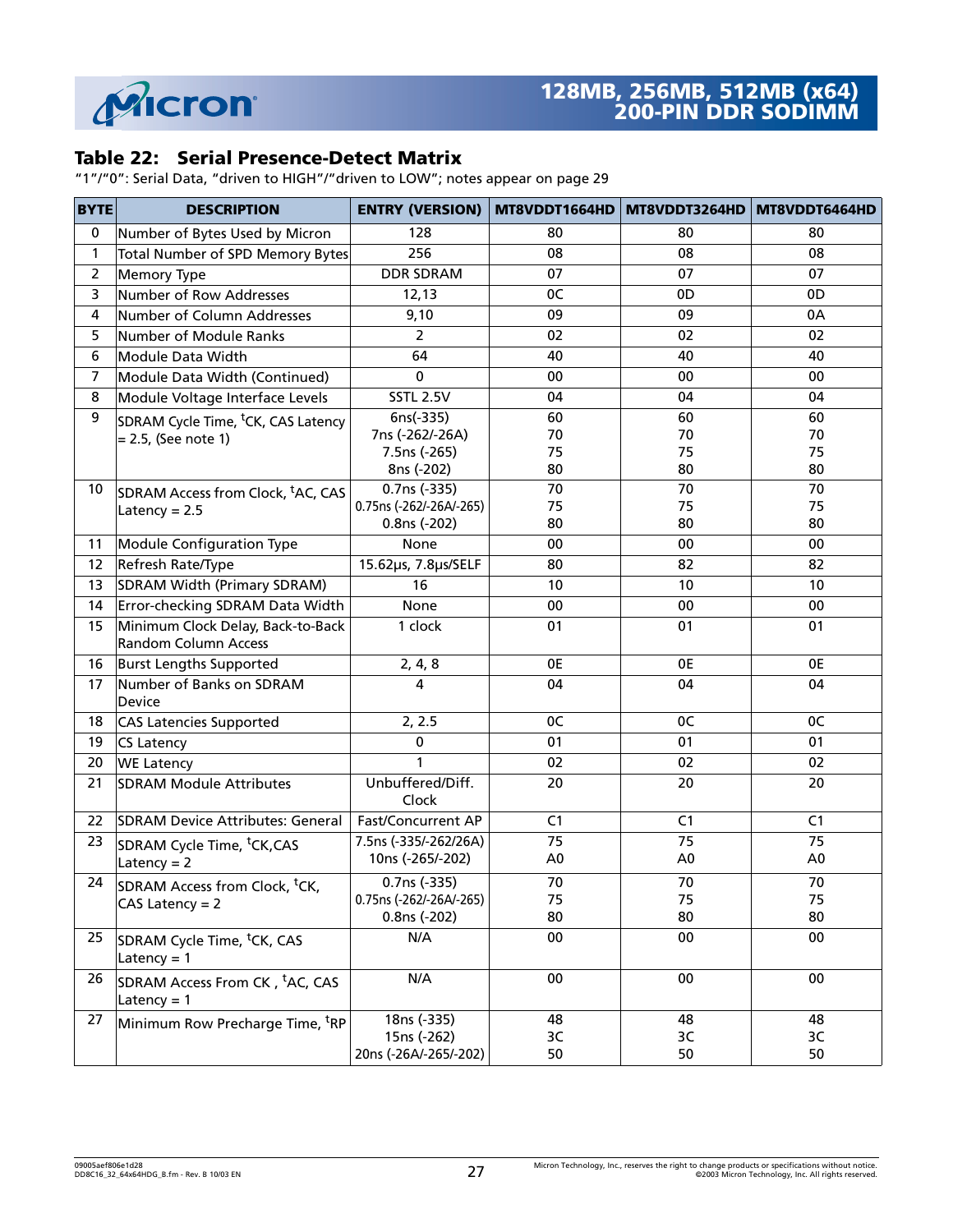

## **Table 22: Serial Presence-Detect Matrix (Continued)**

"1"/"0": Serial Data, "driven to HIGH"/"driven to LOW"; notes appear on page 29

| <b>BYTE</b> | <b>DESCRIPTION</b>                           | <b>ENTRY (VERSION)</b>     | MT8VDDT1664HD  | MT8VDDT3264HD   MT8VDDT6464HD |                |
|-------------|----------------------------------------------|----------------------------|----------------|-------------------------------|----------------|
| 28          | Minimum Row Active to Row                    | 12ns (-335)                | 30             | 30                            | 30             |
|             | Active, <sup>t</sup> RRD                     | 15ns (-262/-26A/-265/-202) | 3C             | 3C                            | 3C             |
| 29          | Minimum RAS# to CAS# Delay, <sup>t</sup> RCD | 18ns (-335)                | 48             | 48                            | 48             |
|             |                                              | 15ns (-262)                | 3C             | 3C                            | 3C             |
|             |                                              | 20ns (-26A/-265/-202)      | 50             | 50                            | 50             |
| 30          | Minimum RAS# Pulse Width, <sup>t</sup> RAS   | 42ns (-335)                | 2A             | 2A                            | 2A             |
|             | (See note 2)                                 | 45ns (-262/-26A/-265)      | 2D             | 2D                            | 2D             |
|             |                                              | 40ns (-202)                | 28             | 28                            | 28             |
| 31          | <b>Module Rank Density</b>                   | 64MB, 128MB,               | 10             | 20                            | 40             |
|             |                                              | 256MB                      |                |                               |                |
| 32          | Address and Command Setup Time,              | $0.8ns (-335)$             | 80             | 80                            | 80             |
|             | <sup>t</sup> IS, (See note 3)                | 1.0ns (-262/-26A/-265)     | A <sub>0</sub> | A <sub>0</sub>                | A <sub>0</sub> |
|             |                                              | 1.1ns (-202)               | BO             | BO                            | BO             |
| 33          | Address and Command Hold Time,               | 0.8ns (-335)               | 80             | 80                            | 80             |
|             | <sup>t</sup> IH, (See note 3)                | 1.0ns (-262/-26A/-265)     | A <sub>0</sub> | A <sub>0</sub>                | A <sub>0</sub> |
|             |                                              | 1.1ns (-202)               | BO             | BO                            | B <sub>0</sub> |
| 34          | Data/Data Mask Input Setup Time,             | $0.45ns (-335)$            | 45             | 45                            | 45             |
|             | tds                                          | 0.5ns (-262/-26A/-265)     | 50             | 50                            | 50             |
|             |                                              | 0.6ns (-202)               | 60             | 60                            | 60             |
| 35          | Data/Data Mask Input Hold Time,              | 0.45ns (-335)              | 45             | 45                            | 45             |
|             | <sup>t</sup> DH                              | 0.5ns (-262/-26A/-265)     | 50             | 50                            | 50             |
|             |                                              | 0.6ns (-202)               | 60             | 60                            | 60             |
|             | 36-40 Reserved                               |                            | 00             | 00                            | 00             |
| 41          | Minimum Active/Auto Refresh                  | 60ns (-335/-262)           | 3C             | 3C                            | 3C             |
|             | Time, <sup>t</sup> RC                        | 65ns (-26A/-265)           | 41             | 41                            | 41             |
|             |                                              | 70ns (-202)                | 46             | 46                            | 46             |
| 42          | Minimum Auto Refresh to Active/              | 72ns (-335)                | 48             | 48                            | 48             |
|             | Auto Refresh Command Period,                 | 75ns (-262/-26A/-265)      | 4B             | 4B                            | 4B             |
|             | $\mathsf{t}_{\mathsf{RFC}}$                  | 80ns (-202)                | 50             | 50                            | 50             |
| 43          | SDRAM Device Maximum Cycle                   | 12ns (-335)                | 30             | 30                            | 30             |
|             | Time, <sup>t</sup> CK (MAX)                  | 13ns (-262/-26A/265/202)   | 34             | 34                            | 34             |
| 44          | SDRAM Device Maximum DQS-DQ                  | 0.45ns (-335)              | 2D             | 2D                            | 2D             |
|             | Skew Time, <sup>t</sup> DQSQ                 | 0.5ns (-262/-26A/-265)     | 32             | 32                            | 32             |
|             |                                              | 0.6ns (-202)               | 3C             | 3C                            | 3C             |
| 45          | Maximum Read Data Hold Skew                  | 0.55ns (-335)              | 55             | 55                            | 55             |
|             | Factor, <sup>t</sup> QHS                     | 0.75ns (-262/-26A/-265)    | 75             | 75                            | 75             |
|             |                                              | 1.0ns (-202)               | A <sub>0</sub> | A <sub>0</sub>                | A <sub>0</sub> |
| 46          | Reserved                                     |                            | 00             | 00                            | 00             |
| 47          | <b>DIMM Height</b>                           |                            | 01             | 01                            | 01             |
|             | 48-61 Reserved                               |                            | 00             | 00                            | 00             |
| 62          | <b>SPD Revision</b>                          | Release 1.0                | 10             | 10                            | 10             |
| 63          | Checksum for Bytes 0-62                      | $-335$                     | FD             | 10                            | 31             |
|             |                                              | $-262$                     | D <sub>0</sub> | A <sub>3</sub>                | C <sub>4</sub> |
|             |                                              | $-26A$                     | FD             | D <sub>0</sub>                | F <sub>1</sub> |
|             |                                              | $-265$                     | 2D             | 00                            | 21             |
|             |                                              | $-202$                     | C <sub>8</sub> | 9B                            | BC             |
| 64          | Manufacturer's JEDEC ID Code                 | <b>MICRON</b>              | 2C             | 2C                            | 2C             |
|             | 65-71 Manufacturer's JEDEC ID Code           | (Continued)                | FF             | FF                            | FF.            |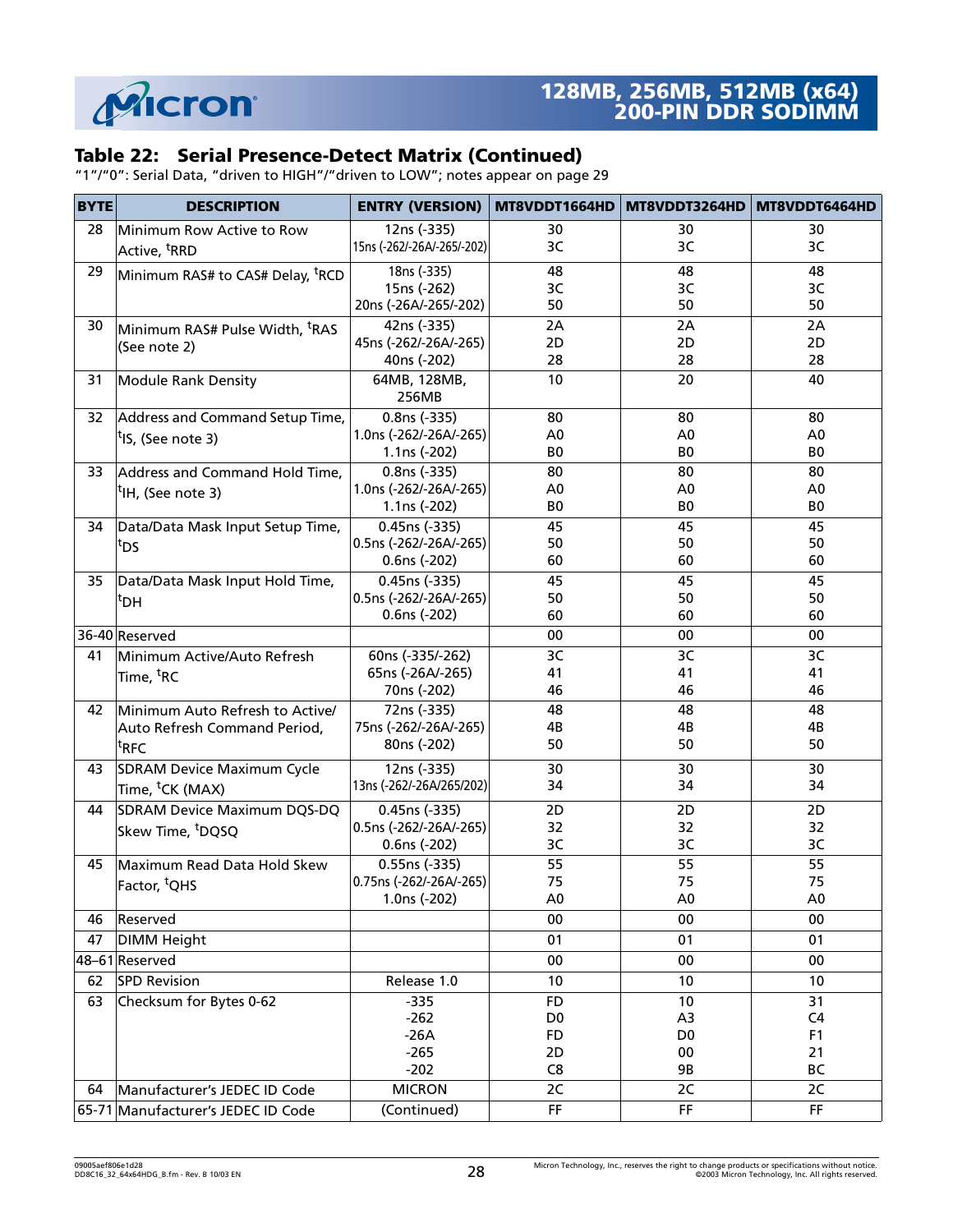

#### **Table 22: Serial Presence-Detect Matrix (Continued)**

"1"/"0": Serial Data, "driven to HIGH"/"driven to LOW"; notes appear on page 29

| <b>BYTE</b> | <b>DESCRIPTION</b>                | <b>ENTRY (VERSION)</b> | MT8VDDT1664HD | MT8VDDT3264HD | MT8VDDT6464HD |
|-------------|-----------------------------------|------------------------|---------------|---------------|---------------|
| 72          | Manufacturing Location            | $01 - 11$              | $01 - B0$     | $01 - B0$     | $01 - B0$     |
|             | 73-90 Module Part Number (ASCII)  |                        | Variable Data | Variable Data | Variable Data |
| 91          | <b>PCB</b> Identification Code    | $1 - 9$                | $01-09$       | $01-09$       | $01 - 09$     |
| 92          | Identification Code (Continued)   | 0                      | 00            | 00            | 00            |
| 93          | Year of Manufacture in BCD        |                        | Variable Data | Variable Data | Variable Data |
| 94          | Week of Manufacture in BCD        |                        | Variable Data | Variable Data | Variable Data |
|             | 95-98 Module Serial Number        |                        | Variable Data | Variable Data | Variable Data |
| 99-         | Manufacturer-Specific Data (RSVD) |                        |               |               |               |
| 127         |                                   |                        |               |               |               |

NOTE:

<span id="page-28-0"></span>1. Value for -262 and -26A <sup>t</sup>CK set to 7ns (0x70) for optimum BIOS compatibility. Actual device spec. value is 7.5ns.

<span id="page-28-1"></span>2. The value of <sup>t</sup>RAS used for -262/-26A/-265 modules is calculated from <sup>t</sup>RC - <sup>t</sup>RP. Actual device spec. value is 40 ns.

<span id="page-28-2"></span>3. The JEDEC SPD specification allows fast or slow slew rate values for these bytes. The worst-case (slow slew rate) value is represented here. Systems requiring the fast slew rate setup and hold values are supported, provided the faster minimum slew rate is met.